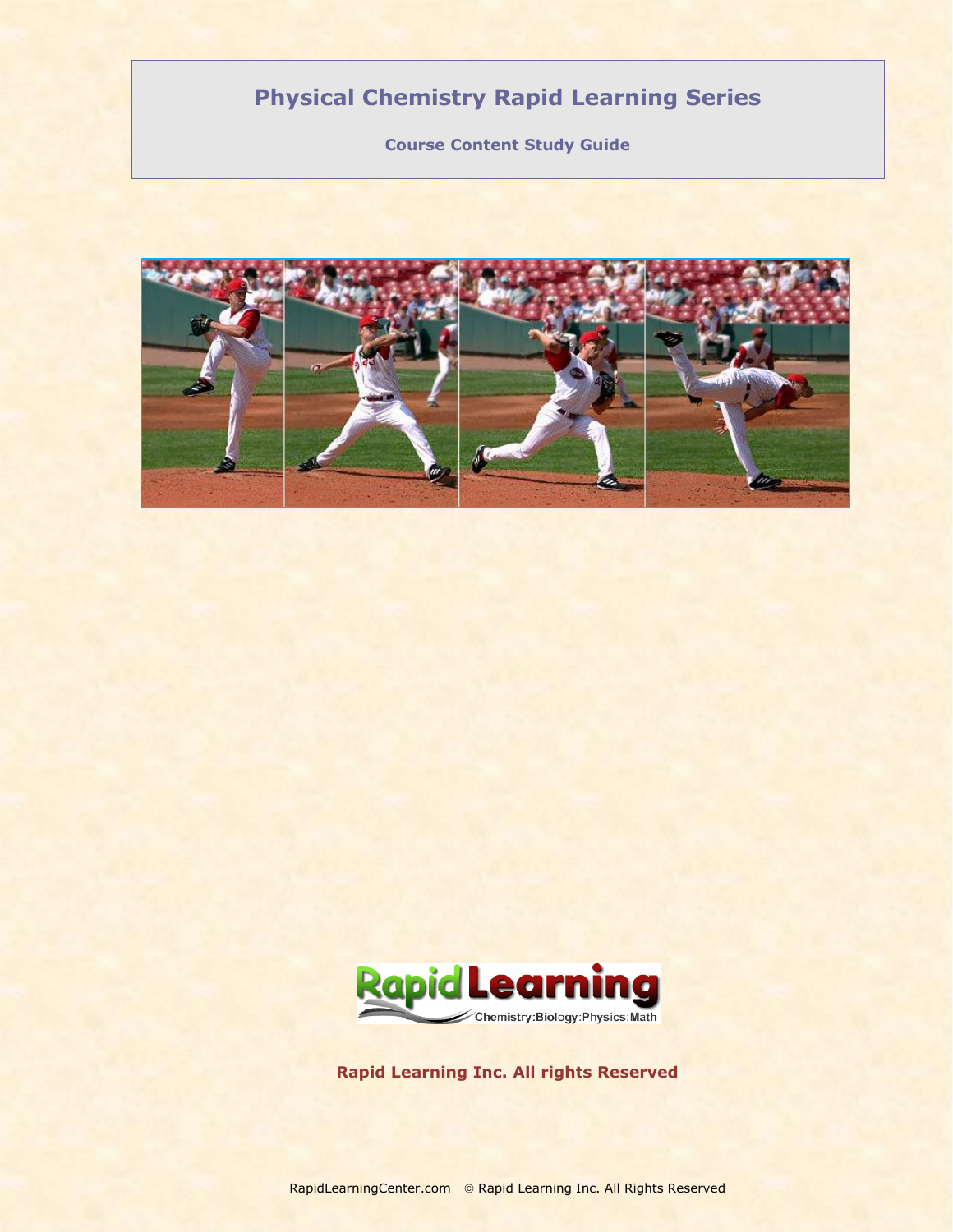# **COURSE TABLE OF CONTENTS – TOPICAL SUMMARY**

# **Core Unit #1 – The Foundation**

# **Tutorial 01: Chemistry and Physics Review for Physical Chemistry**

#### **Basic Physics Concepts**

- Energy
- **•** Classical Mechanics
- Waves
- **•** Electrostatics

#### **Basic Chemistry Concepts**

- **•** Chemical Bonding
- Intermolecular Forces
- Phases
- Chemical Reaction
- Chemical Equilibrium
- Chemical Kinetics

# **Tutorial 02: Mathematics Review for Physical Chemistry**

### **Basic Mathematical Procedures**

- **•** Logarithms and Exponentials
- **Complex Numbers and Complex Functions**
- Vectors

#### **Calculus**

- Differentiation and Integration
- Power Series
- **•** Partial Derivatives
- **•** Differential Equations

# **Statistics and Probability**

- Random Selection
- Mean Value of a Variable
- Mean Value of a Function

#### **Matrix Algebra**

- Matrix Addition and Multiplication
- **•** Simultaneous Equations

# **Core Unit #2 – Equilibrium and Thermodynamics**

# **Tutorial 03: Zeroth and First Law of Thermodynamics**

## **Basic Concepts**

- Zeroth Law of Thermodynamics
- Work
- Heat
- Energy
- Enthalpy
- Internal Energy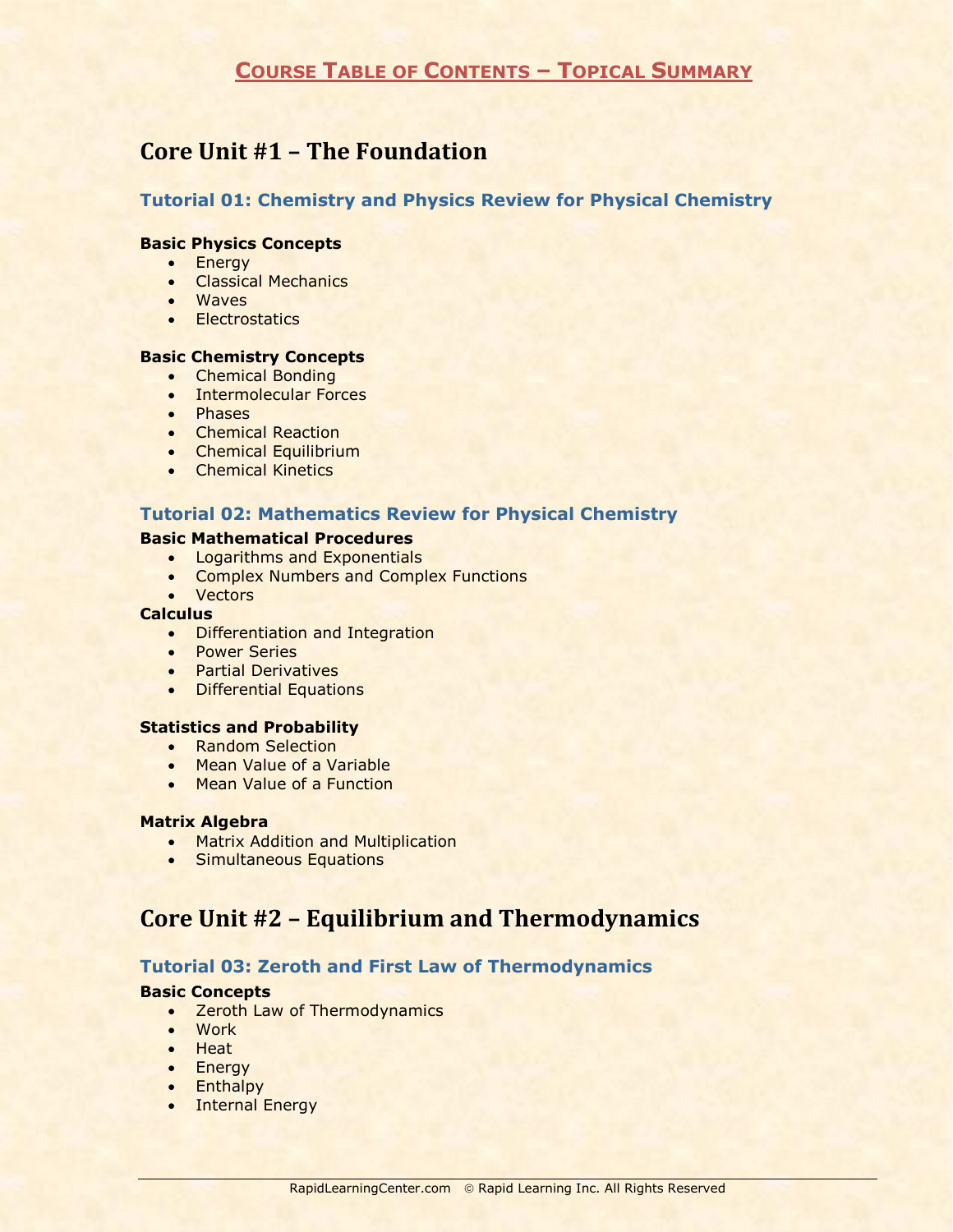• First Law of Thermodynamics

# **Energy Flow Processes**

- **•** Expansion Work
- Heat Flow
- Enthalpy Change
- Adiabatic Processes

## **Thermochemistry**

- Standard Enthalpy Changes
- **•** Enthalpies of Formation
- Reaction Enthalpy and Temperature

## **State Functions and Path Functions**

- **•** Exact Differentials
- Inexact Differentials
- Internal Energy
- Joule-Thompson Effect

# **Tutorial 04: Second and Third Laws of Thermodynamics**

#### **Spontaneous Change**

- Dispersal of Energy
- Entropy
- Second Law of Thermodynamics
- Entropy Change
- Heat Capacity
- Third Law of Thermodynamics
- Nernst Theorem

#### **The System**

- **Helmholtz and Gibbs Energies**
- Standard Gibbs Energies
- Clausius Inequality
- Reaction Spontaneity

## **First and Second Laws Combined**

- State Functions and Path Functions
- Internal Energy
- **•** Gibbs Energy

# **Tutorial 05: Chemical Equilibrium**

# **Spontaneous Chemical Change**

- Gibbs Energy Minimum
- Equilibrium

# **Equilibria and Various Conditions**

- Pressure
- Temperature

# **Tutorial 06: Phase Equilibrium (Phase Diagrams)**

#### **Pure Substances**

- **•** Stabilities of Phases
- Phase Boundaries
- Phase Diagrams
- Thermodynamic Equilibrium
- Phase Stability
- **•** Phase Boundaries
- **•** Ehrenfest Classification of Phase Transitions

## **Multi-Component Systems**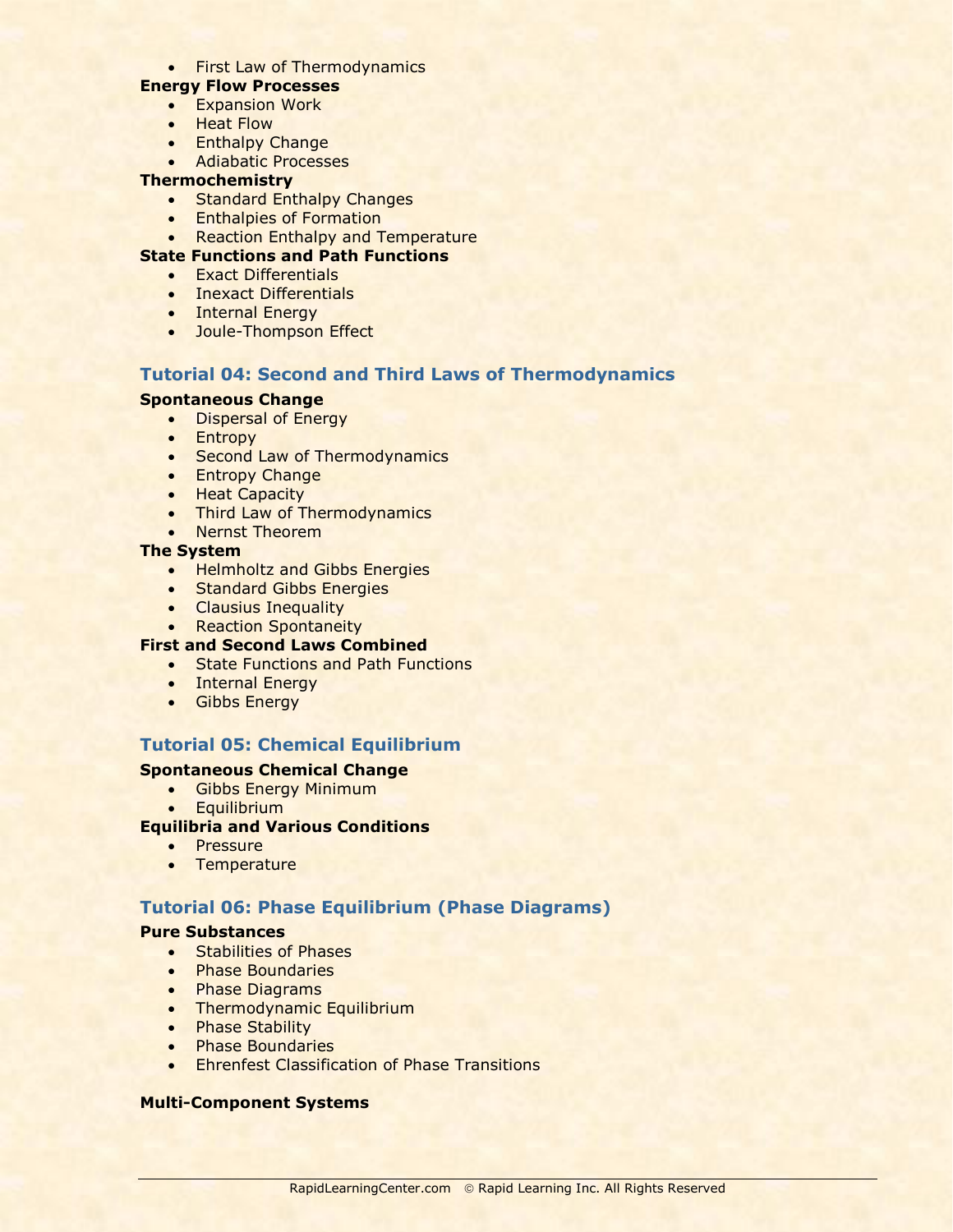- Phase Rule
- **Experimental Procedures**

# **Two-Component Systems**

- Vapor Pressure Diagrams
- **Temperature-Composition Diagrams**
- Liquid-Liquid Phase Diagrams
- **.** Liquid-Solid Phase Diagrams

# **Tutorial 07: Equilibrium Electrochemistry**

#### **Electrochemistry**

- Half-Reactions and Electrodes
- Electrochemical cells
- **Electromotive Force**
- Standard Potentials

## **Applications of Standard Potentials**

- Electrochemical Series
- **•** Activity Coefficients
- **•** Equilibrium Constants
- **Species-Selective Electrodes**
- Thermodynamic Functions

### **Tutorial 08: Thermodynamics of Biochemical Reactions**

## **Review of Thermodynamics**

- **•** Enthalpy, Internal Energy, Work and Heat
- Spontaneity, Disorder and Entropy
- **Gibbs Energy and Maximum Non-PV Work**
- **•** Equilibrium Constants
- Standard Gibbs Energy Change

# **Biological Standard State**

#### **Thermodynamics of Life**

## **Thermodynamics of Transport**

- Membrane Potential
- Electrochemical Potential

# **Energy Conversion in Cells**

- Glycolysis
- Citric Acid Cycle
- Respiratory Chain
- Oxidative Phosphorylation

#### **Photosynthesis**

• Photophosphorylation

# **Core Unit #3 – Quantum Chemistry**

## **Tutorial 9: Quantum Mechanics I: Introduction and Principles**

# **Origins**

- Why is Quantum Mechanics Needed?
- **.** Wave Particle Duality

#### **Microscopic Systems**

- Schrodinger Equation
- **Born Interpretation of Wavefunction**

#### **Principles**

• Information in a Wavefunction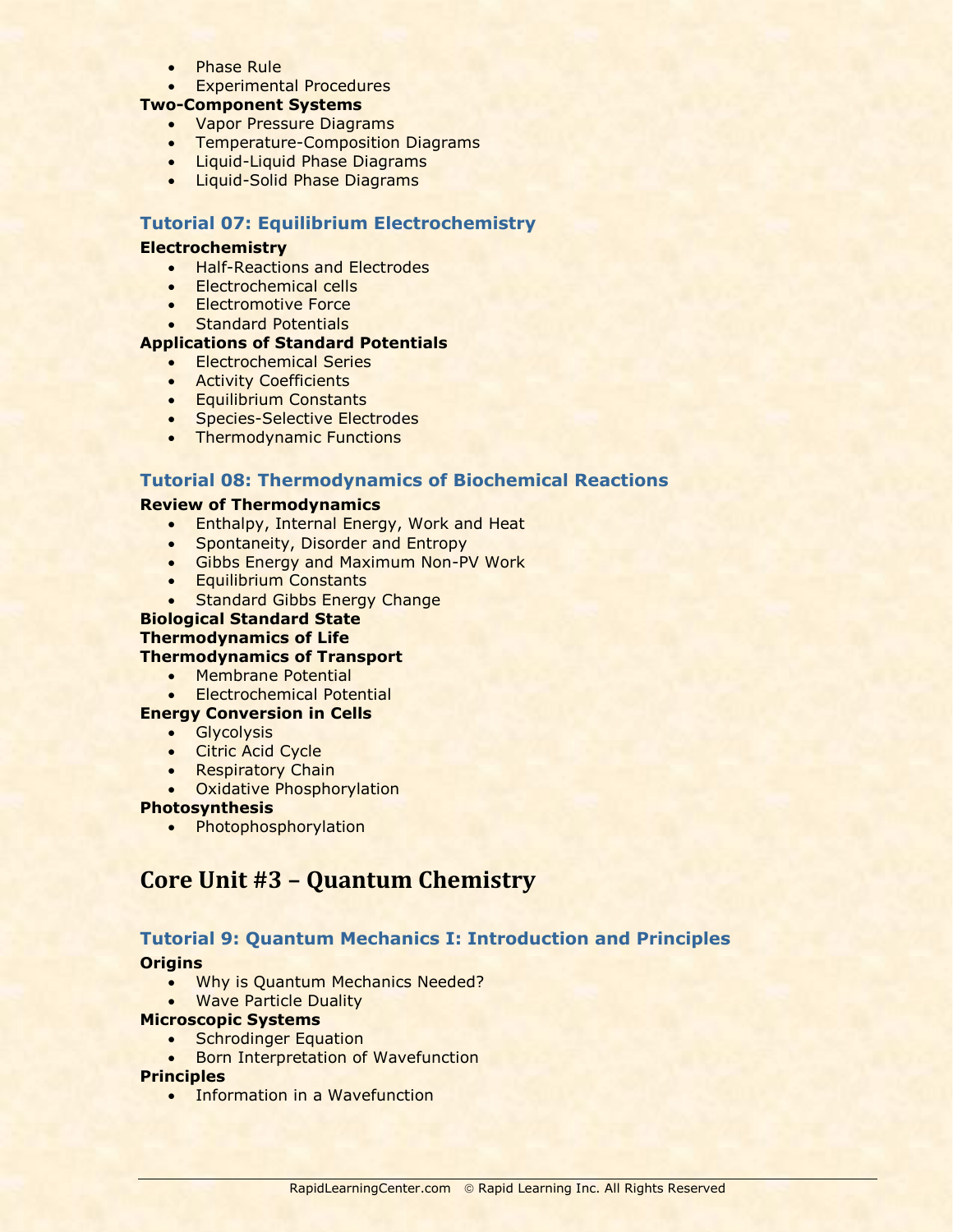- **•** Uncertainty Principle
- Postulates

# **Tutorial 10: Quantum Mechanics II: Techniques and Applications**

#### **Particle Motion**

- Particle in a Box
- **•** Tunnelling

#### **Vibration**

- **•** Energy Levels
- Wavefunctions

# **Rotation**

- Two Dimensional
- Three Dimensional

### **Perturbation Theory**

- Time Independent
- Time Dependent

# **Tutorial 11: Atomic Structure and Bonding**

# **One-Electron Atoms**

- **•** Structure
- **Orbitals**
- Selection Rules

# **Many-Electron Atoms**

- Orbitals
- **Self-Consistent Field**

## **Spectra**

- Singlet States
- Triplet States
- Spin-Orbit Coupling
- Term Symbols
- Selection Rules

## **Tutorial 12: Electronic Structure and Bonding**

**Chemical Bonding Theory: Born-Oppenheimer Approximation**

#### **Valence-Bond Theory**

- **Homonuclear Diatomic Molecules**
- Polyatomic Molecules

#### **Molecular-Orbital Theory**

- Hydrogen Molecule-ion
- **Homonuclear Diatomic Molecules**
- **Heteronuclear Diatomic Molecules**

## **Molecular Orbitals for Polyatomic Molecules**

- **•** Huckel Approximations
- **Computational Chemistry**
- Prediction of Molecular Properties

## **Tutorial 13: Molecular Symmetry and Group Theory**

## **Symmetry Elements of Structures**

- Symmetry Operations and Elements
- Symmetry Classification of Molecules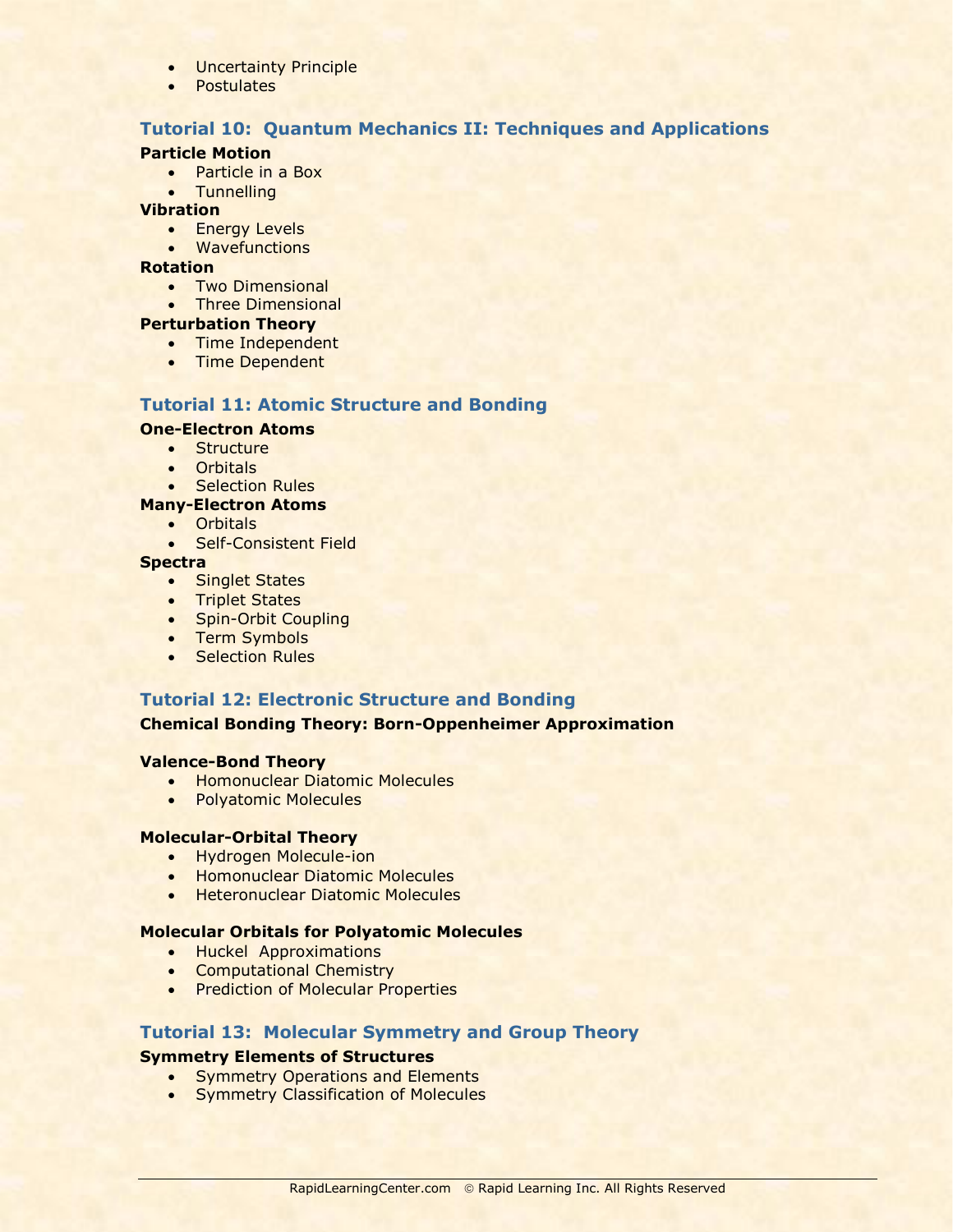### **Symmetry: Character Tables**

- Matrix Representations
- **Irreducible Matrix Representations**
- Character Tables

# **Symmetry: MO Theory and Spectroscopy**

- **•** Vanishing Integrals and Orbital Overlap
- Vanishing Integrals and Selection Rules

# **Tutorial 14: Statistical Thermodynamics**

#### **Distribution of Molecular States**

Configurations and Configuration Weights

# Molecular Partition Function

## **Internal Energy and Entropy**

- Internal Energy
- **Statistical Entropy**

## **Canonical Partition Function**

- **Canonical Ensemble**
- **Information in Partition Function**
- Helmholtz Energy
- Pressure
- Enthalpy
- Gibbs Energy

### **Molecular Partition Functions**

- **•** Translational Portion
- Rotational Portion
- Vibrational Portion
- **Electronic Portion**
- **•** Combined Partition Function

# **Core Unit #4 – Molecular Spectroscopy**

## **Tutorial 15: Rotational and Vibrational Spectroscopy**

## **General principles of Molecular Spectroscopy**

- What is the electromagnetic spectrum?
- Classical view
- Quantum mechanical view

## **Experimental Techniques of Molecular Spectroscopy**

- Factors affecting spectral-line intensities
- Factors affecting spectral-line widths
- Absorption Spectra
- Emission Spectra
- Raman Spectra

## **Molecular Pure Rotational Spectra**

- Moments of Inertia
- The Rigid Rotor Approximation
- **•** Linear Rotors
- Symmetric Rotors
- Spherical Rotors
- **Degeneracy's of Rotational Energy Levels**
- **Rotational Transition Selection Rules**
- **Rotational Transition Selection Rules**

## **Molecular Vibrational Spectra**

• Molecular Vibrations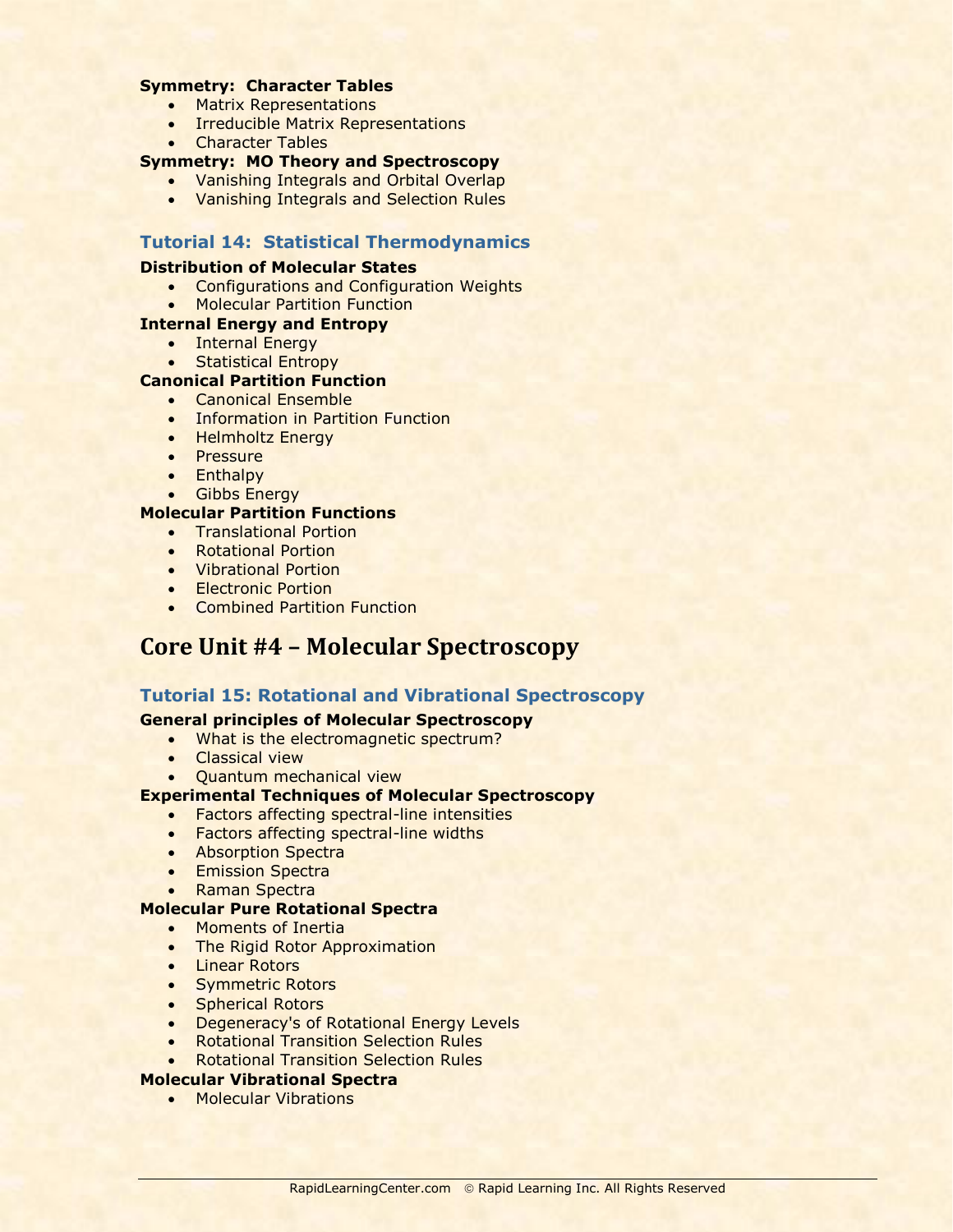- Vibration-Rotation Spectra of Diatomic Molecules
- Vibrational Raman Spectra of Diatomic Molecules
- Vibrations of Polyatomic Molecules

## **Tutorial 16: Electronic Spectroscopy of Molecules**

## **Core Issues of Electronic Spectroscopy of Molecules**

- Spectral-line intensity
- Absorption Spectra
- **Emission Spectra**
- Franck-Condon Principle
- Resolution of Vibrational and Rotational Structure

# **Spectra of Diatomic Molecules**

- Electronic-State Term Symbols
- Angular Momentum
- **•** Selection Rules

# **Spectra of Polyatomic Molecules**

- Chromophores
- d-d Transitions
- **•** Charge-Transfer Transitions
- **•** Electronic Excited States
- Fluorescence
- Phosphorescence
- Models
- **•** Dissociation
- Predissociation

# **Tutorial 17: Laser, Laser Spectroscopy and Photochemistry**

## **General principles of Lasers**

- **•** Stimulated Emission
- Pumping
- Three-Level Laser
- Four-Level vs Three-Level Laser
- **.** Laser Medium and Cavity
- Resonant Modes
- Coherence of Laser beam
- Pulsed Laser: Q-Switching
- Pulsed Laser: Mode Locking

## **Solid-State Lasers**

- The Ruby Laser
- The Neodymium Laser

### **Gas Lasers**

- **•** Carbon Dioxide
- Helium-Neon
- Argon-Ion Laser

#### **Exciplex/Eximer Lasers Chemical Lasers Dye lasers**

# **Applications of Lasers in Chemistry**

- High-Photon-Flux Spectroscopy
- Raman Spectroscopy
- Photochemistry
- Isotope Separation
- Pulse Techniques
- Time-Resolved Spectroscopy

#### **Photoelectron Spectroscopy**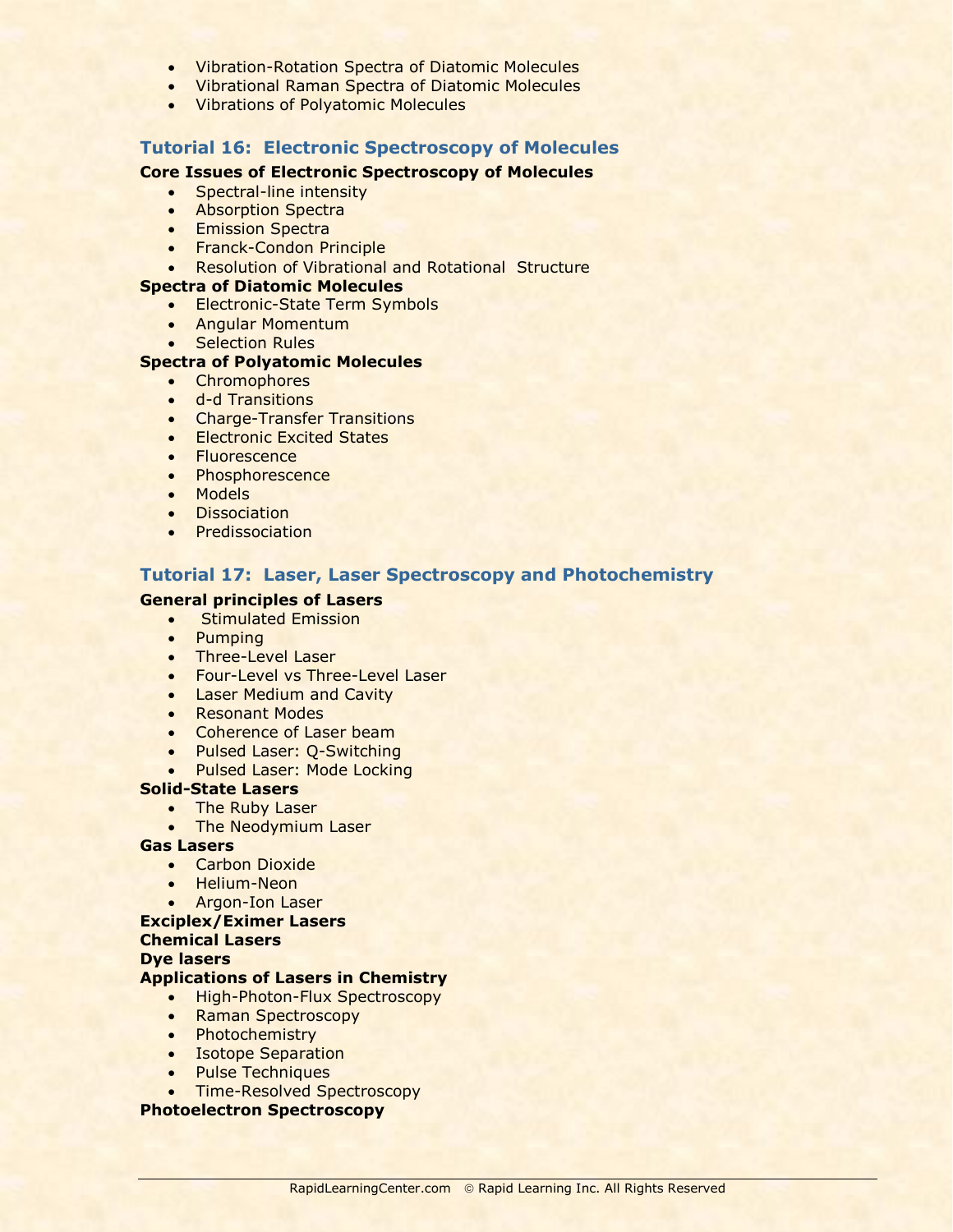- UPS and XPS
- **Energies of Molecular Orbitals**

# **Tutorial 18: Nuclear Magnetic Resonance Spectroscopy**

## **Magnetic Resonance Principles**

- NMR Principles
- Nuclear Magnetic Energy States
- NMR Spectrometer
- **•** Chemical Shift
- NMR Fine Structure Coupling Constant

#### **Pulse NMR Techniques**

- Magnetization Vector
- Spin Relaxation
- Nuclear Overhauser Effect, NOE
- 2D NMR Correlation Spectroscopy, COSY
- 2D Nuclear Overhauser Spectroscopy, NOESY
- Solid State NMR

#### **Electron Paramagnetic Resonance, EPR**

# **Core Unit #5 – Kinetics and Dynamics**

# **Tutorial 19: Kinetic Theory of Gases and Transport Processes**

## **Kinetic Theory of Gases**

- Assumptions of the Kinetic Theory
- **Elastic Collision**
- Total Momentum change
- Root Mean Square Speed
- Pressure
- Kinetic Energy
- Root Mean Square Speed
- Maxwell Distribution of Speeds
- Intermolecular Collision Frequency
- Mean Free Path

## **Transport Processes of Gas Molecules**

- **•** Collision flux
- **Frequency of Collisions with Surface**
- **•** Diffusion
- Thermal Conduction
- **•** Viscosity

# **Tutorial 20: Chemical Kinetics I: Rate Laws**

### **Rate Laws**

- Differential Rate Laws
- **.** Integrated Rate Laws
- Zero Order Integrated Rate Law
- 1st Order Integrated Rate Law
- 2nd Order Integrated Rate Law
- **Graphing Integrated Rate Laws**

#### **Half-Life**

#### **The Arrhenius Equation**

- Temperature Dependence of Rates
- **Reaction Coordinate Diagram**
- **Activated Complex**
- Activation Energy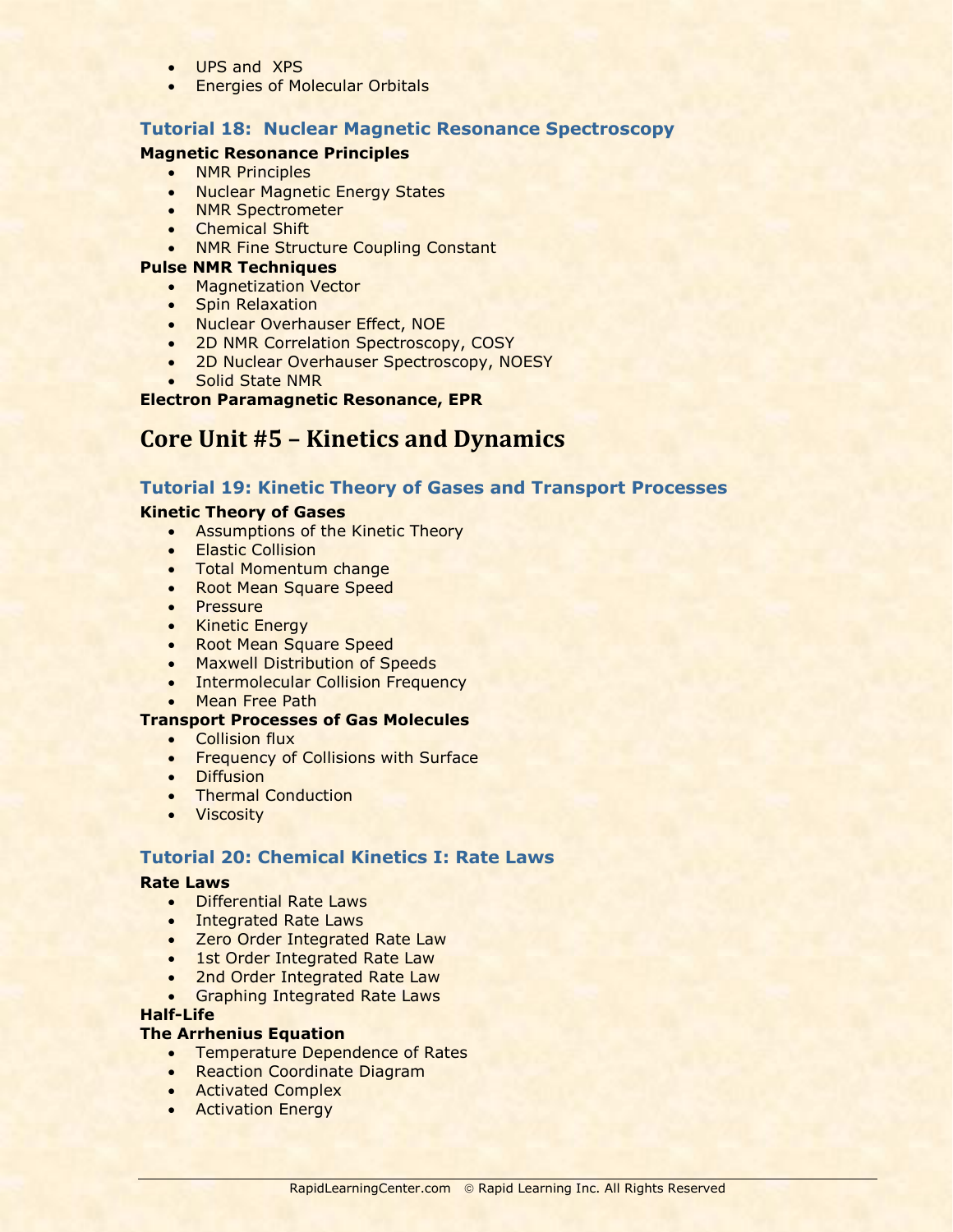#### **Elementary Reactions**

- Molecularity
- Molecularity v.s. Reaction Order
- **Consecutive Elementary Reactions**
- Rate-determining Step
- Steady-state Approximation
- Equilibrium
- **Pressure-dependant Unimolecular Reaction**
- Lindemann-Hinshelwood Mechanism

# **Tutorial 21: Chemical Kinetics II: Reaction Mechanisms Natural Selection**

#### **Reaction Mechanisms**

• Rate Determining Step

#### **Chain Reactions**

- Steps of Chain Reactions
- Rate Laws of Chain Reactions

#### **Explosions**

#### **Photochemical Reactions**

- Steps of Photochemical Reactions
- Number of Photons
- Ouantum Yield
- Photochemical rate laws
- Photosensitization
- Quenching

#### **Polymerization Kinetics**

- **•** Chain Polymerization
- Step Polymerization

#### **Catalysis**

- Types of Catalysis
- Autocatalysis
- **•** Oscillating Reactions
- Enzymes
- **•** Michaelis-Menten Mechanism

# **Tutorial 22: Molecular Reaction Dynamics**

#### **Collision Theory**

- Collisions Must Occur
- **•** Collisions Frequency
- **Energy Factor in Reaction Rate**
- **•** Fraction of Effective Collisions
- **•** Collisions with Correct Orientation
- The Integrated Equation
- **Estimate Rate Constant**

## **Diffusion-controlled Reactions**

- Reactions in Solution
- Cage Effect
- **•** Diffusion-Controlled Vs Activation-Controlled
- **Stokes-Einstein Equation**

# **Activated Complex Theory**

- Reaction Profile
- **Activated Complex (Transition State)**
- Mechanics of Activated Complex Theory
- Decay of the Activated Complex
- Reaction Coordinate
- Concentration of Activated Complex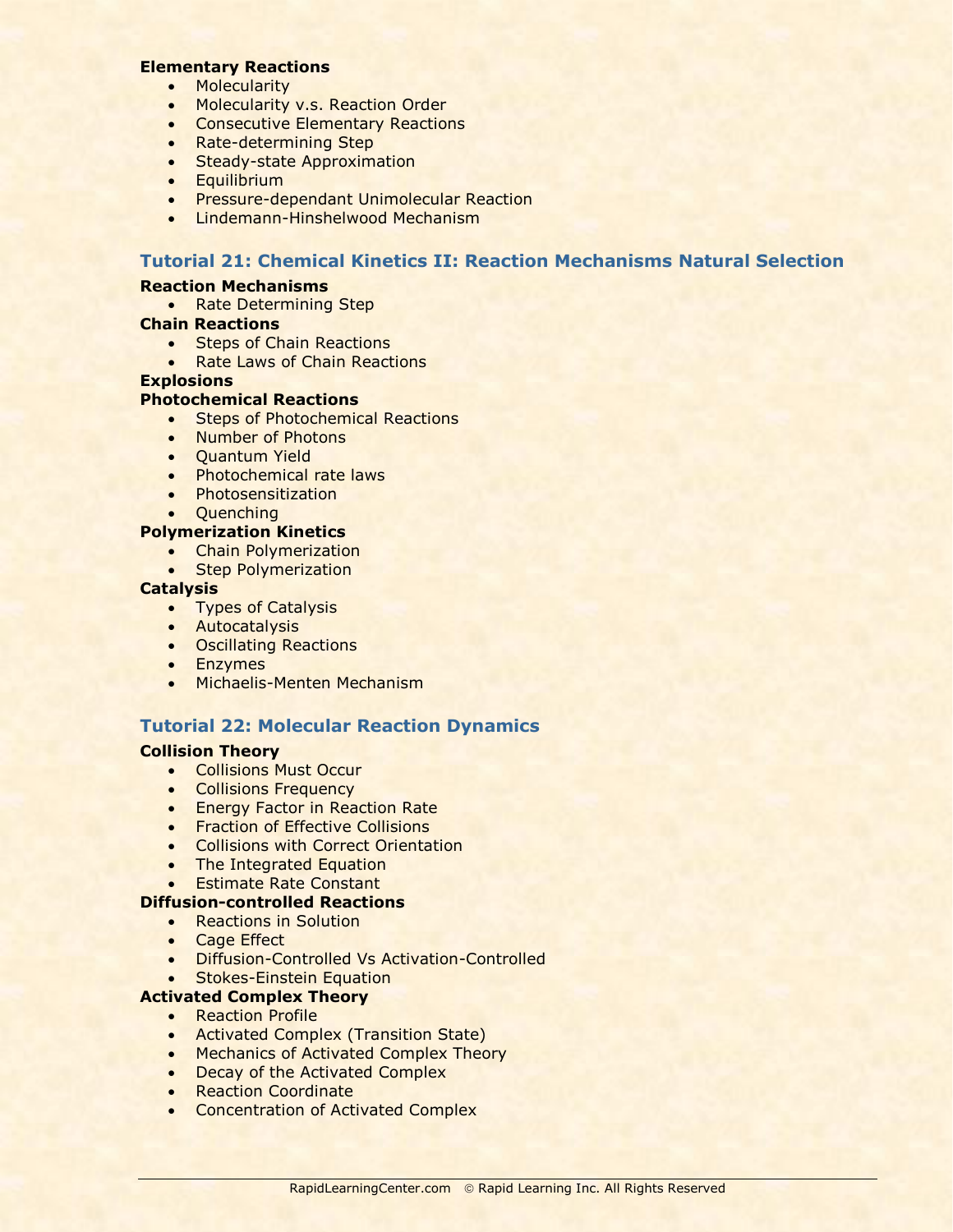- **•** Equilibrium Constant
- Partition Function
- **•** Eyring Equation

## **Thermodynamics of Activated Complex Theory**

- Activation Parameters
- **Arrhenius Equation**

## **Potential Energy Surfaces**

• Saddle Points

## **Tutorial 23: The Solid State and Surface Chemistry**

#### **Crystal Lattices**

- **•** Lattices and Unit Cells
- Lattice Planes
- X-Ray Diffraction

# **Bonding in Solids**

- Metallic Bonding in Solids
- **.** Ionic Bonding in Solids
- Covalent Network Bonding in Solids
- **Molecular Solids**

#### **Solid Surfaces**

- Solid Surface Composition
- **Physisorption and Chemisorption on Solids**
- Solid Surface Catalysts
- Redox at Solid Surfaces

# **Core Unit #6 – Physical Chemistry Experiments**

# **Tutorial 24: The Guide to Physical Chemistry Labs**

### **Preparing for Laboratory**

- **Study/Review Experiment and Related Chemistry**
- Prepare notebook and write Introduction
- Obtain and Review MSDS's for all Chemicals
- Identify and Plan for Safety Concerns

#### **Conducting Experiment**

- Setting-up and Calibrating Instrumentation/Equipment
- Making Measurements and Recording Data

#### **Analyzing Data**

- Rejecting Bad Data
- Performing Calculations Based on Good Data
- **Tabulating and Graphing Results**

## **Laboratory Report**

- Introduction
- Method
- Results
- **•** Discussion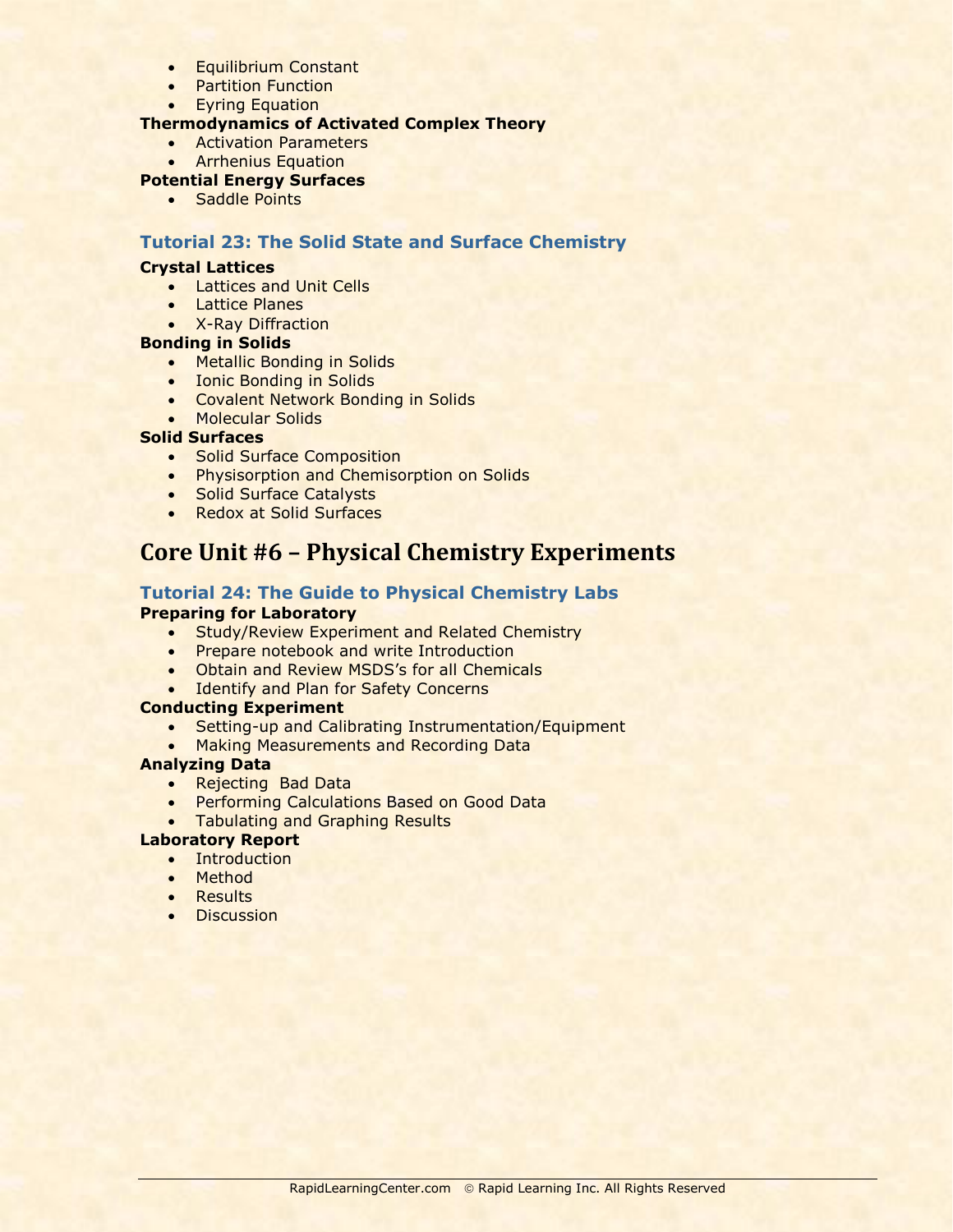# **COURSE FEATURES**

This tutorial series is a carefully selected collection of core concept topics that cover the essential concepts. It consists of three parts:

- 1. Concept Tutorials 24 essential topics
- 2. Problem-Solving Drills 24 practice sets
- 3. Super Condense Cheat Sheets 24 super review sheets

#### **Core Tutorials**

- Self-contained tutorials, not an outline of information which would need to be supplemented
- by an instructor.
- Concept map showing inter-connections of new concepts in this tutorial and those previously
- introduced.
- Definition slides introduce terms as they are needed.
- Visual representation of concepts.
- Conceptual explanation of important properties and problem solving techniques
- A concise summary is given at the conclusion of the tutorial.

## **Problem Solving Drills**

 Each tutorial has an accompanying Problem Set with 10 problems covering the material presented in the tutorial. The problem set affords the opportunity to practice what has been learned.

### **Condensed Cheat Sheet**

 Each tutorial has a one-page cheat sheet that summarizes the key concepts and vocabularies and structures presented in the tutorial. Use the cheat sheet as a study guide after completing the tutorial to re-enforce concepts and again before an exam.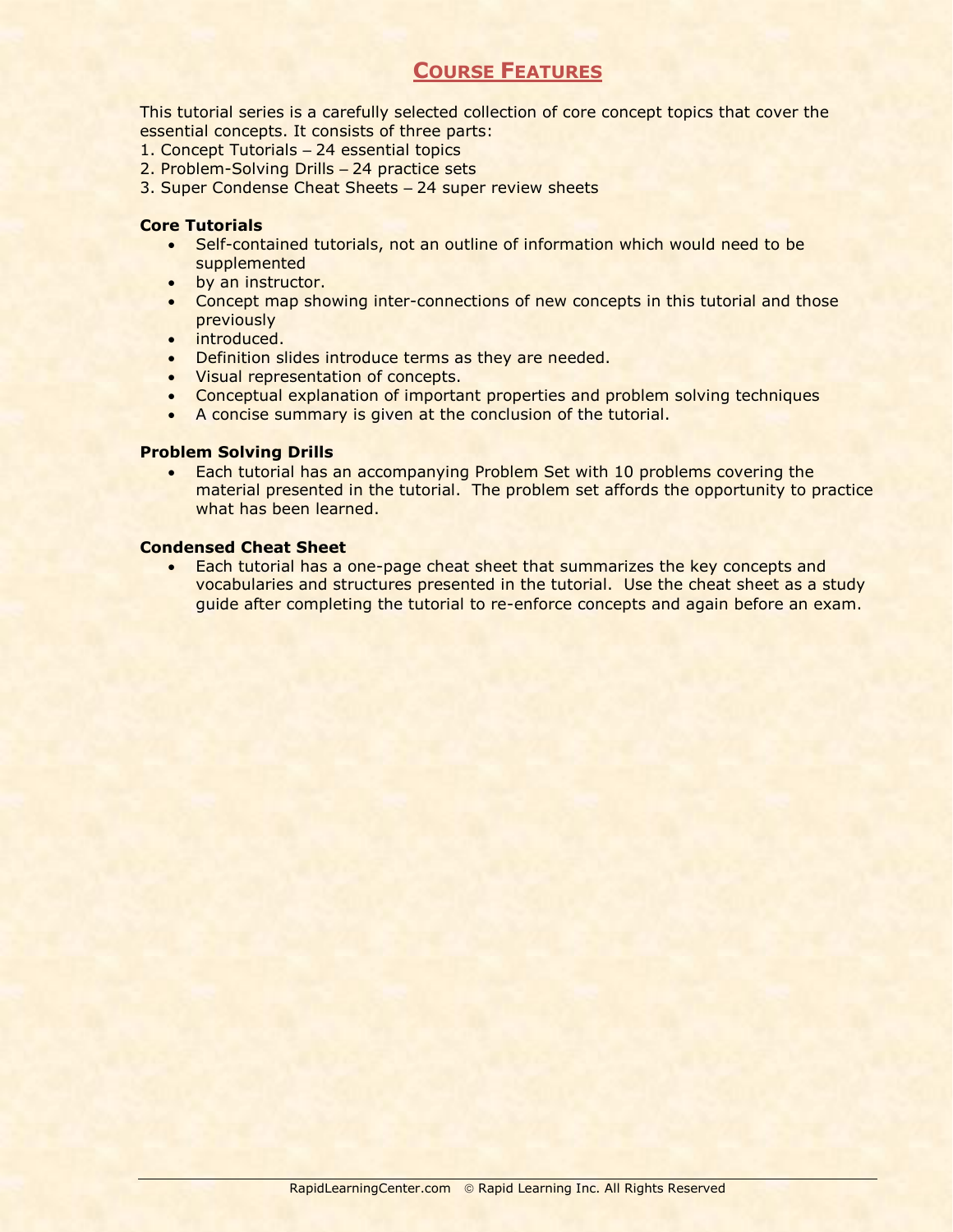# **CHAPTER BY CHAPTER DETAILED CONTENT DESCRIPTIONS**

**01: Chemistry and Physics Review for Physical Chemistry**

# **Chapter Summary**

This chapter reviews the basic physical and chemical concepts used in Physical Chemistry.

## **Tutorial Features**

- Concept map showing inter-connections of concepts.
- Definition slides introduce terms as they are needed.
- Examples given throughout to illustrate how the concepts apply.
- A concise summary is given at the conclusion of the tutorial.

## **Core Issues of Basic Chemistry and Physics**

- Energy
- Classical Mechanics
- Waves
- Chemical Bonding
- Intermolecular Forces
- Phases
- Chemical Reaction
- Chemical Equilibrium
- Chemical Kinetics

- There are two types of energy: Kinetic and Potential. Kinetic Energy is associated with motion and is calculated as one-half the mass of an object multiplied by velocity squared.
- **Potential Energy** is the force acting on an object multiplied by the distance over which the force acts. The force on an object is associated with location. As a result potential energy is associated with location.
- **Classical Mechanics** predicts that if the initial position and momentum of an object free from outside forces are known, all future positions and momenta may be calculated.
- **.** Disturbances that travel through space are Waves.
- Disturbances (waves) in Electromagnetic Radiation are oscillating Electric and Magnetic Fields.
- **Chemical bonds** are the forces that hold atoms together in molecules and ionic solids and liquids. Chemical bonds are strong forces between atoms referred to as Covalent Bonds or Ionic Bonds.
- Intermolecular forces (forces between molecules) are weaker forces than chemical bonds and are referred to as Van der Waals forces in honor of Johannes Van der Waals.
- Most chemicals may exist in solid phases, liquid phases or a gas phase depending on the temperature, pressure and presence of other chemicals.
- A chemical reaction takes place when one set of chemicals (reactants) interact and change into another set of chemicals (products).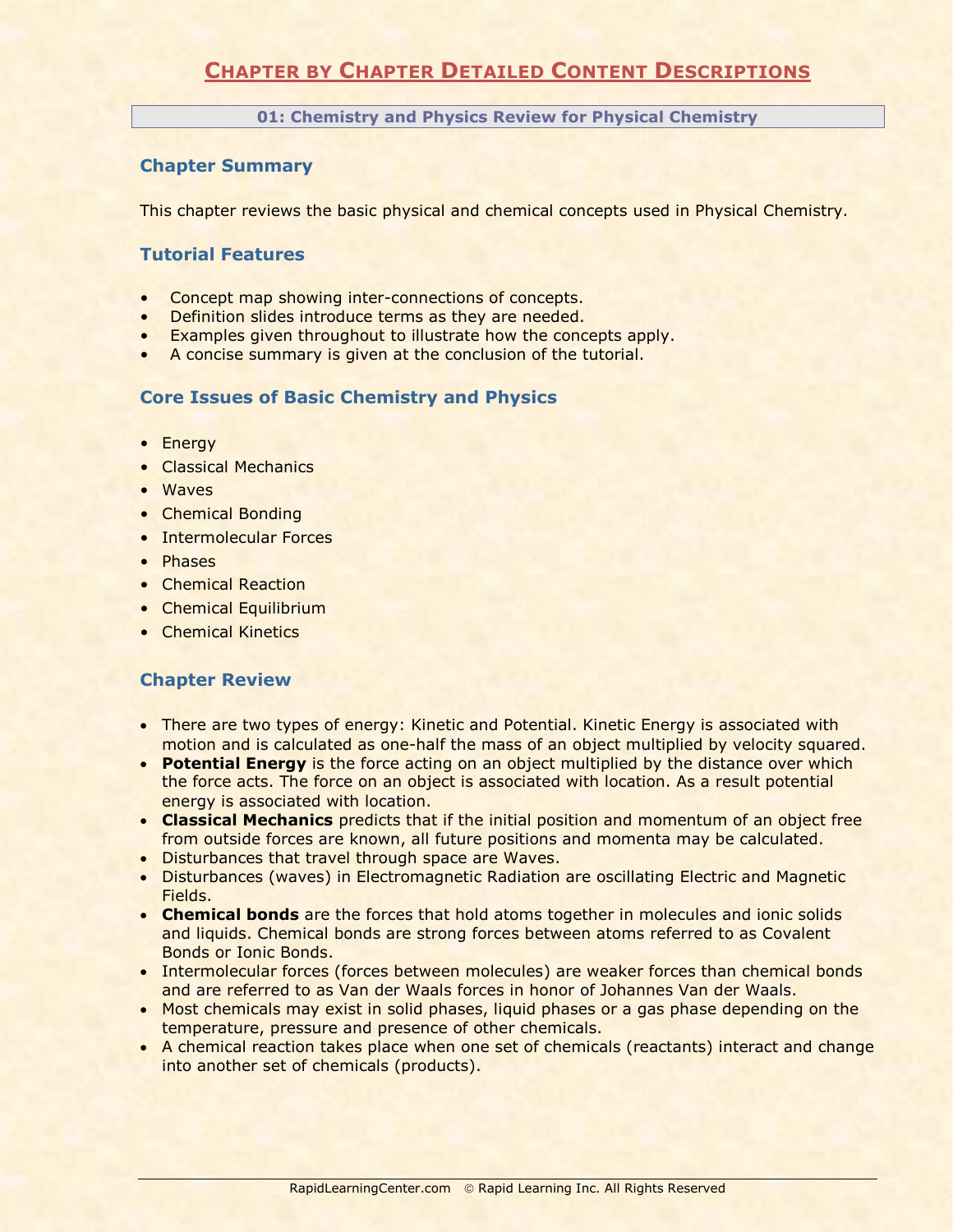- A chemical reaction is at equilibrium when the forward reaction rate, from left to right, is equal to the reverse reaction rate, from right to left.
- The rate or speed of a chemical reaction is expressed in terms of the rate of formation of a product or the rate of use of a reactant.
- The rate or speed of a chemical reaction is determined by the activities/concentrations of the reactant species and temperature.
- Chemical reactions take place as a result of random collisions of chemical species.
- Most chemical reactions require a series of collision processes, steps, and often one of the steps is much slower and determines the rate of the reaction.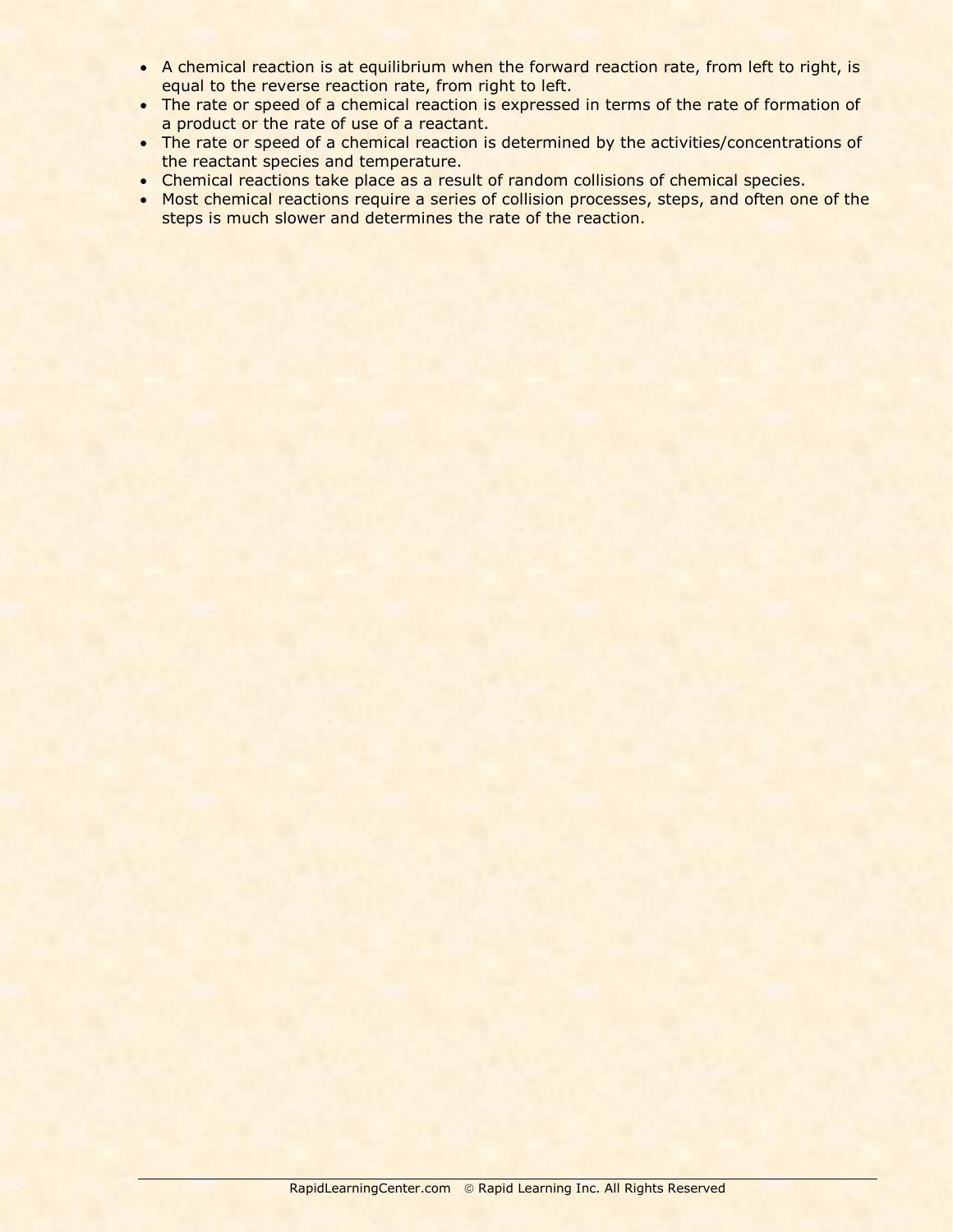Physical-Chemical principles and related insights result from mathematical analysis of Chemical data. Clear understanding of Mathematics is essential to understanding Physical Chemistry. This chapter is a review of much of the mathematics of Physical Chemistry.

# **Tutorial Features**

- Concept map showing inter-connections of concepts.
- Definition slides introduce terms as they are needed.
- Examples given throughout to illustrate how the concepts apply.
- A concise summary is given at the conclusion of the tutorial.

#### **Core Issues of Math for Physical Chemistry**

- **Basic Mathematical Procedures** 
	- o Logarithms
	- o Exponentials
	- o Complex Numbers
	- o Vectors
- **Calculus** 
	- o Differentiation
	- o Integration
	- o Partial Derivatives
	- o Differential Equations
- **•** Statistics and Probability
	- o Random Selection
	- o Mean Value of a Variable
	- o Mean Value of a Function
- Matrix Algebra
	- o Matrix addition
	- o Matrix Multiplication
	- o Simultaneous Equations

- The **Common Logarithm** of a number x is the power to which 10 must be raised to have the value *x*.
- The **Natural logarithm** of a number *x* is the power to which e must be raised to have the value x.
- Exponential functions occur often in chemical calculations.
- An Exponential Function includes a base raised to a power.
- A product of Exponential Functions is the base raised to the power of the sum of the exponents of the Exponential Functions.
- A quotient of Exponential Functions is the base raised to the sum of the exponents of the Exponential Functions in the numerator minus the sum of the exponents of the Exponential Functions in the denominator.
- An Exponential Function raised to a power is the base raised to the product of the powers.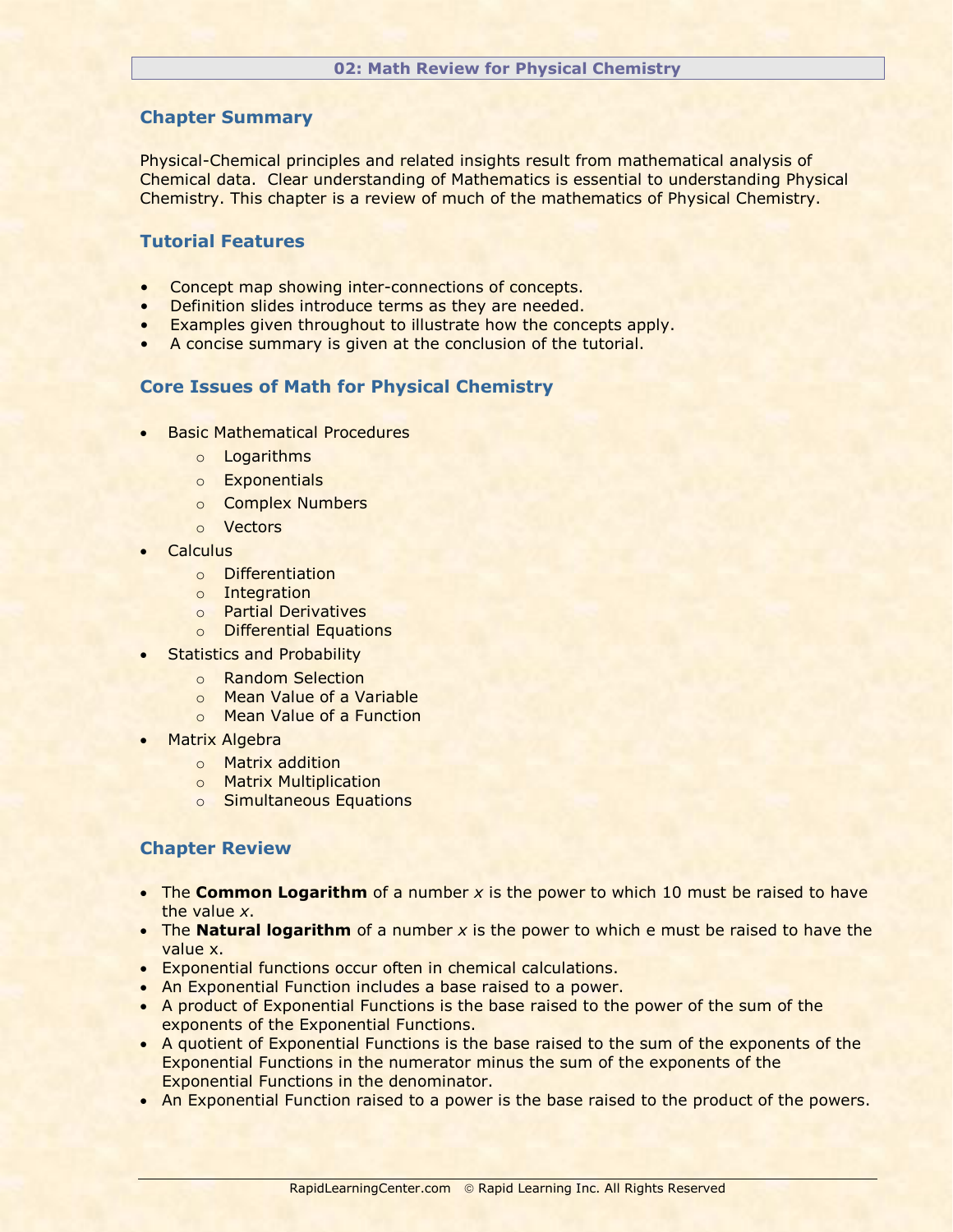- **Complex Numbers** include the square root of -1 as a factor. The general format for a complex number is factored into a real part and an imaginary part.
- A Vector is a quantity that has both direction and magnitude.
- Unit Vectors *i*, *j*, and *k* have a magnitude of 1 and convert magnitudes into vector components along their respective directions: *x*, *y*, and *z*.
- **Vectors** may be added and/or subtracted by adding and/or subtracting their component; *x*, *y*, and *z*, magnitudes.
- Vectors may be multiplied as either cross-products or scalar-products.
- The slope of a function at a point is the derivative of the function at that point.
- A ratio of differentials is a derivative.
- An infinitesimal change in a function or variable is a differential.
- The process of obtaining a derivative is differentiation.
- Derivatives of functions are obtained by referring to Tables of Derivatives available in calculus texts, math reference books and on the internet.
- Determining the derivative of a function having more than one independent variable, when all but one independent variable is held constant is partial differentiation.
- A **partial derivative** is obtained using the same process as an ordinary derivative, except that all but one of the independent variables is held constant.
- Notation for a partial derivative list all variables held constant in a right-hand subscript.
- Adding together, summing, an infinite number of differentials is Integration.
- A **Table of Integrals** is used to obtain integrals of common functions.
- Integration between limits, from A to B, is a definite integral.
- A **differential equation** is an algebraic equation that includes derivatives.
- Problems in Chemistry and Physics are commonly able to be expressed in terms of Differential Equations.
- Solving a differential equation means finding the function or functions that fit the equation.
- The most probable behavior of a system of molecules is determined by calculating the number of ways that a particular distribution of the molecules, among the quantum states of the system, may occur.
- The number of ways that a particular distribution of the molecules, among the quantum states of a system, may occur is W.
- The mean value of a variable is calculated from the probabilities of occurrence of the possible values of the variable.
- A **Matrix** is a rectangular array of numbers, Elements of the matrix.
- Matrix-Element symbols give the row number followed by the column number as a righthand subscript.
- Matrices are added to give a sum matrix *C* by adding the corresponding elements of the summed matrices *A* and *B*.
- Two Matrices may be multiplied if the number of rows in the first matrix is equal to the number of columns in the second matrix.
- Matrices are multiplied to give a product matrix *C* by multiplying corresponding elements of a row of the matrix *A* by the elements of the corresponding column of matrix *B* and summing these to give product matrix elements.
- When the conditions for a set of equations are met simultaneously, the equations are called Simultaneous Equations.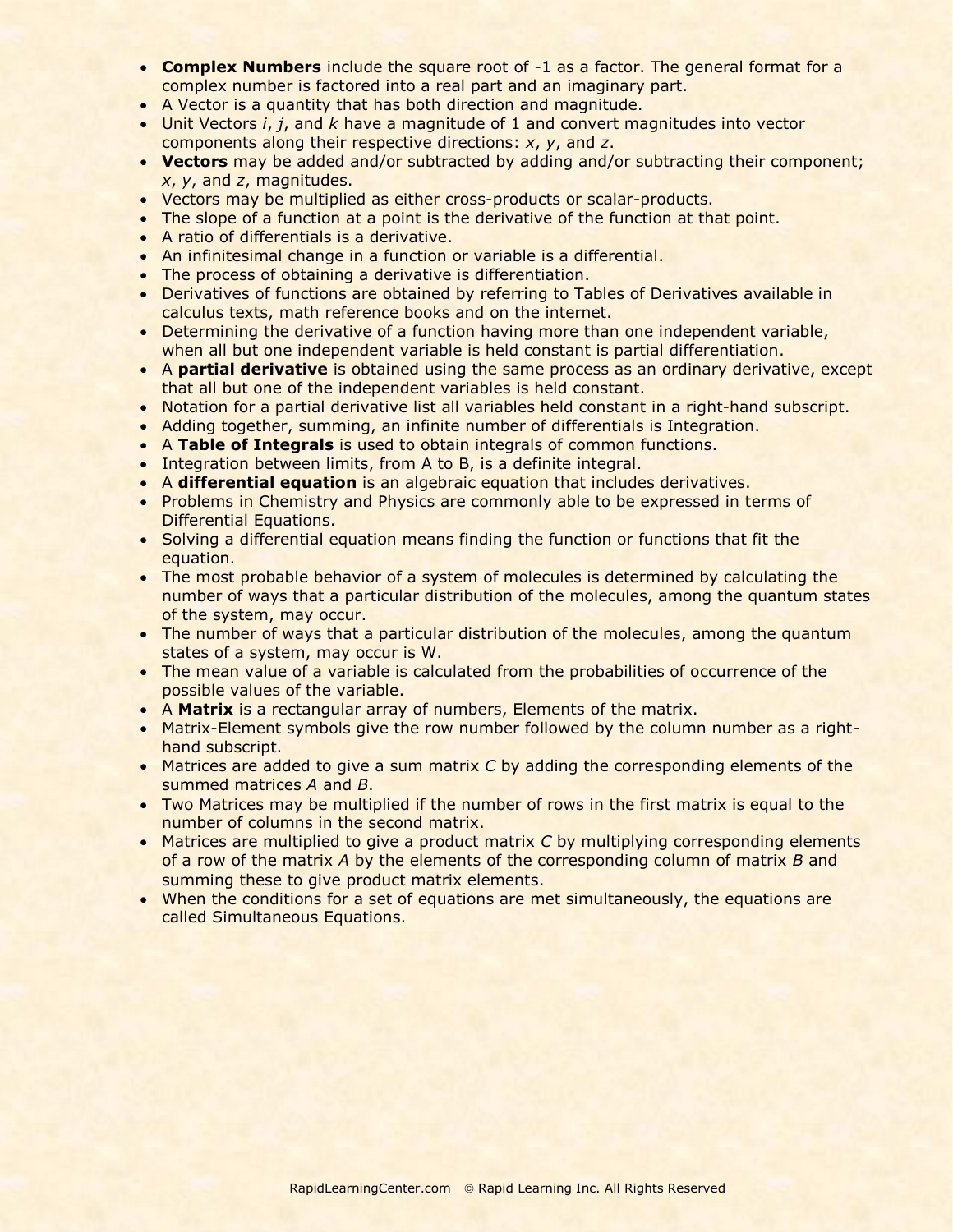#### **03: Zeroth and First Law of Thermodynamics**

## **Chapter Summary**

The Zeroth Law of thermodynamics is the basis for the design and use of thermometers. The first law of thermodynamics makes possible the combination of heat flow and mechanical work to give the total internal energy change for a process.

# **Tutorial Features**

- Concept map showing inter-connections of concepts.
- Definition slides introduce terms as they are needed.
- Examples given throughout to illustrate how the concepts apply.
- A concise summary is given at the conclusion of the tutorial.

# **Key Concepts**

- Zeroth Law
- Work
- $H$ eat
- Energy
- First Law
- Internal Energy
- **Expansion Work**
- Enthalpy
- Adiabatic Processes
- Standard Enthalpy Changes
- Reaction Enthalpy and Temperature
- Exact and Inexact Differentials
- Joule-Thompson Effect

- **The Zeroth Law** of Thermodynamics states that if systems in a physical-chain of systems are in thermal equilibrium with their neighboring systems then they are in thermal equilibrium with all members of the chain of systems.
- **Heat** is energy flow from a hotter object to a cooler object when the two are in thermal contact.
- **Work**, *w*, is done on a system when a force is exerted on a system, as by steam on the piston of the steam engine below, causing a displacement.
- Work, *w*, and Heat Flow, *q*, are energy transfer processes.
- A system has an amount of energy, not an amount of work or heat.
- Heat flow for a system, *q*, is calculated by multiplying the heat capacity, *C*, for the system by its temperature change,  $\Delta T$ .
- Work is calculated by multiplying a driving force, *F*, by distance driven, *d*, Force x Distance, *F* x *d*, or other equivalent products such as Pressure x Volume Change, *P* x V.
- The Internal Energy of a system is stored in a number of forms: molecular electronic, vibrational, rotational and translational energy.
- **Internal Energy**, *U*, does not include energy of motion through space of a whole system.
- **The First Law of Thermodynamics states that Internal Energy change for a system is the** sum of work and heat flow for the system.
- A gas flowing into a vacuum such as gases leaking, expanding, into the vacuum of Space, a Free Expansion does not perform any work, because there is no resisting pressure.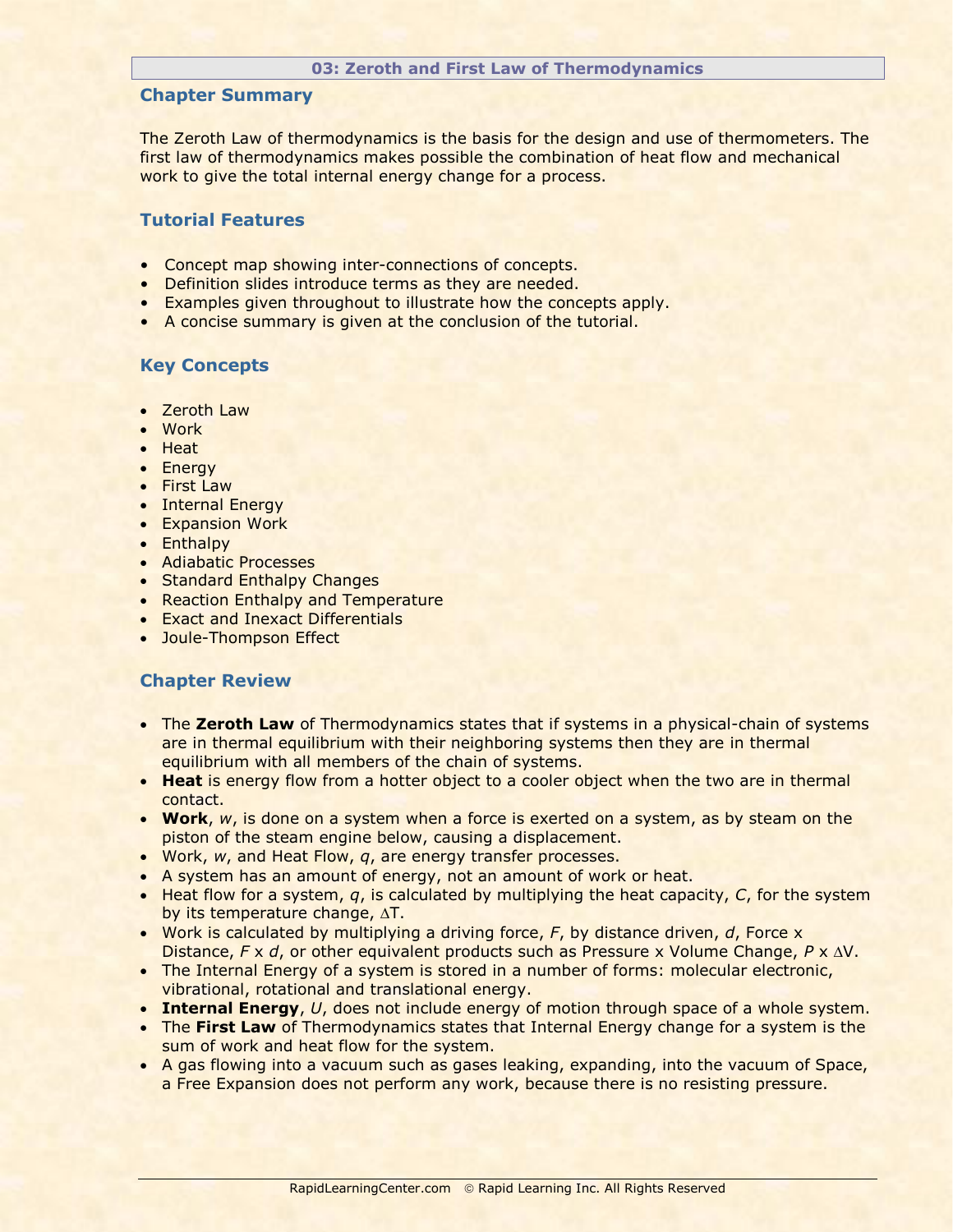- Work done by reversible expansion with higher, equilibrium, gas pressures leads to a larger amount of work.
- A very slow expansion/contraction process will be at equilibrium (reversible) at all times.
- The work done by reversible/equilibrium expansion of a system is the greatest amount of work possible for that expansion.
- The **Ice Calorimeter** is one of several types of Calorimeters used for measuring Heat Flow.
- An **Adiabatic Bomb Calorimeter** has a very strong container, Bomb, inside of which a heat-flow process, such as a chemical reaction, takes place at constant Volume.
- **Enthalpy** (H) is the sum of Internal Energy *U* and Pressure times Volume: *H=U +PV*.
- Enthalpy, pressure, volume and Internal Energy are all State Functions.
- A **State Function** depends only on the State/Condition of a System and not on the processes which lead to the state.
- An Adiabatic process has no heat flow between system and surroundings.
- Enthalpies of Standard formation Reactions are available in reference sources.
- **Hess's Law** is applied to Standard Formation Reactions to obtain Standard Reaction Enthalpies.
- The Chemical Product in a Standard Formation Reaction is one mole of the chemical being formed.
- Reactants in Standard Formation Reactions are elements in their most stable form at the reference temperature.
- Variables that depend only on the condition/state of a system and not on the path/manner by which the state was created are State Functions and have exact differentials.
- **Exact differentials** may be integrated along any path between two states with the same result for each path.
- The **Joule-Thompson Effect** is the cooling of gases when they expanded at constant Enthalpy, *H*.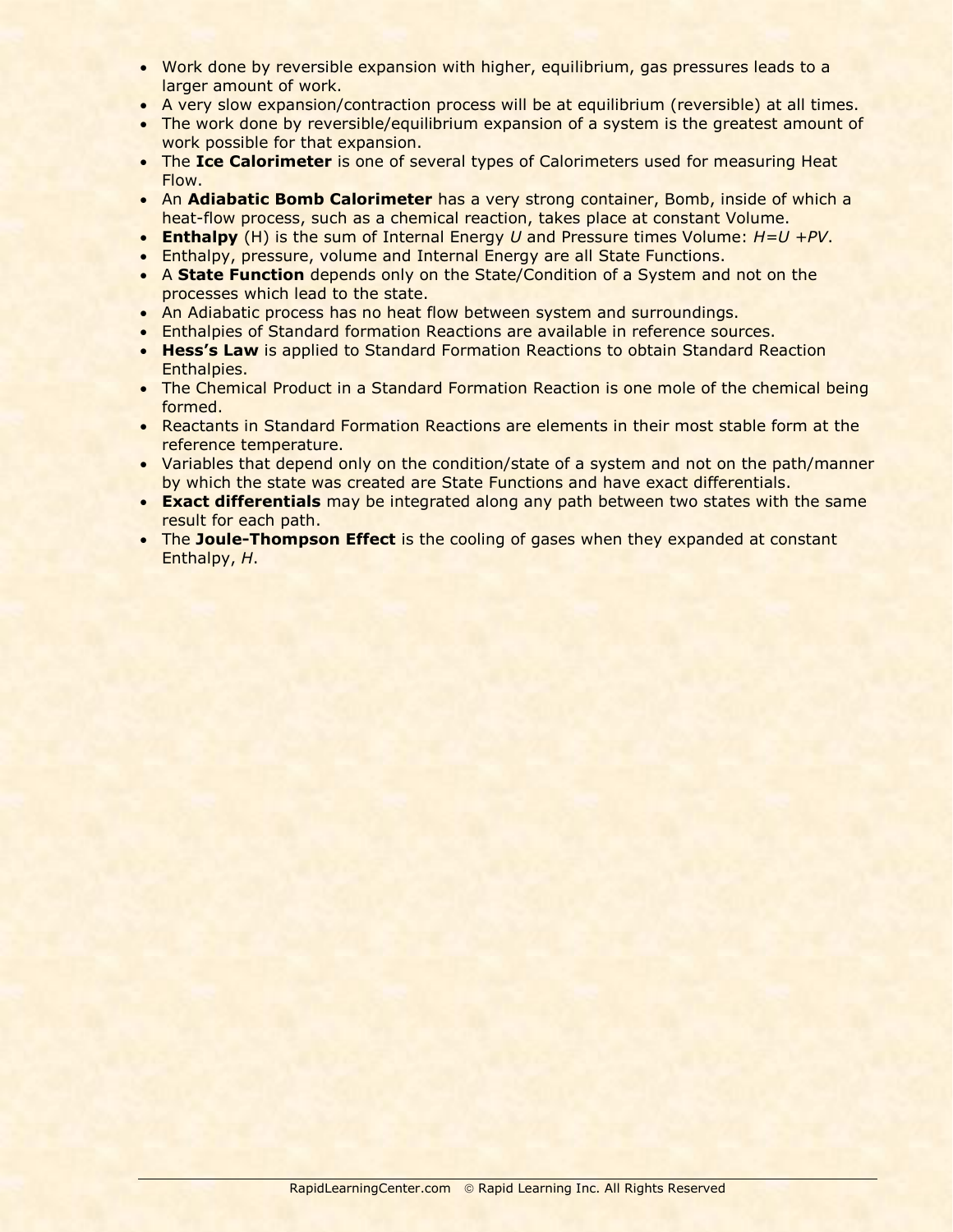#### **04: Second and Third Law of Thermodynamics**

## **Chapter Summary**

The Second Law of Thermodynamics Introduces the State Function Entropy (*S*). Entropy is a measure of the degree to which energy is dispersed. Entropy increases as energy is more widely distributed/dispersed. The Third Law of Thermodynamics describes what happens to Entropy when the Absolute Zero of Temperature is reached. In the case of a perfect crystalline material the entropy becomes zero.

## **Tutorial Features**

- Concept map showing inter-connections of concepts.
- Definition slides introduce terms as they are needed.
- Examples given throughout to illustrate how the concepts apply.
- A concise summary is given at the conclusion of the tutorial.

#### **Key Concepts**

- Dispersal of Energy
- **Entropy and Second Law**
- Entropy Change
- Third Law
- Helmholtz and Gibbs Energies
- Standard Gibbs Energies
- Internal Energy
- **•** Gibbs Energy

- Analysis of spontaneous processes in Isolated Regions of the Universe yield a simple fact: all spontaneous processes lead to great dispersal of energy and/or matter within an Isolated Region.
- An **Isolated Region Isolated** (System + Surroundings) does not exchange energy or material with the remainder of the Universe.
- Processes, such as phase transitions or chemical reactions that lead to more even/random distribution of material and/or energy within an Isolated Region of Universe tend to be spontaneous.
- Mathematical analysis of Spontaneous Processes leads to a new Thermodynamic Function, Entropy, and the Second Law of Thermodynamics.
- Solid or liquid phases evaporating to gases or transfer of energy from high temperature regions to lower temperature regions are examples of spontaneous processes in isolated regions of the Universe.
- **The Second Law** of Thermodynamics formalizes the understanding of spontaneous processes with the definition of a thermodynamic quantity called Entropy, *S*.
- **Entropy** change is defined in terms of a differential, infinitesimal, change in Entropy.
- To determine an Entropy change it is necessary to find a reversible path between the initial and final states for the process and to integrate, d*S*, along that path.
- A Thermodynamic Temperature Scale, **Kelvin**, was defined by Lord Kelvin of Scotland in terms of the efficiency of an ideal reversible heat engine.
- The Third Law of Thermodynamics: The entropy of all perfect crystalline substances is zero at 0K.
- The Kelvin temperature scale defines a zero of temperature as the temperature at which the efficiency of an ideal heat engine is unity. Nernst Theorem: the entropy change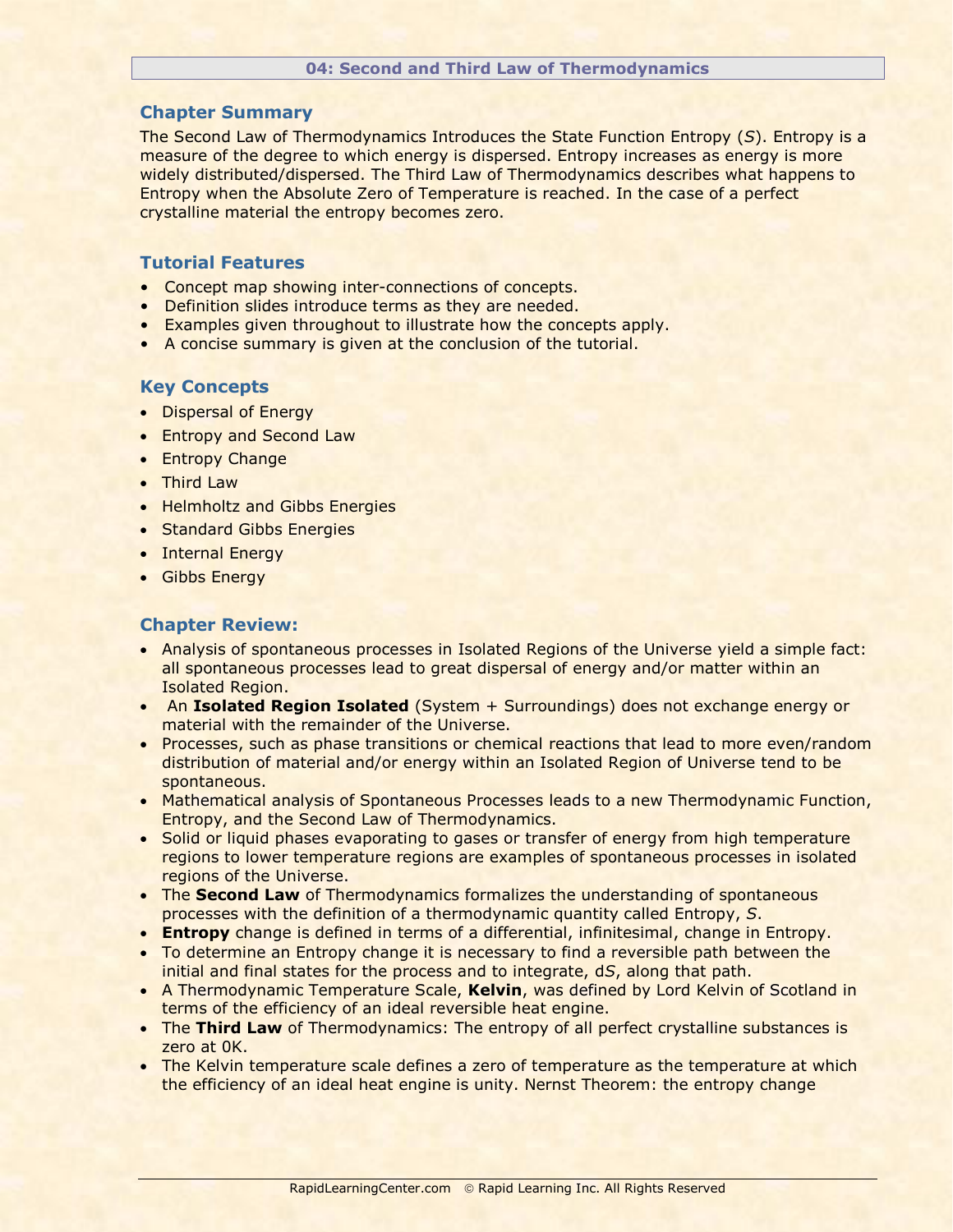accompanying any physical or chemical process approaches zero as the temperature approaches 0K provided all the substances involved are perfectly crystalline.

- Entropy is shown to be a state function by demonstrating that it has zero change over any cyclic path, beginning and ending with the same arbitrary state.
- Helmholtz and Gibbs Energies are state functions defined for the purpose of determining process spontaneity solely on the states of a system, rather than on both system and surroundings.
- In words, the Gibbs Energy change for a process at constant temperature and pressure is negative for spontaneous processes.
- Gibbs Energy changes for combustion and formation reactions under standard conditions are available in text books and in the NIST Chemistry Web-book: http://webbook.nist.gov/chemistry.
- Standard Conditions, Standard State, for reactants and products is a pure chemical at 1 bar pressure and, most commonly, a temperature of 298 K.
- It is common to ignore the small effect of pressure on molar Gibbs energy for condensed phases unless pressure changes are large as in some Geological environments.
- **G** values for solids and liquids caused by pressure changes are small due to the small molar volumes of these Condensed Phases.
- $\Delta G$  values for solids and liquids caused by pressure changes are small due to the small molar volumes of these Condensed Phases.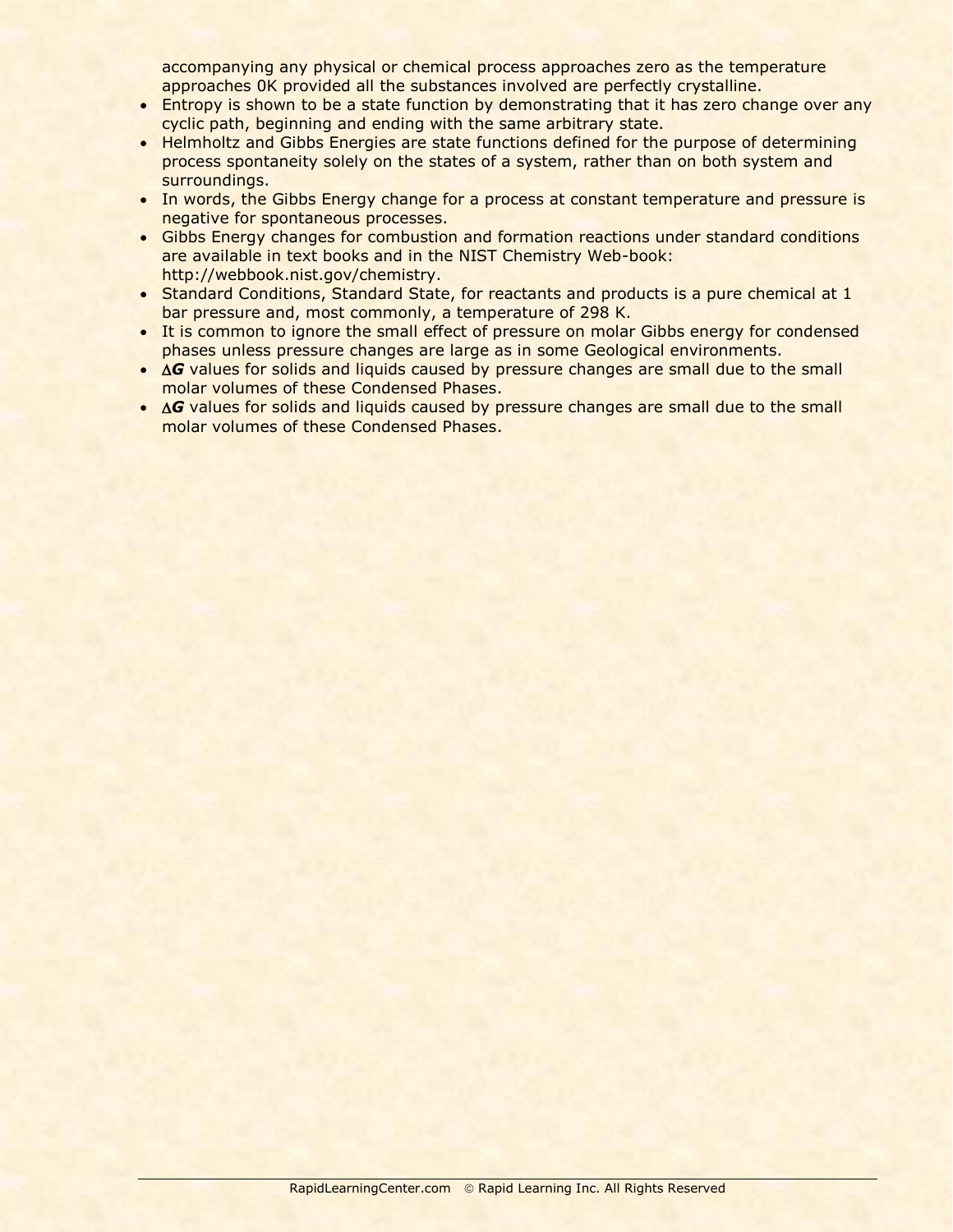The equilibrium position of a chemical reaction is located by determining the balance of reactant and product chemical composition that has the lowest/minimum value of Gibbs Energy. Gibbs Reaction Energy is the slope of a plot of Gibbs Energy of Reaction versus the Extent of Reaction,  $\xi$ , at constant pressure and Temperature. Gibbs Energy of Reaction is negative when reactants convert spontaneously to products. Gibbs Energy of Reaction is positive when products convert spontaneously to reactants. Gibbs Energy of Reaction is zero when a reaction is at equilibrium, which occurs when Gibbs energy is at a minimum.

# **Tutorial Features**

- Concept map showing inter-connections of concepts.
- Definition slides introduce terms as they are needed.
- Examples given throughout to illustrate how the concepts apply.
- A concise summary is given at the conclusion of the tutorial.

# **Key Concepts**

- Gibbs Energy Minimum
- Equilibrium and Gibbs Energy Minimum
- **Equilibrium and Pressure Change**
- **Equilibrium and Temperature Change**

- The equilibrium position of a chemical reaction is located by determining the balance of reactant and product chemical composition that has the lowest/minimum value of Gibbs Energy, *G*.
- Gibbs Reaction Energy is the slope of a plot of Gibbs Energy of Reaction, *G*, versus the Extent of Reaction,  $\xi$ , at constant pressure and Temperature.
- In words, **Chemical Potential** is the rate at which Gibbs Energy Changes in a mixture of chemicals as the moles of one chemical is changed by an infinitesimal amount at constant pressure, Temperature and moles of other components of the mixture.
- **The Gibbs Energy of Reaction is not only the slope of a plot of**  $G$  **versus**  $\xi$ **, but is also the** difference between the Chemical Potentials of the products and reactants. Gibbs Energy of Reaction is negative when reactants convert spontaneously to products.
- **Gibbs Energy of Reaction is positive when products convert spontaneously to reactants.** Gibbs Energy of Reaction is zero when a reaction is at equilibrium, which occurs when Gibbs energy is at a minimum.
- When Gibbs Energy of Reaction is negative, the reaction is Exergonic because it can drive another reaction or do non-*pV* work.
- The **Equilibrium Constant** for a chemical reaction is independent of pressure, however pressure may affect equilibrium composition.
- If pressure is changed by adding or removing an inert gas equilibrium concentrations are not changed when gases are behaving ideally.
- If pressure is changed by adding or removing one of the reactant or product gases, the reaction equilibrium will shift in the direction that reduces the affect of that change.
- If pressure is changed by increasing or decreasing the volume of the reaction container, the reaction equilibrium will shift in the direction that reduces the affect of that change.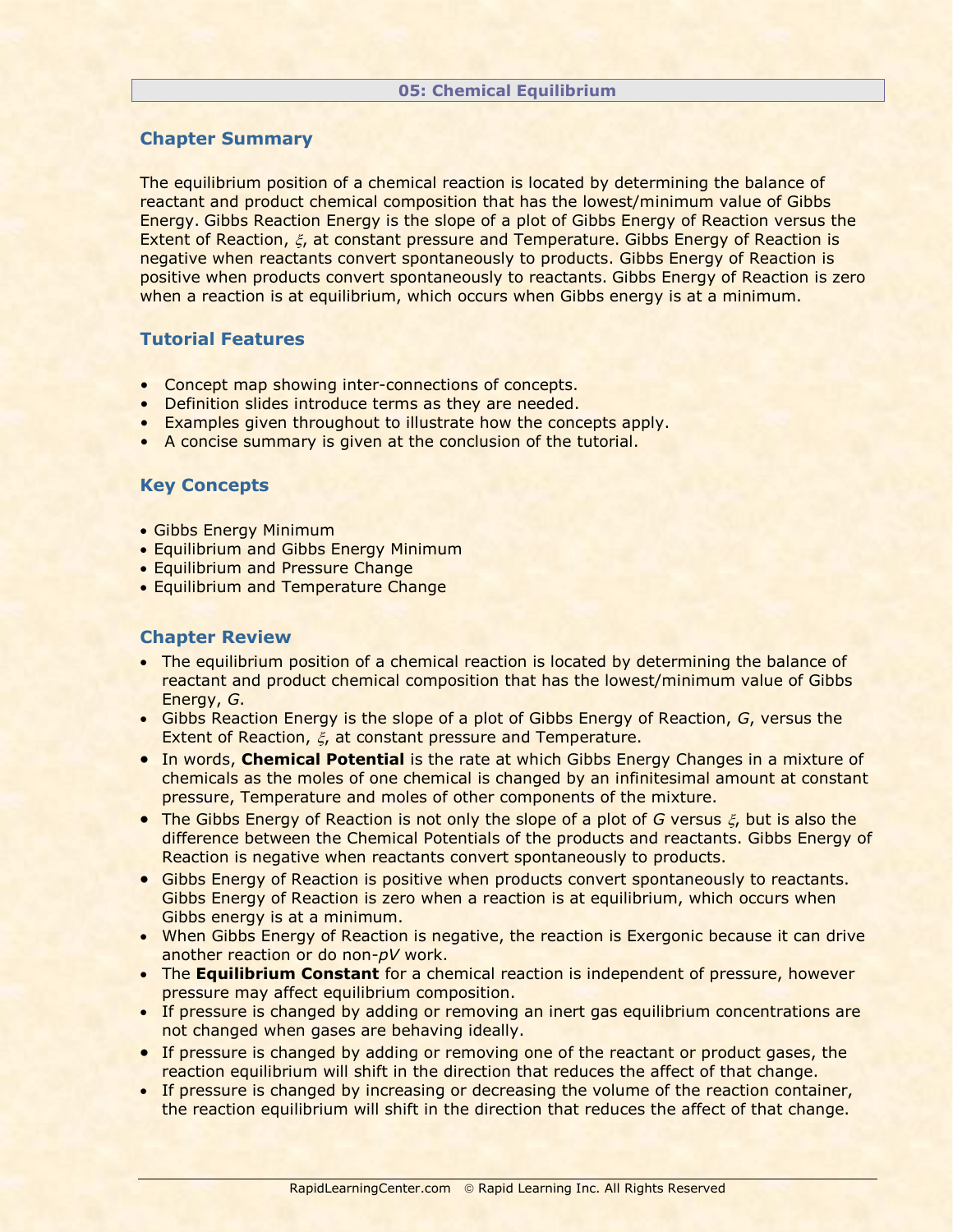- If a reaction container is reduced in volume, increasing the total pressure, the reaction equilibrium will shift in a direction that reduces the total amount of gas, thus decreasing the total pressure.
- If temperature is increased a reaction will shift in the Endothermic Direction, energy absorbing direction, thus decreasing the temperature.
- If temperature is decreased a reaction will shift in the Exothermic Direction, energyreleasing direction, thus increasing the temperature.
- A **Hess's Law** sum of standard enthalpies is the standard reaction enthalpy of the overall reaction.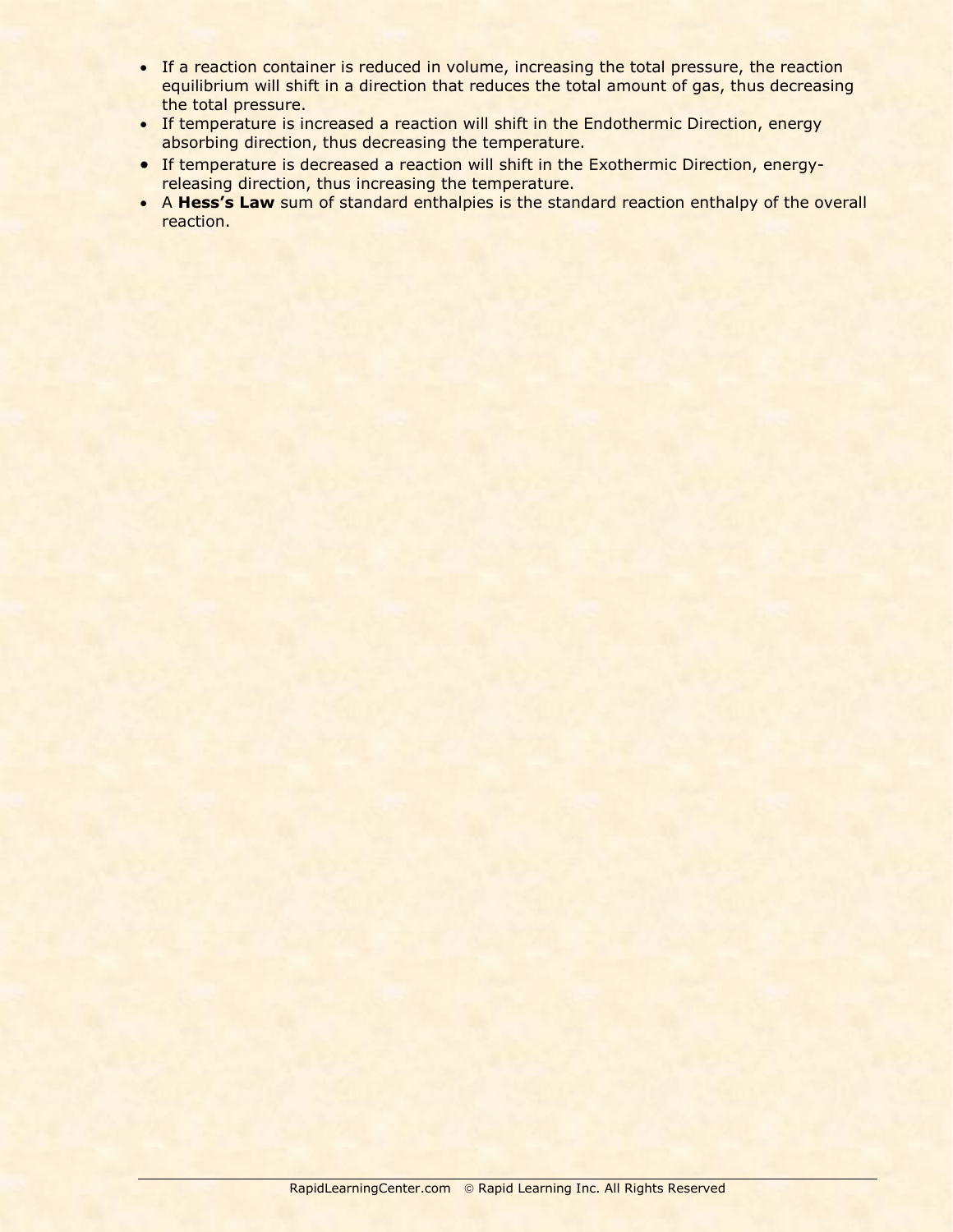## **06: Phase Equilibria (Phase Diagrams)**

# **Chapter Summary**

A phase diagram displays the regions of stability of each phase available to the system under a particular set of conditions. Most pure substances have similar phase diagrams, but each with its own unique set of phase diagrams. Phase boundary lines that separate regions are points at which adjacent phases may be present together at equilibrium.

# **Tutorial Features**

- Concept map showing inter-connections of concepts.
- Definition slides introduce terms as they are needed.
- Examples given throughout to illustrate how the concepts apply.
- A concise summary is given at the conclusion of the tutorial.

# **Key Concepts**

- Stabilities of Phases
- Phase Boundaries
- Phase Diagrams
- Thermodynamic Equilibrium
- Gibbs Phase Rule
- Experimental Procedures
- Vapor Pressure Diagrams
- Temperature Composition Diagrams
- Liquid-Liquid Phase Diagrams
- Liquid-Solid Phase Diagrams

- A **pressure versus Temperature phase diagram** displays the regions of stability of each phase available to the system at a particular temperature and pressure.
- Most pure substances have similar phase diagrams, but each with its own unique pressure-temperature ranges.
- **Phase boundary lines** that separate regions are points at which adjacent phases may be present together at equilibrium.
- **Phase diagrams** commonly have a unique solid-liquid-vapor triple point at which the three phases exist together.
- Phase diagrams commonly have a unique liquid-vapor critical point, the highest temperature at which a liquid phase exists.
- The vapor pressure at the critical temperature is the critical pressure.
- A single **Super-Critical Fluid phase** exists at or above the Critical Point.
- The Chemical Potential of a substance has the same value throughout a system at equilibrium.
- Along the Phase Boundary lines the chemical potential of the substance is the same in the two phases: solid and liquid, solid and vapor, and liquid and vapor.
- At the **Triple Point**, the Chemical Potential of a substance has the same value in the three phases: Solid, Liquid and Vapor.
- For a pure substance the chemical potential is the Molar Gibbs Energy.
- For a pure substance the Gibbs energy is not affected by the moles of substance, just more of the same.
- The negative of the entropy of a substance gives the temperature dependence of Gibbs Energy.
- The entropy of the phases increases from solid  $\rightarrow$  liquid  $\rightarrow$  vapor, and the negative slope of a plot of chemical potential versus temperature will increase in the same order.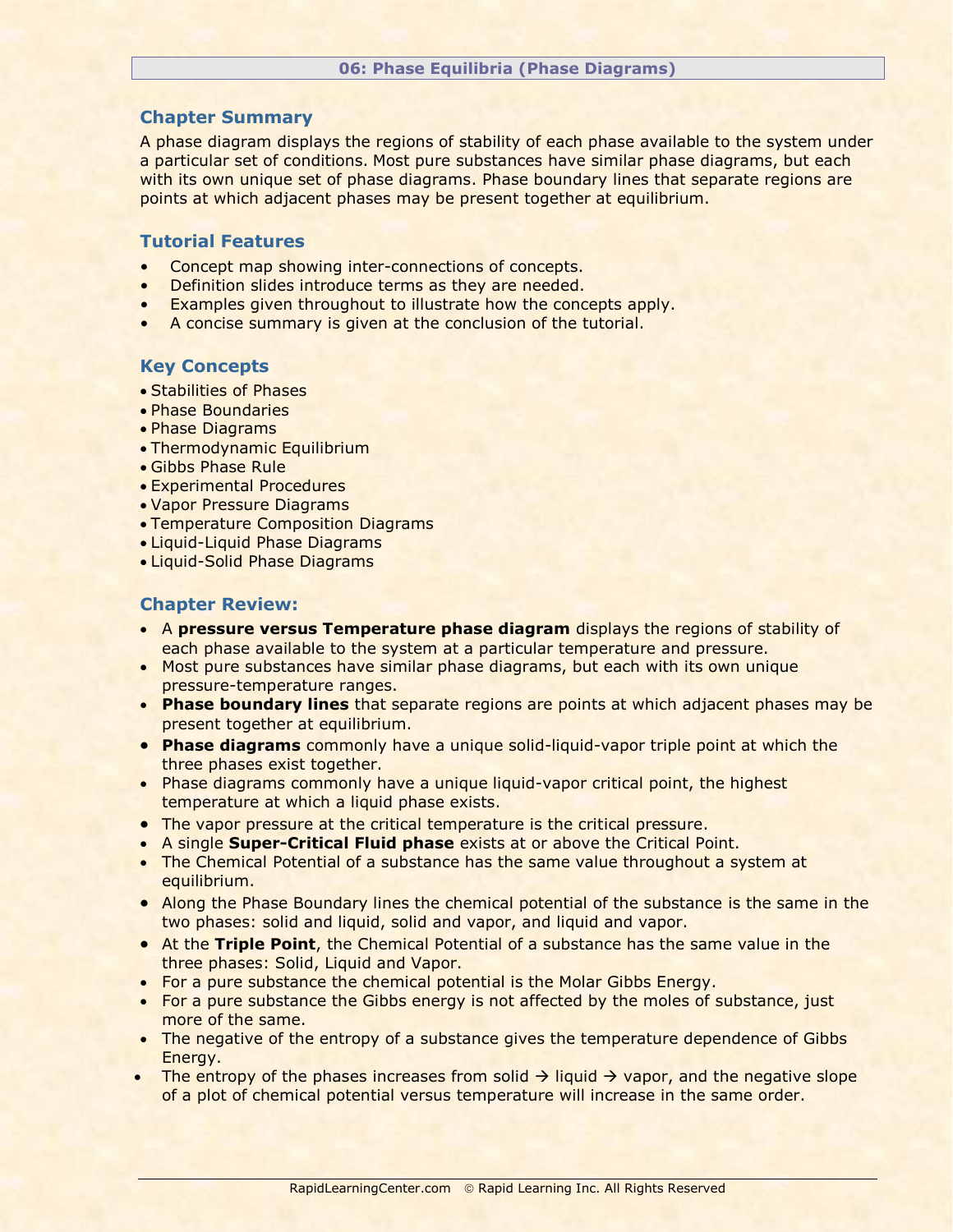- Increased pressure causes most substances to melt at higher temperatures and a few substances such as water to melt at lower temperatures.
- This is explained by considering the rate of change of chemical potential with respect to pressure at constant temperature.
- The chemical potential of a condensed phase increases with increased applied pressure. Increasing pressure on a solid or liquid phase, by adding an inert gas to the vapor, increases the vapor pressure since increased pressure for a vapor/gas corresponds to increased chemical potential.
- **Chemical potential** for a gas is proportional to pressure, so increased gas/vapor pressure corresponds to increased chemical potential.
- For two phases to be in equilibrium they must have the same chemical potential.
- As chemical potential for a condensed phase increases, due to an increase in applied pressure, its vapor pressure increases.
- **Gibbs' Phase Rule** is central to analyzing multi-component phase equilibria.
- In the Gibbs Phase Rule, *F=C-P*+2, *P* is the number of phases present at equilibrium. *C* is the number of chemically independent constituents present at equilibrium. F is the number of independently variable intensive variables or Degrees of Freedom for the system. Experimental techniques such as Thermal Analysis and Differential Scanning Calorimetry have been developed to identify phase transitions and make it possible to obtain data for phase diagrams.
- . Two liquid phases from the same two components may coexist at equilibrium.
- An upper critical solution temperature may exist, above which there is only one liquid phase. A Eutectic Point is the lowest temperature equilibrium liquid phase possible for a particular pair of solids.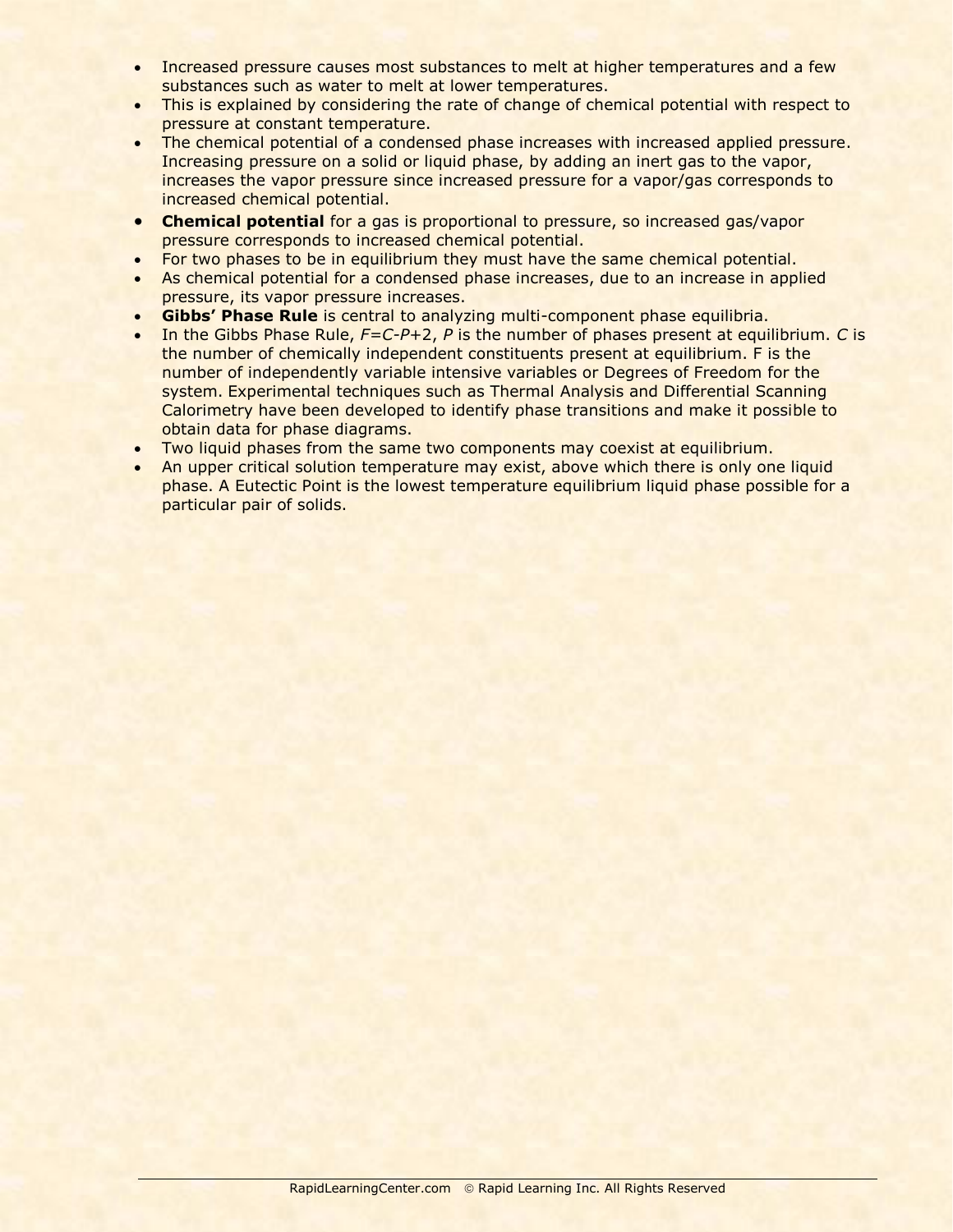#### **07: Equilibrium Electrochemistry**

# **Chapter Summary**

This tutorial reviews Thermodynamics and applies thermodynamics to Electrochemistry. Electrochemical cells may do electrical work, galvanic cells, or have electrical work done on them, electrolytic cells. Electrochemical Cells all have in common: (1) an anode where oxidation takes place, (2) a cathode where reduction takes place. Chemical process taking place at electrodes, anodes or cathodes, are only ½ of a chemical reaction and are called ½ reactions.

# **Tutorial Features**

- Concept map showing inter-connections of concepts.
- Definition slides introduce terms as they are needed.
- Examples given throughout to illustrate how the concepts apply.
- A concise summary is given at the conclusion of the tutorial.

# **Key Concepts**

- Zeroth Law: thermometers
- **First Law: conservation of Energy**
- Second Law: spontaneity and maximum disorder
- Gibbs Energy: spontaneity, chemical equilibrium and maximum non-pV work
- Ionic Activity
- Biological Standard State
- Electrochemical Cells
- Half-Reactions and Electrodes
- Electrochemical Cells
- Electromotive Force
- Applications of Standard Potentials

- The **Zeroth Law** allows for objects in thermal contact to be used as a thermometer.
- Work, *w*, and Heat Flow, *q*, are energy transfer processes.
- A system has an amount of energy, not an amount of work or heat.
- A system does not have heat or work; rather it has an amount of Energy that may be altered by these processes. Heat and work are not different forms of energy; they are different energy transfer processes.
- Work, *w*, and Heat, *q*, are not State Functions, and d*w* and d*q* are inexact differentials. Intergrals of d*w* and d*q* are path dependent, therefore *w* and *q* are Path Functions.
- The **First Law of Thermodynamics** states that Internal Energy change for a system is the sum of work and heat flow for the system.
- Energy flow is positive for a portion of the Universe, system or surroundings, if energy is flowing to that portion, system or surroundings, and negative if energy is flowing away. Enthalpy is defined as *H = U + PV*. Temperature, Pressure, Volume, Internal Energy, and Enthalpy are all State Functions and have exact differentials: d*T*, d*P*, d*V*, d*U*, d*H*. Analyses of changes of state for systems, such as the expansion of gases, rely heavily on the properties of exact differentials.
- Processes, such as phase transitions or chemical reactions that lead to more even/random distribution of material and/or energy within an Isolated Region of Universe, tend to be spontaneous.
- Mathematical analysis of Spontaneous Processes leads to a new Thermodynamic Function, Entropy, and the Second Law of Thermodynamics.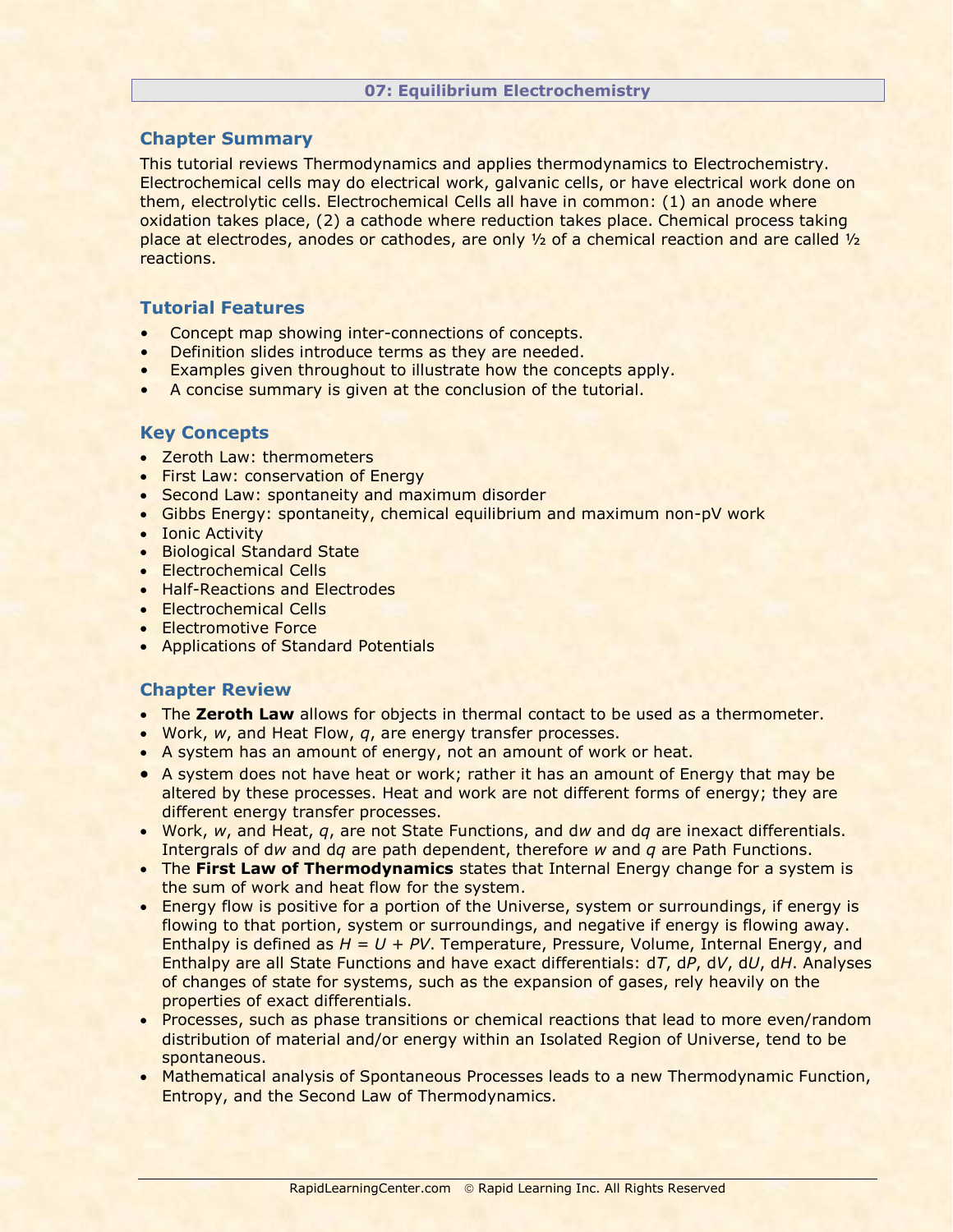- The **Second Law of Thermodynamics** formalizes the understanding of spontaneous processes with the definition of a thermodynamic quantity called Entropy, *S*.
- To determine an Entropy change it is necessary to find a reversible path between the initial and final states for the process and to integrate, dS, along that path.
- **Entropy** is shown to be a state function by demonstrating that it has zero change over any cyclic path, beginning and ending with the same arbitrary state.
- The Entropy for a system in a particular state is given relative to its entropy as pureperfect-crystalline materials at 0K.
- All elements and compounds are solid at 0K. Standard Reaction Entropy Changes are calculated from Standard molar entropies.
- The Gibbs Energy change for a process at constant temperature and pressure is the negative of the maximum non-pV work the process can perform. Gibbs Energy changes for combustion and formation reactions under standard conditions are available in the NIST Chemistry Web-book: [http://webbook.nist.gov/chemistry.](http://webbook.nist.gov/chemistry)
- Standard Conditions, Standard State, for reactants and products is a pure chemical at 1 bar pressure and, most commonly, a temperature of 298 K.
- The equilibrium position of a chemical reaction is located by determining the balance of reactant and product chemical composition that has the lowest/minimum value of Gibbs Energy, G.
- **Gibbs Energy of Reaction** is negative when reactants convert spontaneously to products. Gibbs Energy of Reaction is zero when a reaction is at equilibrium, which occurs when Gibbs energy is at a minimum.
- Solids in a reaction environment are often pure and are assigned an activity of 1, meaning that the pure solid is the standard state.
- Activities of ionic solutes are expressed in term of dimensionless mean-ionic activity coefficients and dimensionless concentration ratios in order to retain the relationship between activity and chemical potential.
- The mean ionic activity coefficient expresses all deviations from ideal behavior of ions and distributes that deviation between cations and the anions.
- Protons are involved in may biochemical reactions and in vivo biological conditions most commonly have pH's close to neutral, pH = 7.0.
- **Electrochemical cells** may do electrical work, galvanic cells, or have electrical work done on them, electrolytic cells.
- Electrochemical Cells all have in common: (1) an anode where oxidation takes place, (2) a cathode where reduction takes place.
- Chemical process taking place at electrodes, anodes or cathodes, are only 1/2 of a chemical reaction and are called ½ reactions.
- **Electrode Half-Reactions** are of several types: Metal/metal ion, Gas at Inert Electrode, Metal/Insoluble salt, Redox at Inert Electrode.
- Metals involved in electrode 1/2 reactions usually are the electrode material. Platinum, Pt, is the usual inert electrode material.
- Most cells require separate anode and cathode electrolyte solutions.
- Commonly this is accomplished by connecting the two solutions by a salt bridge, permitting anions to flow to the anode and cations to flow to the cathode without allowing the anode and cathode solutions to mix.
- A **cell** has an electromotive force, Voltage, produced by combination of the anode halfreaction's tendency to undergo oxidation and the cathode half-reaction's tendency to undergo reduction.
- **Voltage** is a measure of joules of energy available per coulomb of electron flow.
- The chemical reaction for a cell is obtained by adding the anode  $\frac{1}{2}$  reaction to the cathode ½ reaction and the standard emf of the cell may be determined using Standard Reduction Potentials for the electrodes.
- The **Nernst Equation** relates Standard Cell Potential to equilibrium and equilibrium constants. Standard Electrode Reduction Potentials in aqueous solution, when placed in order of decreasing voltage, form an electrochemical series.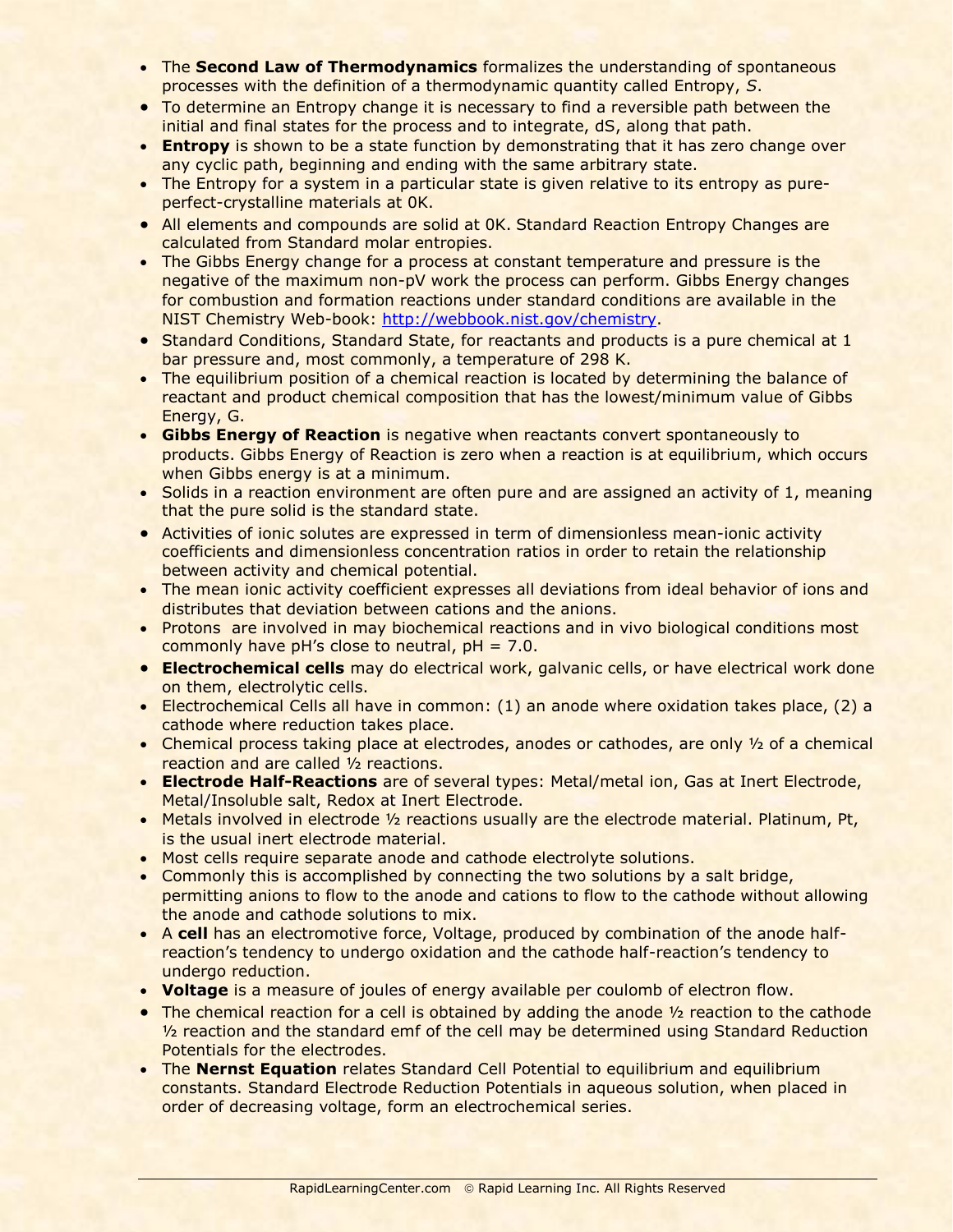- In this series the standard hydrogen electrode is assigned a voltage of zero.
- In theory and often in practice, any two electrodes may be used to form an electrochemical cell.
- A Standard Cell emf, voltage, is obtained by adding the more positive standard electrode reduction potential, the cathode, to the negative of the less positive standard electrode reduction potential, the anode.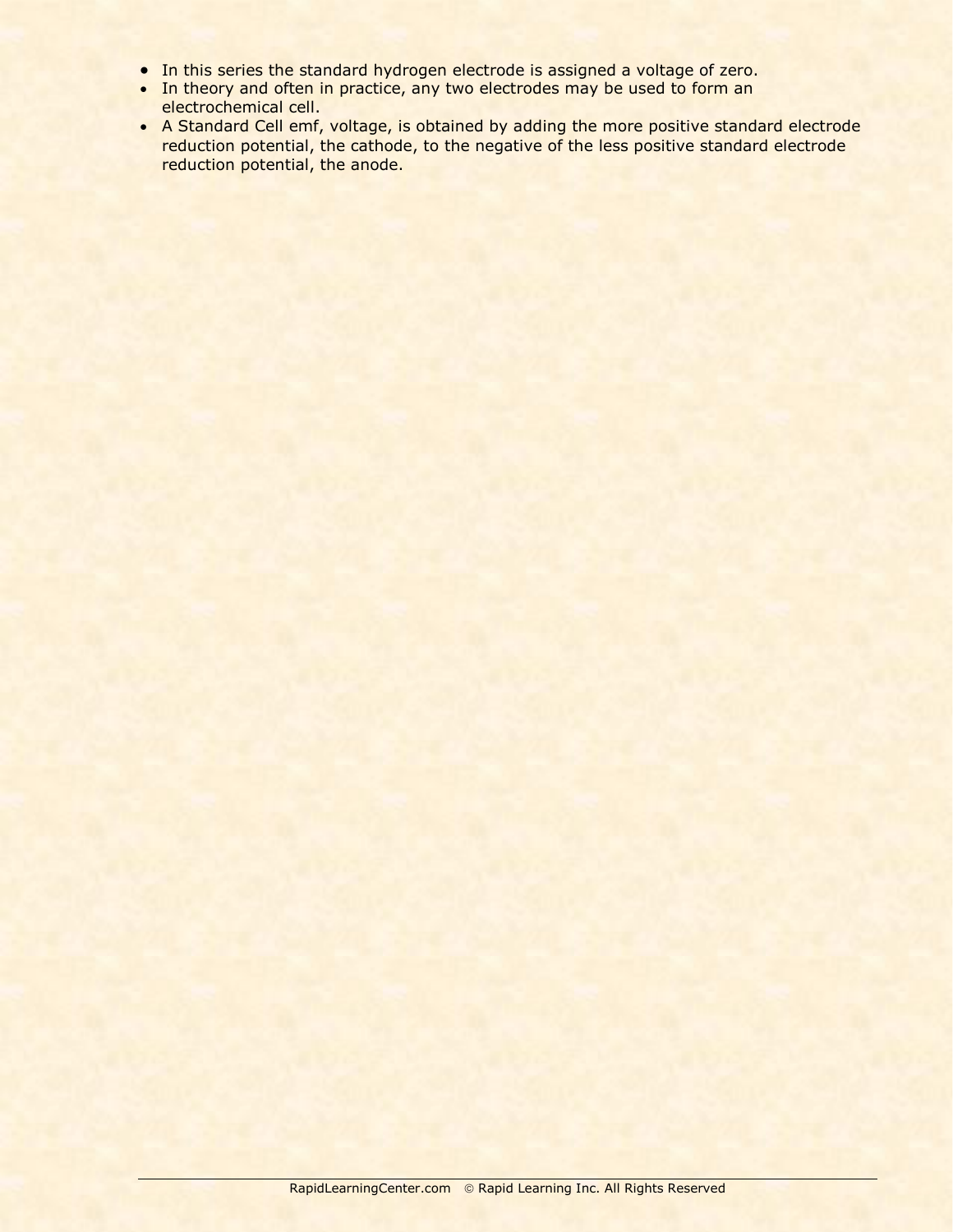### **08: Thermodynamics of Biochemical Reactions**

# **Chapter Summary**

This tutorial reviews Thermodynamics and applies thermodynamics to life processes.

# **Tutorial Features**

- Concept map showing inter-connections of concepts.
- Definition slides introduce terms as they are needed.
- Examples given throughout to illustrate how the concepts apply.
- A concise summary is given at the conclusion of the tutorial.

# **Key Concepts**

- Zeroth Law: thermometers
- First Law: conservation of Energy
- Second Law: spontaneity and maximum disorder
- Gibbs Energy: spontaneity, chemical equilibrium and maximum non-pV work
- Ionic Activity
- **•** Biological Standard State
- Life Transport
- **•** Energy Conversion

- **The Zeroth Law** allows for objects in thermal contact to be used as a thermometer.
- Work, *w*, and Heat Flow, *q*, are energy transfer processes.
- A system has an amount of energy, not an amount of work or heat.
- A system does not have heat or work; rather it has an amount of Energy that may be altered by these processes. Heat and work are not different forms of energy, they are different energy transfer processes.
- Work, *w*, and Heat, *q*, are not State Functions, and d*w* and d*q* are inexact differentials. Intergrals of d*w* and d*q* are path dependent, therefore *w* and *q* are Path Functions.
- The **First Law of Thermodynamics** states that Internal Energy change for a system is the sum of work and heat flow for the system.
- Energy flow is positive for a portion of the Universe, system or surroundings, if energy is flowing to that portion, system or surroundings, and negative if energy is flowing away. Enthalpy is defined as *H = U + PV*. Temperature, Pressure, Volume, Internal Energy, Enthalpy are all State Functions and have exact differentials: d*T*, d*P*, d*V*, d*U*, d*H*. Analyses of changes of state for systems, such as the expansion of gases, rely heavily on the properties of exact differentials.
- Processes, such as phase transitions or chemical reactions that lead to more even/random distribution of material and/or energy within an Isolated Region of Universe, tend to be spontaneous.
- Mathematical analysis of Spontaneous Processes leads to a new Thermodynamic Function, Entropy, and the Second Law of Thermodynamics.
- The **Second Law of Thermodynamics** formalizes the understanding of spontaneous processes with the definition of a thermodynamic quantity called Entropy, *S*.
- To determine an Entropy change it is necessary to find a reversible path between the initial and final states for the process and to integrate, d*S*, along that path.
- **Entropy** is shown to be a state function by demonstrating that it has zero change over any cyclic path, beginning and ending with the same arbitrary state.
- The Entropy for a system in a particular state is given relative to its entropy as pureperfect-crystalline materials at 0K.
- All elements and compounds are solid at OK. Standard Reaction Entropy Changes are calculated from Standard molar entropies.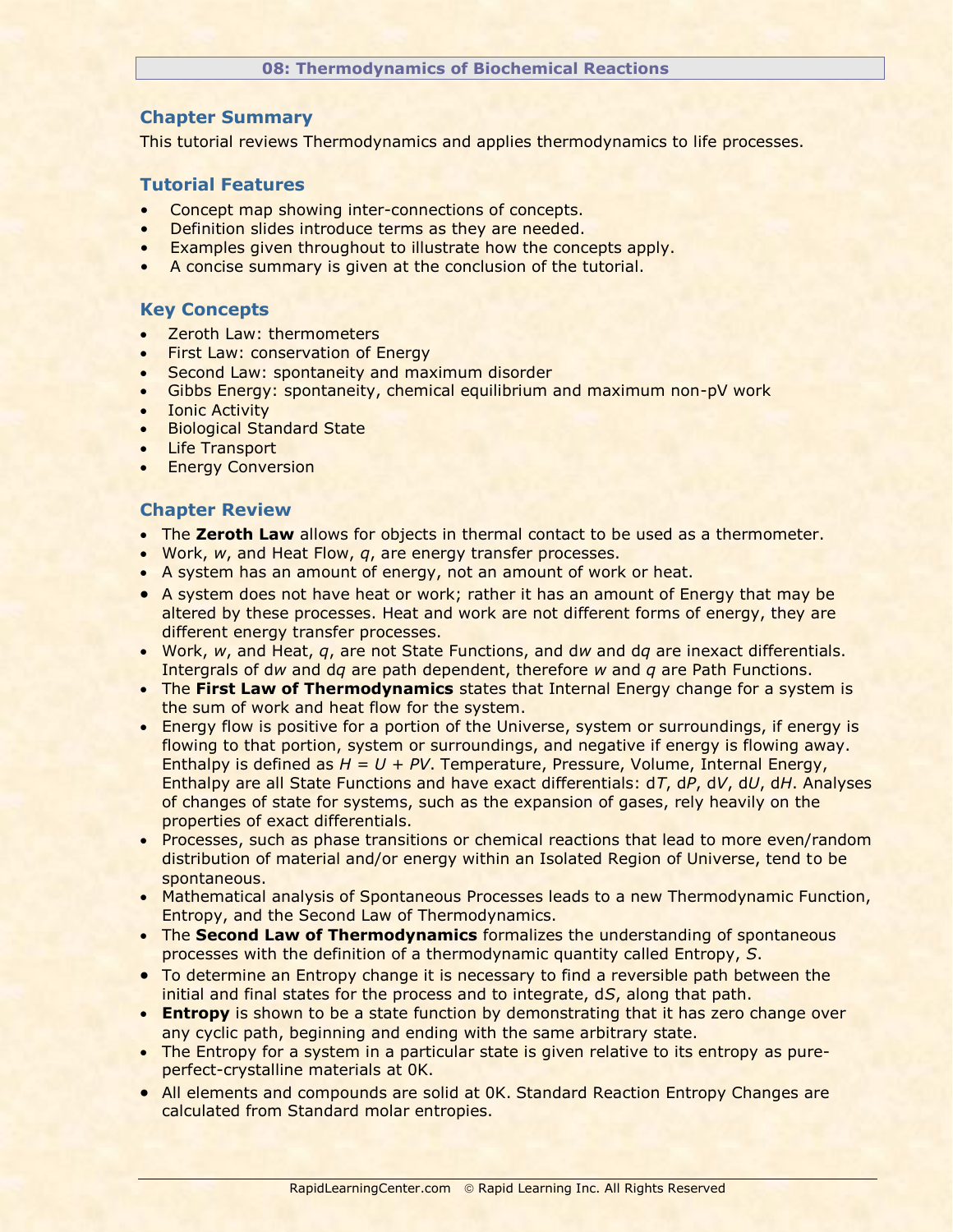- The **Gibbs Energy change** for a process at constant temperature and pressure is the negative of the maximum non-pV work the process can perform. Gibbs Energy changes for combustion and formation reactions under standard conditions are available in the NIST Chemistry Web-book: [http://webbook.nist.gov/chemistry.](http://webbook.nist.gov/chemistry)
- Standard Conditions, Standard State, for reactants and products is a pure chemical at 1 bar pressure and, most commonly, a temperature of 298 K.
- The equilibrium position of a chemical reaction is located by determining the balance of reactant and product chemical composition that has the lowest/minimum value of Gibbs Energy, G.
- Solids in a reaction environment are often pure and are assigned an activity of 1, meaning that the pure solid is the standard state.
- Activities of ionic solutes are expressed in term of dimensionless mean-ionic activity coefficients and dimensionless concentration ratios in order to retain the relationship between activity and chemical potential.
- The **mean ionic activity coefficient** expresses all deviations from ideal behavior of ions and distributes that deviation between cations and the anions.
- Protons are involved in may biochemical reactions and in vivo biological conditions most commonly have pH's close to neutral,  $pH = 7.0$ .
- **Chemical Standard State** thermodynamic quantities have a right-hand superscript indicating the standard state.
- **Biological Standard State** thermodynamic quantities are distinguished by adding a feature to the superscript.
- The energy and material difference between Nutrient molecules and Waste molecules provides the energy and substance for building, maintaining and running the biochemistry of life forms.
- **Plasma**, lipid-bilayer, membranes surrounding cells have the ability to maintain different concentrations of ions on the two sides of these membranes, inside versus outside. Ion channels, ion pumps and ion transporters embedded in the lipid bilayer membranes produce concentration differences in  $H^+$ , Na<sup>+</sup>, K<sup>+</sup>, Cl<sup>-</sup> and Ca<sup>2+</sup> ions.
- Concentration differences in  $H^+$ , Na+, K<sup>+</sup>, Cl<sup>-</sup> and Ca<sup>2+</sup> ions between the two sides of membranes generate electrochemical potentials, Trans-Membrane Potentials.
- **Glycolysis** takes a mole of glucose, 2 moles of NAD+, 2 moles of ADP and in 11 steps converts them to two moles of pyruvate, 2 moles of NADH and 2 moles of ATP with a Standard Gibbs Energy of reaction of -85 kJ/mol.
- Each step in Glycolysis is enzyme catalyzed. Cell fluid, cytosol, conditions are not standard conditions. Standard conditions are  $pH = 7$ , and every other reactant and product at unit activity.
- The **Citric Acid Cycle** takes 2 moles of pyruvate, 8 moles of NAD<sup>+</sup>, 2 moles of FAD, 2 moles of ADP and converts them to 6 moles of CO2, 8 moles of NADH and 2 moles of ATP, 2 moles of FADH2.
- If temperature is decreased a reaction will shift in the Exothermic Direction, energy releasing direction, thus increasing the temperature.
- The Respiratory Chain involves reactions at four membrane protein-bound protein complexes: Complexes I, II, III, and IV.
- **Oxidative Phosphorylation** receives energy from the respiratory chain and uses it to convert ADP into ATP. Oxidative Phosphorylation and the chemistry of the Respiratory chain take place inside of Mitochondria in association with mitochondrial membranes.
- Energy from the Respiratory Chain is stored in a Transmembrane Proton Gradient and a Membrane Potential.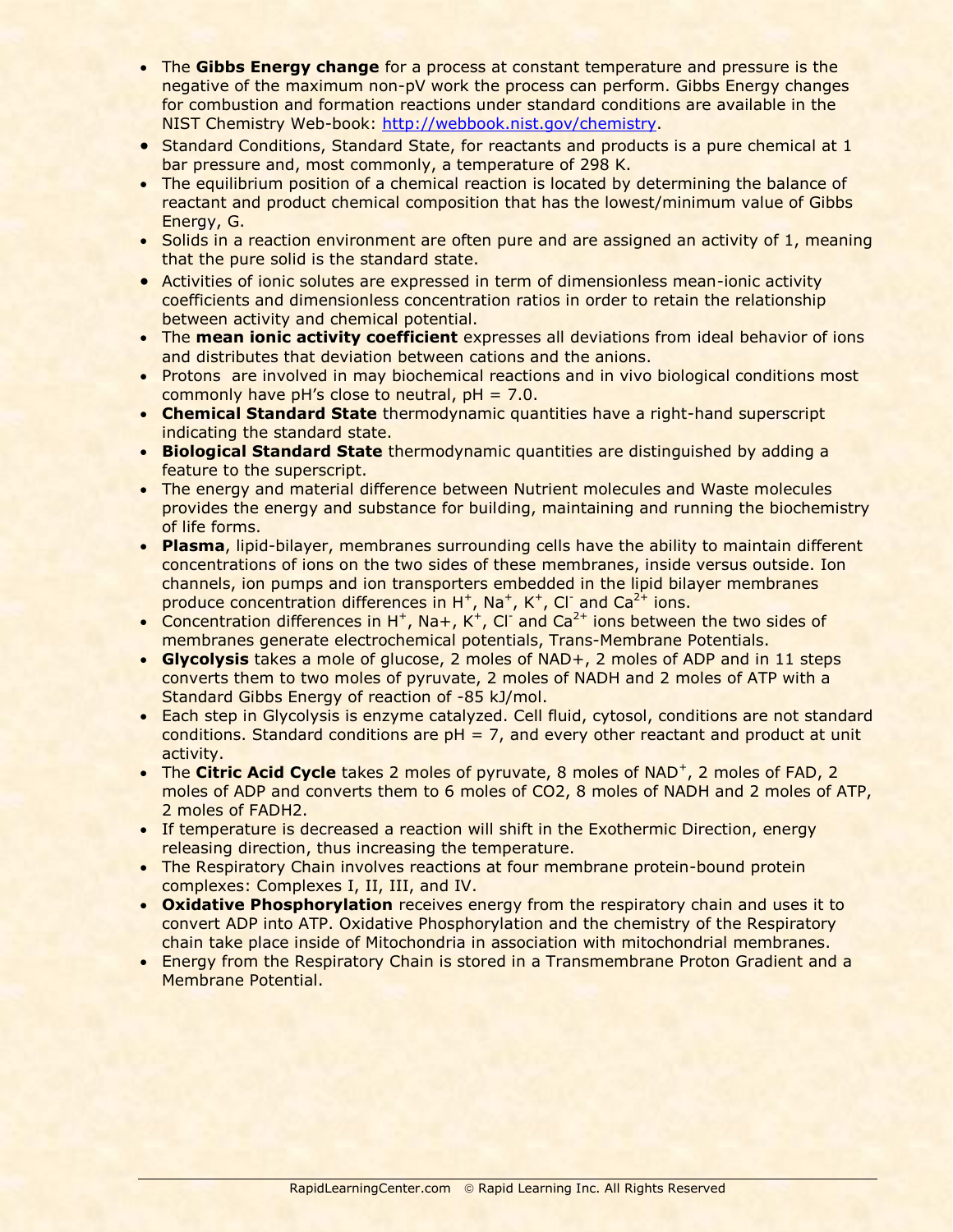#### **09: Quantum Mechanics I: Introduction and Principle**

## **Chapter Summary**

Classical mechanics is unable to explain blackbody radiation or the photoelectric effect. Quantum Mechanics is able to explain these and other important concerns such as the structures of atoms and molecules. Classical mechanics is unable to explain the photoelectric effect. Quantum Mechanics is able to explain the photoelectric effect. The methods and results of quantum mechanics are introduced in this chapter.

## **Tutorial Features**

- Concept map showing inter-connections of concepts.
- Definition slides introduce terms as they are needed.
- Examples given throughout to illustrate how the concepts apply.
- A concise summary is given at the conclusion of the tutorial.

### **Key Concepts**

- Need for Quantum Mechanics
- Wave-Particle Duality
- Schrodinger Equation
- Operators
- Eigenfunctions
- **Eigenvalues**
- Hermitian Operators
- Uncertainty Principle

- **Classical mechanics** is unable to explain blackbody radiation or the photoelectric effect.
- **Quantum Mechanics** is able to explain these and other important concerns such as the structures of atoms and molecules.
- Classical mechanics is unable to explain the photoelectric effect.
- Quantum Mechanics is able to explain the photoelectric effect.
- Light has properties of waves, electric and magnetic waves, and particles of energy, photons.
- **Light** is the first example of what is call the Wave-Particle Duality of Matter.
- Particles of light, quanta of light energy are photons which travel at the speed of light.
- The photoelectric effect is that when light shines on a metal surface, such as tin, electrons may be emitted.
- **Photoelectrons** are not ejected unless the energy of a photon exceeds the work function of the metal.
- Photoelectrons are not ejected unless the energy of the photons exceeds the work function of the metal.
- The kinetic energy of ejected electrons depends only on the photon energy, not photon intensity.
- The **photoelectric effect** strongly suggests that light is composed of particles of energy, contrary to Classical Physics and consistent with Quantum Mechanics.
- The **Bohr hydrogen atom** is a major improvement on Classical Physics since it correctly identifies quantized energy states for hydrogen, but fails by placing electrons in well defined orbits around a nucleus.
- **De Broglie** said that all matter has both wave and particle behavior.
- When the **wave-particle duality** was applied to electrons it was found to be true, and this is the basis for the electron microscope.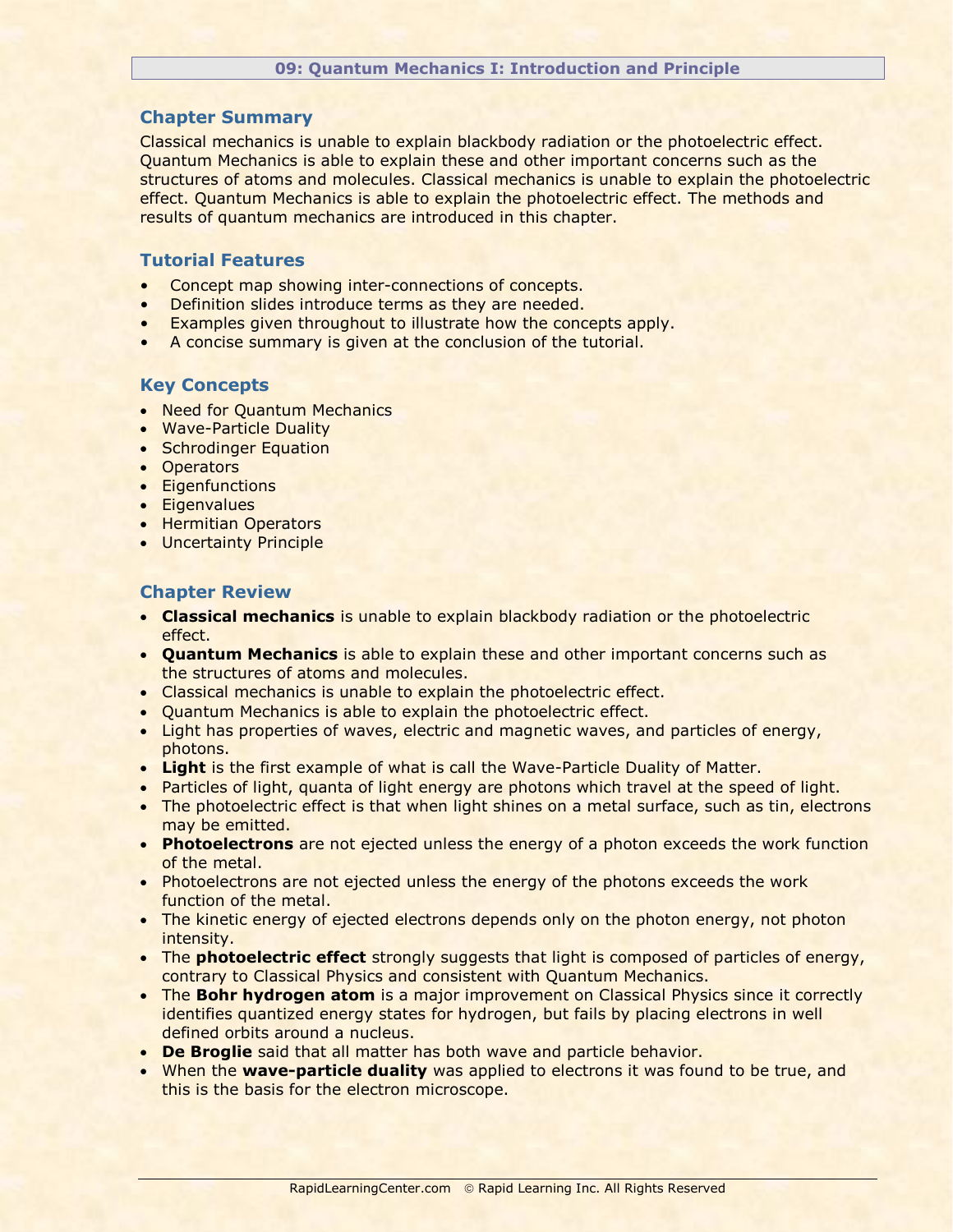- Classical Physics describes the dynamical behavior of a particle in terms of its location and momentum.
- Quantum Mechanics uses a wavefunction to describe the dynamical behavior of a particle.
- A wavefunction is the solution to a Schrodinger Equation.
- The **Schrodinger equation** describes the wave nature of a particle.
- The Schrodinger Equation is an Eigenvalue equation containing the Hamiltonian operator and the Energy Eigenvalue.
- Time-Independent Wavefunctions, *Ψ*(*x,y,z*), are obtained by solving a time-independent Schrodinger equation.
- Time-Dependent Wavefunctions, *Ψ*(*x,y,z,t*), are obtained by solving a time-dependent Schrodinger equation.
- Quantum mechanics limits our knowledge of Position and Momentum of a particle at a point in time, as is quantified in the Uncertainty Principle.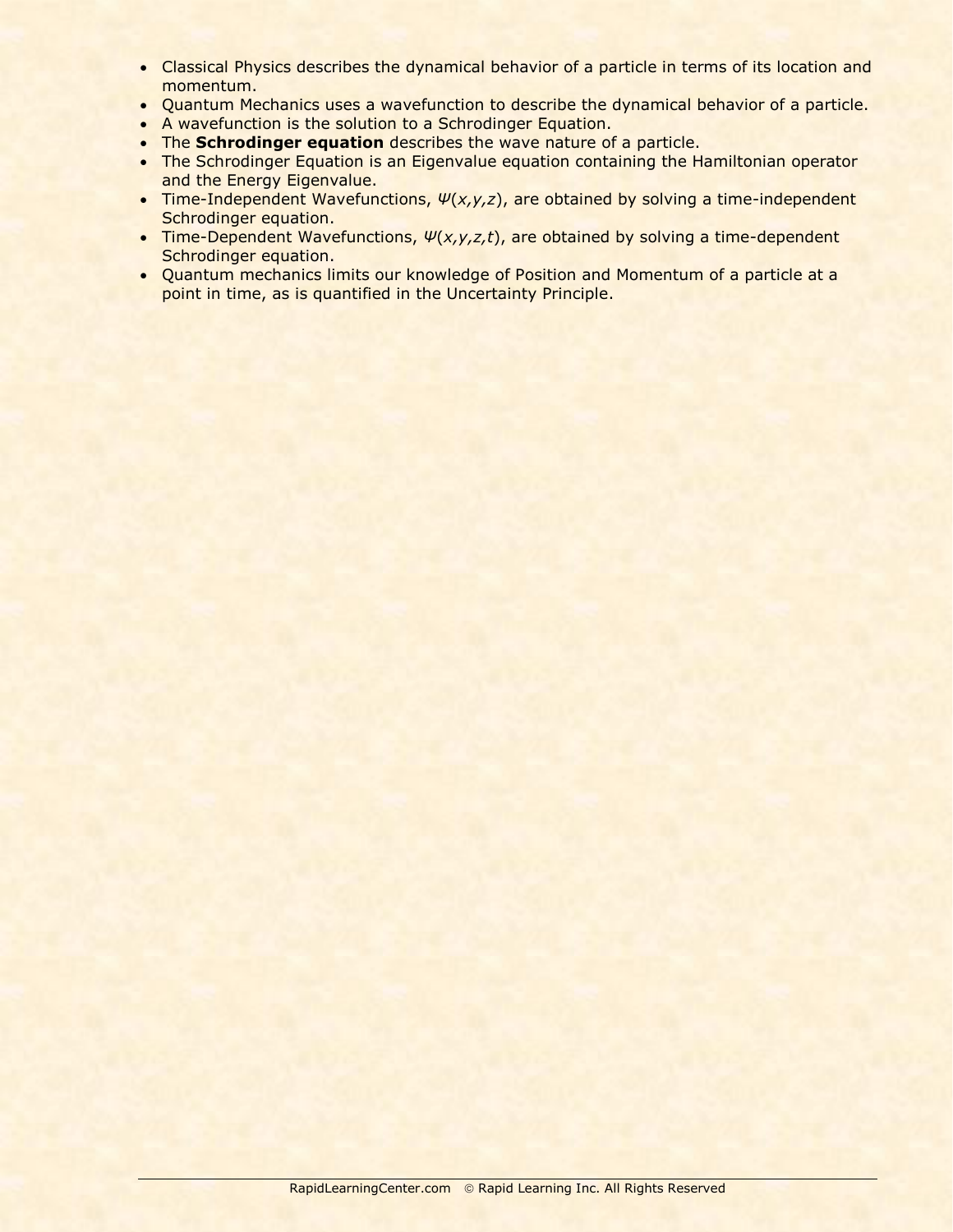#### **10: Quantum Mechanics II: Techniques and Applications**

## **Chapter Summary**

Application of Quantum Mechanics to atoms and molecules requires approximations. Those techniques are discussed and applied in this chapter.

#### **Tutorial Features**

- Concept map showing inter-connections of concepts.
- Definition slides introduce terms as they are needed.
- Examples given throughout to illustrate how the concepts apply.
- A concise summary is given at the conclusion of the tutorial.

# **Key Concepts**

- Acceptable Solutions to a Wave Equation
- Quantization of Translational Motion
- Quantum-Mechanical Tunnelling
- Quantization of Vibrational Motion
- Quantization of Rotational Motion
- Time-Independent Perturbation Theory
- Time-Dependent Perturbation Theory

- A particle confined between two infinitely high barriers and constrained to move in only the *x* direction it is called a Particle in a One-Dimensional Box.
- A particle moving in a one-dimensional box has Quantized Translational Motion.
- Quantum Mechanics allows a particle in a box to have only certain amounts of energy, its Energy is Quantized.
- **Tunnelling** describes the entry of a particle into a region of space in which the potential energy is greater than the total energy of the particle.
- Using appropriate boundary conditions, solving the Schrodinger equation gives Normalized Wave Functions and associated Eigenvalues.
- **Particle in a box** wavefunctions and hydrogen atomic orbital wavefunctions are Orthonormal sets of wavefunctions.
- Separation of Variables is a technique used to solve for multidimensional Wavefunctions and is used to obtain Wavefunctions and Eigenvalues for the three-dimensional Atomic Orbitals and for a particle in a multi-dimensional box.
- An object that experiences a restoring force F that is proportion to displacement x has Harmonic Motion, and is a Harmonic Oscillator.
- A **chemical bond** is approximated as a Quantum Harmonic Oscillator.
- Rotational motion is quantized due to the wave nature of matter.
- A rotating particle's wave must fit evenly on the path of a rotational state in order to not have wave interference and to be single valued.
- **Time-Independent Perturbation theory** represents a real Hamiltonian Operator by a sum of a Model System Hamiltonian Operator and a Perturbation Operator.
- In **Time-Independent Perturbation Theory**, the perturbation is constant and does not change with time.
- In Time-Dedependent Perturbation Theory, the perturbation is not constant and does change with time.
- **Wavefunctions** for a model system are use to obtain approximate Wavefunctions for a real system.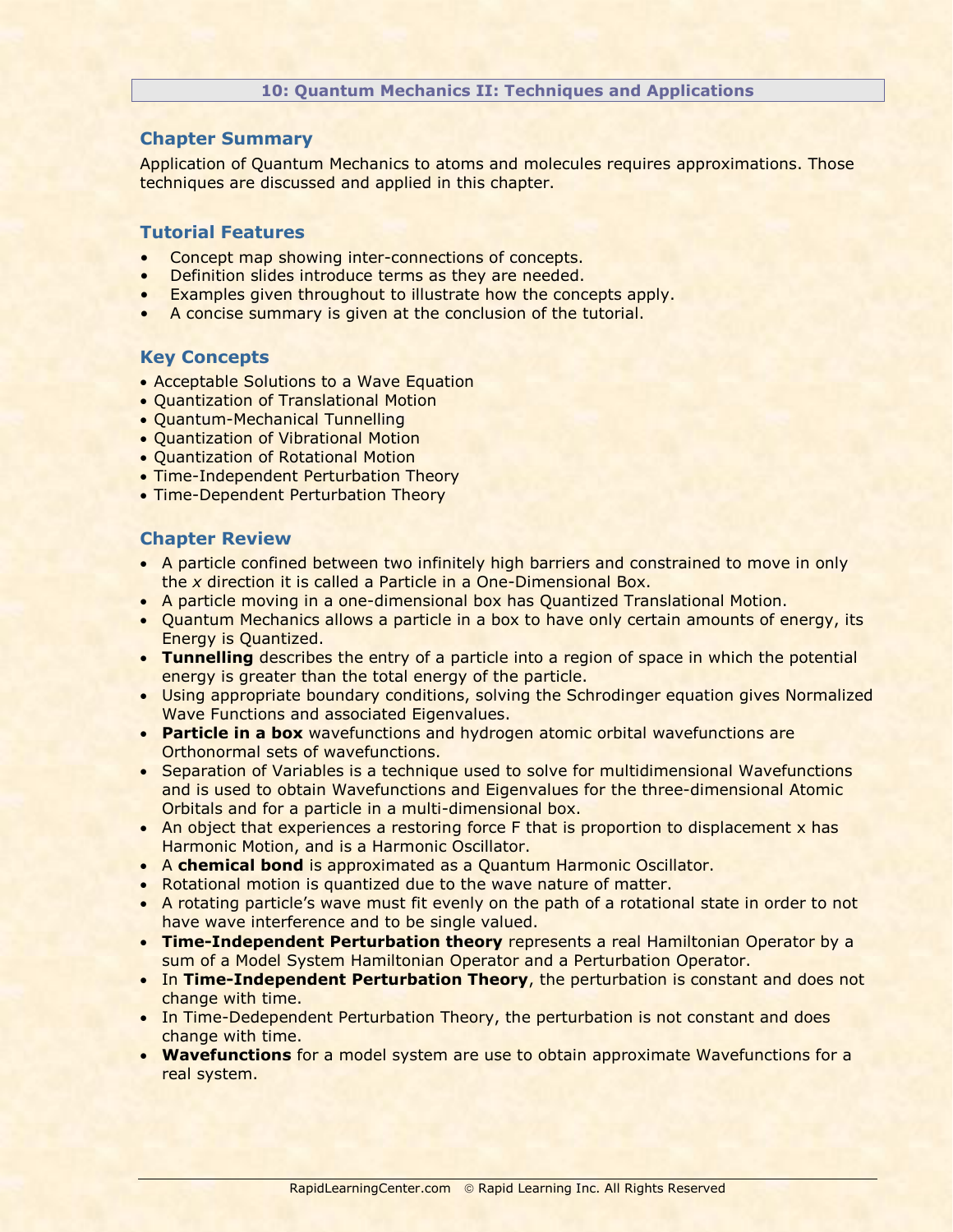- First-order-corrections to model wavefunctions are linear combinations of model system wavefunctions with coefficients calculated using a first-order-Perturbation Hamiltonian term and model wavefunctions and Eigenvalues.
- **Coefficients** in the linear combination of model wavefunctions are calculated using a first-order-Perturbation Hamiltonian term and model wavefunctions and Eigenvalues.
- A first-order correction to the ground state energy level is calculated using a zero-order model ground state wavefunction and the first-order-Perturbation Hamiltonian Operator.
- The second-order correction to the ground state energy level is calculated using a complete set of Model wavefunctions and the first-order-Perturbation Hamiltonian Operator.
- An important example of a Time-Dependent Perturbation is encountered when electromagnetic radiation interacts with atoms and molecules.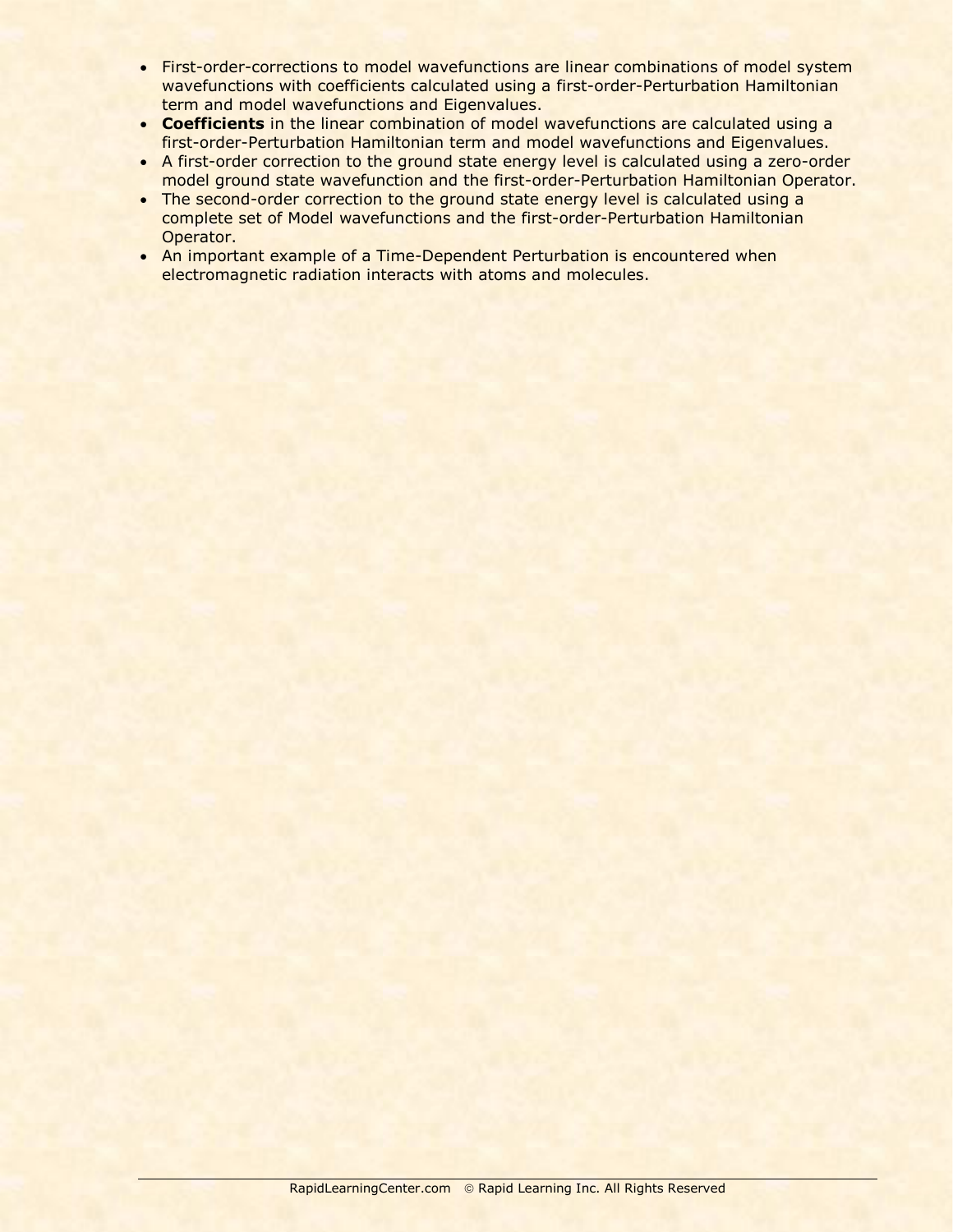#### **11: Atomic Structure and Spectra**

# **Chapter Summary**

This chapter is an introduction to the application of Quantum Mechanics to atomic structure and atomic spectra.

## **Tutorial Features**

- Concept map showing inter-connections of concepts.
- Definition slides introduce terms as they are needed.
- Examples given throughout to illustrate how the concepts apply.
- A concise summary is given at the conclusion of the tutorial.

# **Key Concepts**

- Structure of Hydrogenic Atoms
- **Atomic Orbitals and Energies**
- Spectroscopic Transitions
- Selection Rules
- The Orbital Approximation
- Self-Consistent Field Orbitals
- Ouantum Defects and Ionization Limits
- Singlet States and Triplet States
- Spin-Orbit Coupling
- Term Symbols and Selection Rules

- The fact that only certain frequencies of light are absorbed or emitted by atoms strongly suggests that energy states of atoms are quantized.
- **Separation of variables** factors a wavefunction into terms, each dependent on only a portion of the systems variables.
- **Atomic symmetry** suggests separating atomic wavefunctions into a radial function and an angular function.
- One-electron atom wavefunctions are factored into radial wavefunctions of the form and a set of Spherical Harmonic wavefunctions.
- **One-Electron Atomic Orbitals** are One-Electron Wavefunctions.
- One-Electron Atomic-Orbital Wavefunctions are identified by three Quantum Numbers.
- One-Electron One-Electron-Orbital Energies depend only on the principle quantum number.
- Spectroscopic transitions may only occur between certain Quantum States.
- **Angular Momentum** must be conserved in a Spectroscopic Transition.
- A Spectroscopic Transition must compensate for the gain or loss of a photon and its intrinsic 1 unit of angular momentum.
- An approximation of some sort is required because a direct analytic solution for a Many-Electron atom is not possible due to electron-electron interactions.
- **The Pauli-Exclusion Principle** requires that these two electrons must have opposite spin quantum numbers in order to be in the same orbital.
- A general statement of the Pauli-Exclusion Principle requires that when the labels of two electrons are exchanged the sign of the Total Wavefunction must change.
- **Nuclear Charge** experienced by an electron is reduced by the presence of other electrons between it and the nucleus.
- **Electrons that are on average closer to the nucleus have greater Penetration and are less** Shielded from the nuclear charge.
- **Electrons in orbitals with lower shell numbers are on average closer to the nucleus and** thus lower in energy.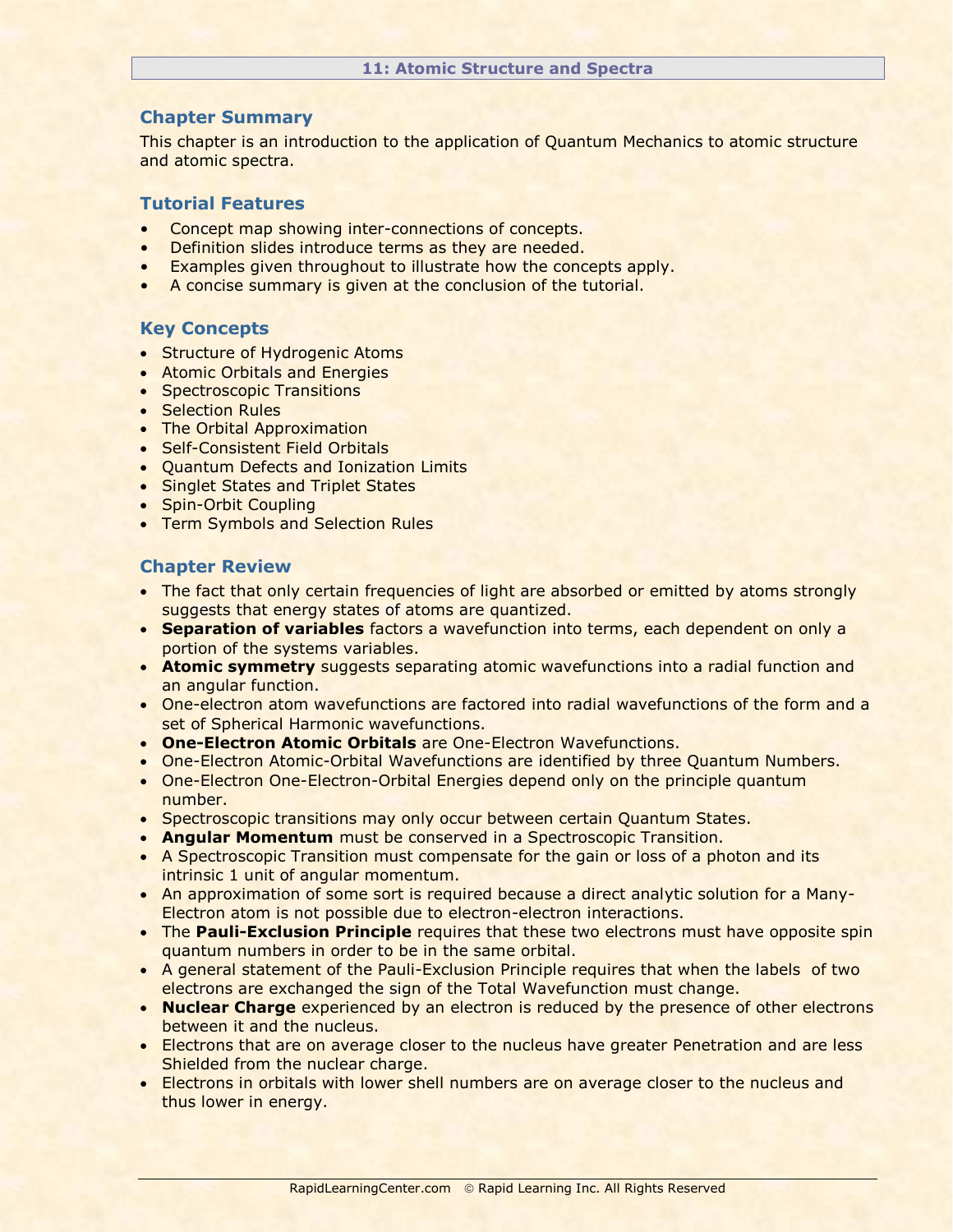- **The Aufbau or Building-Up Principle** combines the various energy lowering factors to give rules for predicting ground-state electron configurations.
- The amount of energy required to remove one electron from a neutral gaseous atom is the first ionization energy for that element.
- The amount of energy released when an electron adds to a neutral gaseous atom is the electron affinity for that element.
- The **Hartree-Fock Self-Consistent Field procedure**, HF-SCF, for calculating wavefunctions and energies for many-electron atoms is one of several numerical procedures available.
- Guessed approximate wavefunctions provide an approximate electronic environment for the one orbital being determined by computerized numerical analysis.
- Wavefunctions and energy values obtained by HF-SCF calculations correlate well with experimental observations.
- An electron's spin angular momentum and orbital angular momentum interact in Spin-Orbit Coupling giving a total angular momentum quantum number *J*.
- **Term Symbols** summarize the important quantum parameters of a spectroscopic state.
- **Selection Rules** identify Allowed Transitions.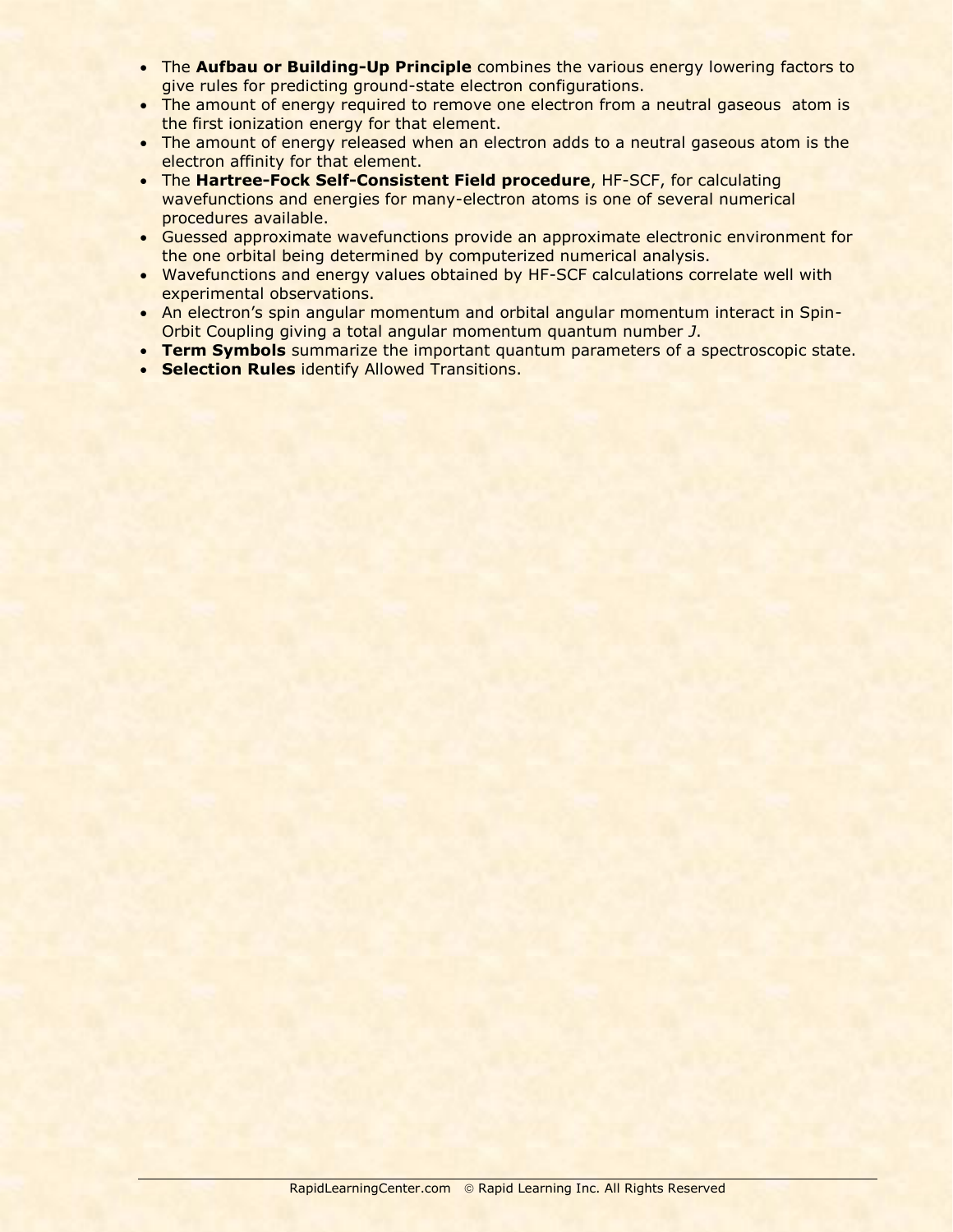#### **12: Molecular Electronic Structure and Molecular Orbitals**

# **Chapter Summary**

This chapter is an introduction to the application of Quantum Mechanics to molecular structure and bonding.

# **Tutorial Features**

- Concept map showing inter-connections of concepts.
- Definition slides introduce terms as they are needed.
- Examples given throughout to illustrate how the concepts apply.
- A concise summary is given at the conclusion of the tutorial.

# **Key Concepts**

- Born-Oppenheimer Approximation
- **Homonuclear Diatomic Molecules**
- Polyatomic Molecules
- Hydrogen Molecule-ion
- **Homonuclear Diatomic Molecules**
- **Heteronuclear Diatomic Molecules**
- Huckel Approximation
- **Computational Chemistry**
- Prediction of Molecular Properties

- The **Born-Oppenheimer Approximation** states that bonding forces adjust so rapidly that bonded atoms may be treated as being stationary in some calculations.
- **Valence-Bond Theory**, VB Theory, describes a bond between two atoms in terms of two atoms coming together, each with one electron in an atomic orbital.
- A Valence Bond, VB. is formed when atomic orbitals overlap and spins of the two electrons interact by pairing.
- **Molecular Orbitals** are written as Linear Combinations of Atomic Orbitals, at technique with the acronym, LCAO-MO.
- Solutions to the Schrodinger equation for multi-electron molecular orbitals cannot be obtained by analytical solutions.
- Approximate methods such as LCAO-MO must be used to obtain wavefunctions for multielectron molecules.
- Molecular Orbitals are written as Linear Combinations of Atomic Orbitals, with the acronym, LCAO-MO.
- Theory predicts that a LCAO-MO has linear contributions from all atomic orbitals with proper symmetry.
- A common simplification is to limit LCAO-MO's to valence atomic orbitals with appropriate symmetries.
- $\bullet$  A **pi bond**  $\pi$  bond is formed from atomic orbitals having axes perpendicular to the axis of the bond they form.
- **Trial LCAO-MO wavefunctions** are modified by adjusting the basis set and coefficients until the energy expectation value is minimized.
- Coefficients in the simple LCAO-MO trial wavefunction are optimized by minimizing the expectation value for the Energy.
- **Huckel approximations** are used to obtain approximate energy level diagrams for pi molecular-orbitals.
- The Highest-energy Occupied Molecular Orbital, HOMO, and the Lowest -energy Unoccupied Molecular Orbital, LUMO, are Frontier Orbitals.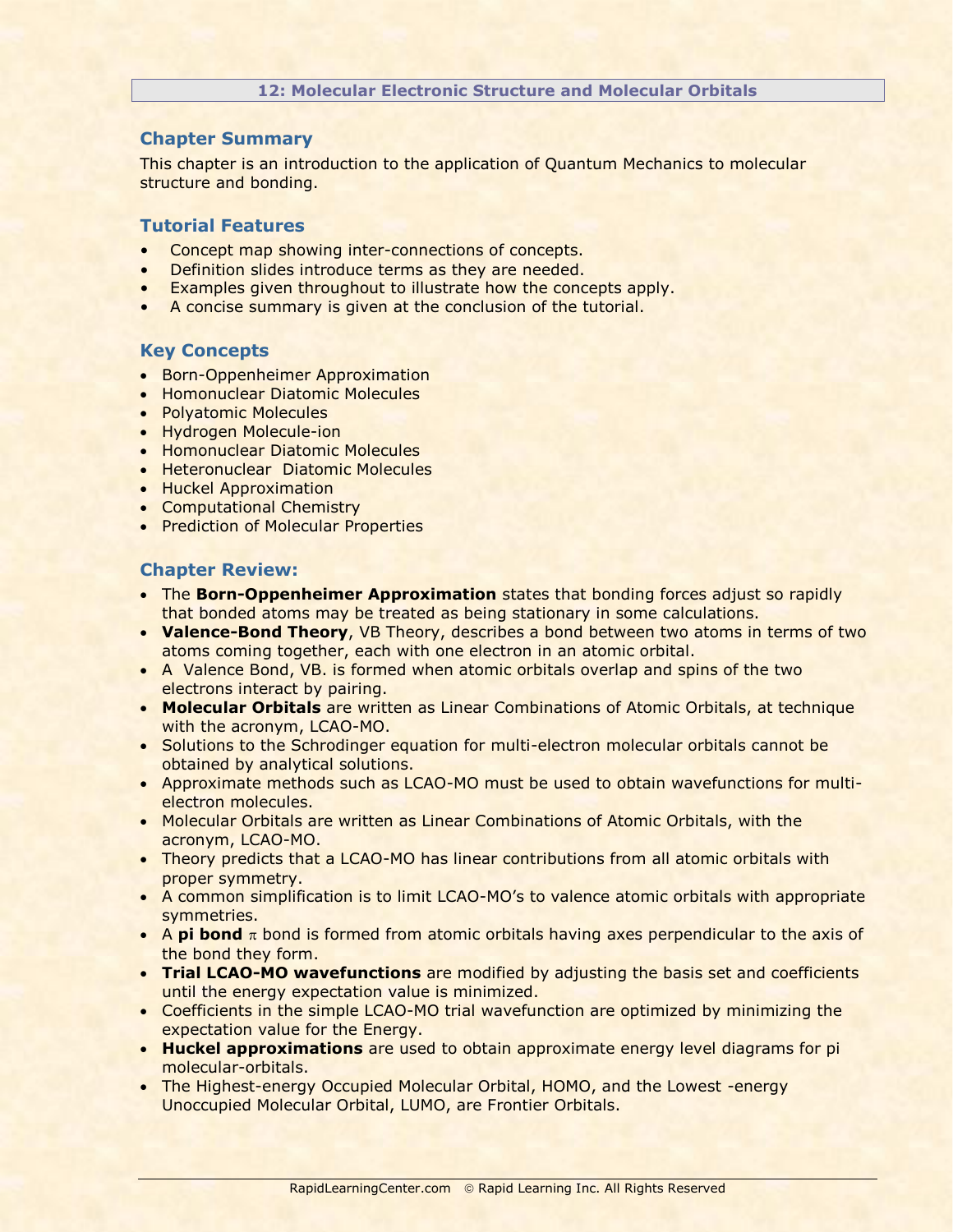- Frontier Orbitals are responsible for many of the chemical and spectroscopic properties of molecules.
- The **Hartree-Fock Self-Consistent Field procedure**, HF-SCF, for calculating wavefunctions and energies for Polyatomic Molecules is one of several computational procedures available.
- The Hartree-Fock Self-Consistent Field procedure begins with guessed one-electron LCAO-MO wavefunctions.
- **Ab Initio Methods** attempt to calculate all of the integrals in the Hartree-Fock Equations and require tremendous amounts of computation.
- Semi-Empirical Methods estimate many of the Hartree-Fock integrals using experimental data and setting some integrals to zero.
- **Density Functional Theory** based calculations require less computation than Hartree-Fock calculations.
- **DFT is widely used to calculate molecular structure and in some cases is in better** agreement with experiment then Hartree-Fock .
- **Optimized LCAO-MO wavefunctions** and eigenvalues are particularly useful for suggesting trends in molecular properties.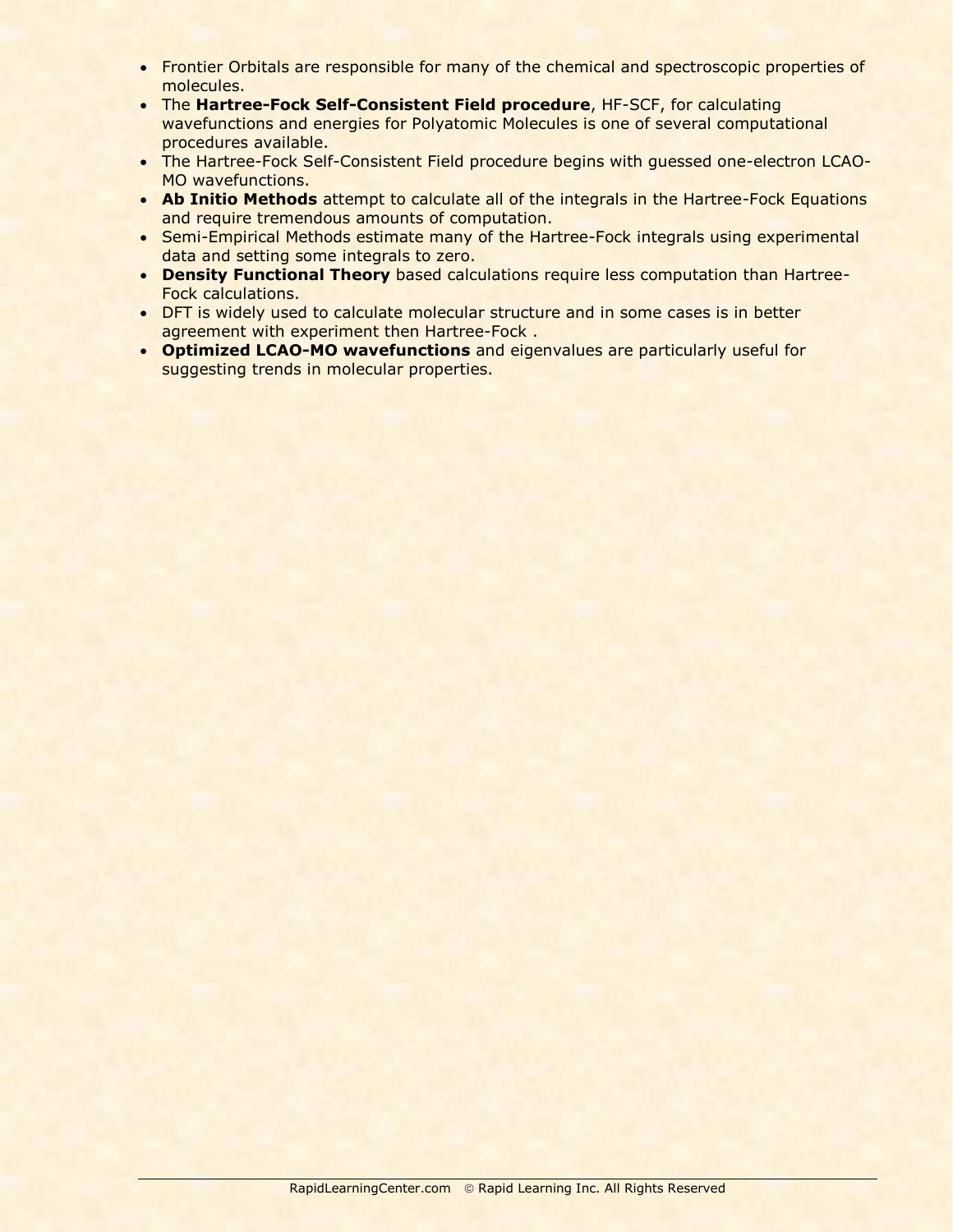Orbital overlap is required for bond formation and is determined using Group Theory. Orbitals must have the same symmetry species in order to have a nonzero overlap integral. The best Basis atomic orbitals for a LCAO-MO may be determined in part by evaluating the symmetry species of candidate orbitals. Symmetry-adapted Linear Combinations (SALC) Basis Atomic Orbitals are symmetry-selected linear combinations of atomic orbitals. Selection Rules for spectroscopic transitions are determined by the Transition Dipole Moment. The criterion for an allowed transition is that the integrand in the Transition-Dipole-Moment Integral must have symmetry species A1 and thus be nonzero.

## **Tutorial Features**

- Concept map showing inter-connections of concepts.
- Definition slides introduce terms as they are needed.
- Examples given throughout to illustrate how the concepts apply.
- A concise summary is given at the conclusion of the tutorial.

## **Key Concepts**

- Symmetry Operations and Elements
- Symmetry Classification of Molecules
- Character Tables and Symmetry Labels
- Vanishing Integrals and Orbital Overlap
- Vanishing Integrals and Selection Rules

- **Molecular shapes** are classified by Symmetry Operations and associated Symmetry Elements.
- A benzene molecule may be rotated in steps of 600 around the center of the molecule and look the same after each step.
- The shapes of molecules are described in terms of the set of corresponding symmetry elements.
- **Unique sets of symmetry elements** are called Point Groups.
- A Character Table relates the symmetry operations associated with a symmetry group to the symmetry species for the group.
- **Optimum LCAO-MO Bases** are composed of atomic orbitals having appropriate symmetry, which may be determined using Character Table data and Group Theory.
- **Orbital overlap** is required for bond formation and may be determined using Group Theory.
- Orbital overlap is determined in LCAO-MO calculations by evaluating overlap integrals.
- **Orbitals Symmetry-adapted Linear Combinations (SALC) Bases** are symmetryselected linear combinations of atomic orbitals tailored to specific molecules.
- **Selection Rules** for spectroscopic transitions are determined by the Transition Dipole Moment.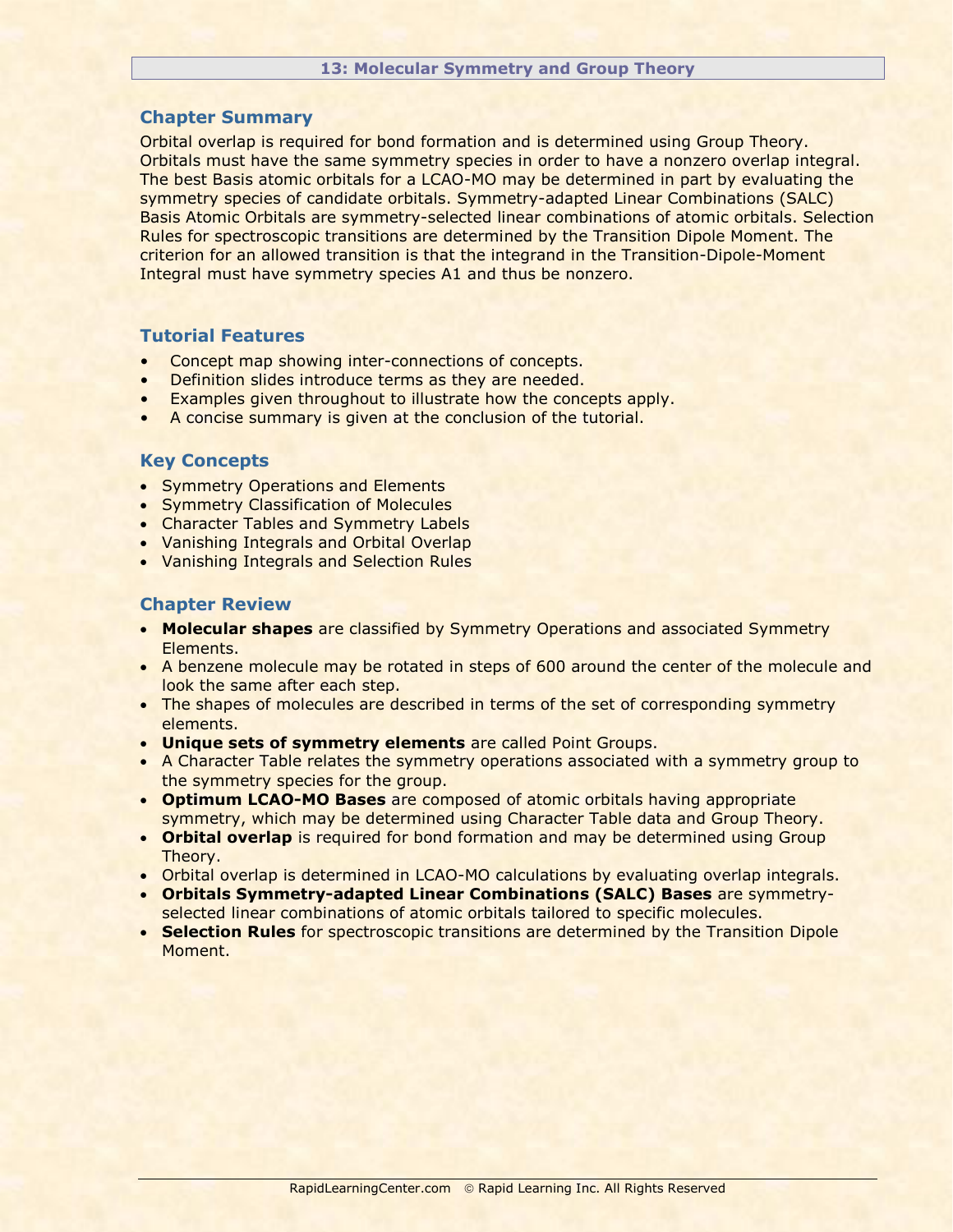#### **14: Statistical Thermodynamics**

# **Chapter Summary**

Thermodynamic functions are represented in Statistical Thermodynamics in terms of a Canonical Ensemble Partition Function. A Canonical Ensemble is a large number of closed Systems in thermal contact all having the same values of the three macroscopic variables: *N*, *V* and *T*.

# **Tutorial Features**

- Concept map showing inter-connections of concepts.
- Definition slides introduce terms as they are needed.
- Examples given throughout to illustrate how the concepts apply.
- A concise summary is given at the conclusion of the tutorial.

# **Key Concepts**

- Configurations and Configuration Weights
- Molecular Partition Function
- Internal Energy
- Statistical Entropy
- Canonical Ensemble
- Thermodynamic Information in Partition Function

- **Statistical Thermodynamics** calculates macroscopic thermodynamic variables such as T, P and E from molecular properties.
- Statistical Thermodynamics assumes that each molecular energy state has equal probability of having a portion of that system's total energy based on energy level and temperature.
- Statistical Thermodynamics assumes that molecules are constantly transferring energy between themselves due to molecular collisions.
- An **instantaneous distribution** of total energy E among the *N* molecules in the molecular energy states, e<sub>0</sub>, e<sub>1</sub>, ….., has n<sub>0</sub>, n<sub>1</sub>, ….., of the *N* molecules in the energy states, and is a configuration of the system. states, and is a configuration of the system.<br>• W is the configuration weight or likelihood of a distribution occurring.  $W = \frac{N}{m \ln n}$ !
- $!n_1!...$  $n_{0}!n_{1}$
- When **configuration weight** *W* is determined for the most probable configuration in a macroscopic system, it is found to have a much, much greater probability than the next most probable distribution.
- W for the most probable configuration is so much greater than *W* for the next most probable configuration, that thermodynamic calculations are based on the most-probable distribution.
- Focusing all attention on the most probable configuration, yields the Boltzmann Distribution which is a function of temperature T and energy level.
- **The Boltzmann Distribution** gives the fraction of molecules that are in energy state a at temperature *T*.
- The denominator in the Boltzmann Distribution equation is the molecular partition function *q*.
- $\bullet$  At 0K only the ground state is accessible and the value of  $q$  is the degeneracy of the ground state.
- As *T* gets large q gets large and many states are accessible. As *T* gets very large, as on the Sun, *q* gets very large and all states are equally accessible.
- In most cases exact analytical expressions for partition functions are not obtainable.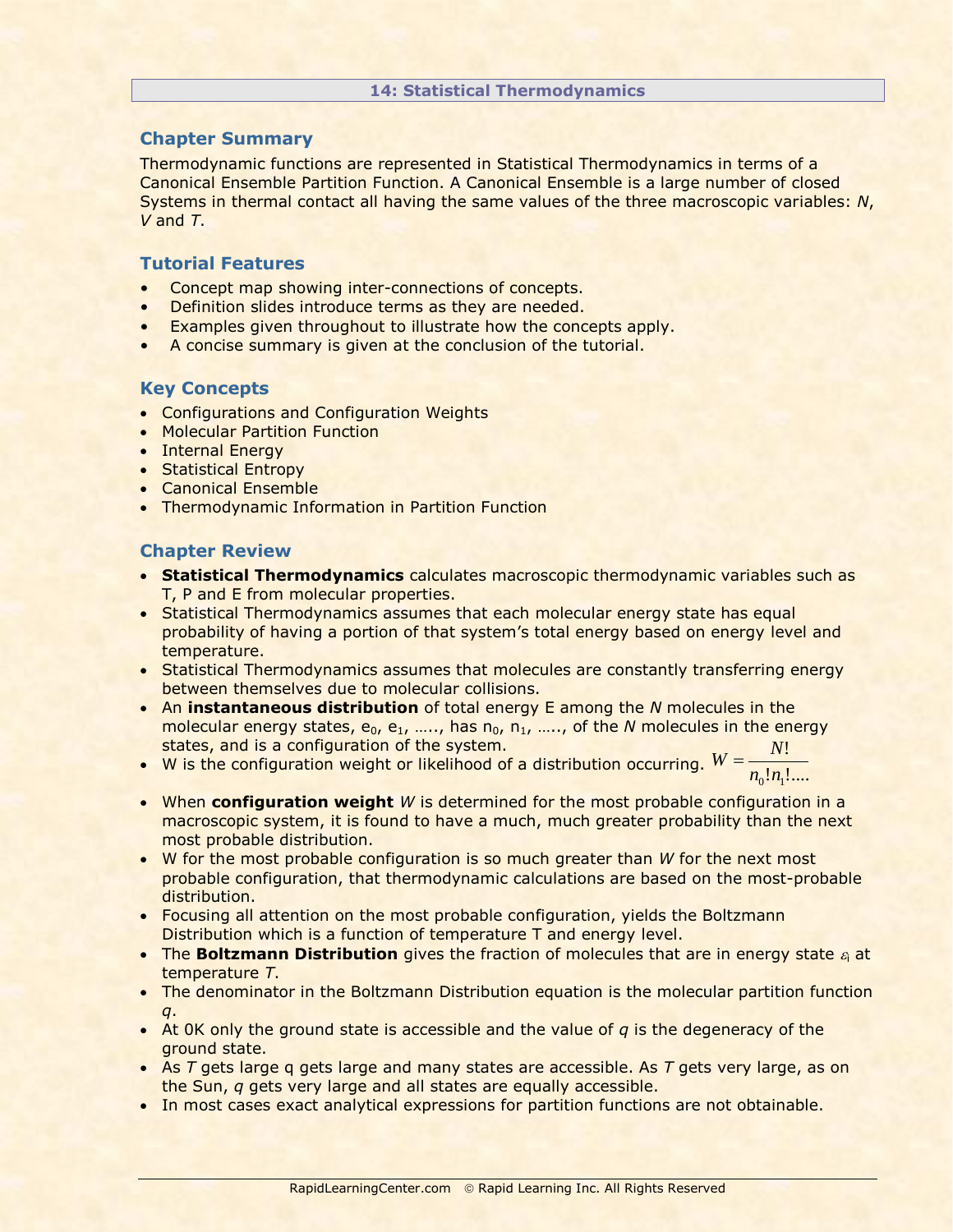- Exact analytical expressions are available in some cases, for example for a particle of mass m free to move in one-dimensional container of length *X*.
- The lowest available energy state is arbitrarily giving zero energy in statistical calculations.
- To obtain the **Internal Energy** U, the energy of the lowest available state at *T*=0, *U*(0), must be added to the energy from statistical calculations.
- . The Boltzmann Distribution is used to calculate populations of the energy states.
- **Internal Energy** is expressed in terms of partial derivatives of the partition function *q*.

$$
U = U(0) + E = U(0) - \frac{N}{q} \left( \frac{\partial q}{q \beta} \right)_V = U(0) - N \left( \frac{\partial \ln q}{q \beta} \right)_V.
$$

- **A Canonical Ensemble** is a large number of closed Systems in thermal contact having the same values of the three macroscopic variables: *N*, *V* and *T*.
- Fluctuations around the configuration of Greatest Weight are very small.
- The configuration of Greatest Statistical Weight has the average energy of the members of the ensemble. *e*  $\overline{n}_{i}$   $e^{-\beta E_{i}}$  $-\beta$
- The configuration of Greatest Weight of a member of an ensemble of systems $\overline{\vec{N}}$ :  $\overline{\phantom{a}Q}$ *N*  $=$

$$
Q=\sum_i e^{-\beta E_i}
$$

is the Canonical Partition Function.

- **Entropy** in terms of the Canonical Partition Function is:  $S = \frac{U U(0)}{\pi} + k \ln Q$ . *T*  $S = \frac{U - U(0)}{T} +$
- **Internal Energy** in terms of the Canonical Partition Function is:

$$
U = U(0) - \frac{1}{Q} \left( \frac{\partial Q}{\partial \beta} \right)_V = U(0) - \left( \frac{\partial \ln Q}{\partial \beta} \right)_V.
$$

**Helmholtz Energy** in terms of the Canonical Ensemble Partition Function is:

$$
A-A(0)=-kT\ln Q.
$$

- **Pressure** in terms of the Canonical Ensemble Partition Function is:  $p = kT \frac{dmQ}{mL}$ . V  $kT\left(\frac{\partial \ln Q}{\partial L}\right)$ T J  $\left(\frac{\partial \ln Q}{\partial x}\right)$  $\setminus$ ſ  $\partial$  $p = kT \left( \frac{\partial}{\partial r} \right)$
- Enthalpy in terms of the Canonical Ensemble Partition Function is:

$$
H - H(0) = -\left(\frac{\partial \ln Q}{\partial \beta}\right)_V + k \text{TV} \left(\frac{\partial \ln Q}{\partial V}\right)_T.
$$

**Gibbs energy** in terms of the Canonical Ensemble Partition Function is:

$$
G - G(0) = -kT \ln Q + kTV \left(\frac{\partial \ln Q}{\partial V}\right)_T.
$$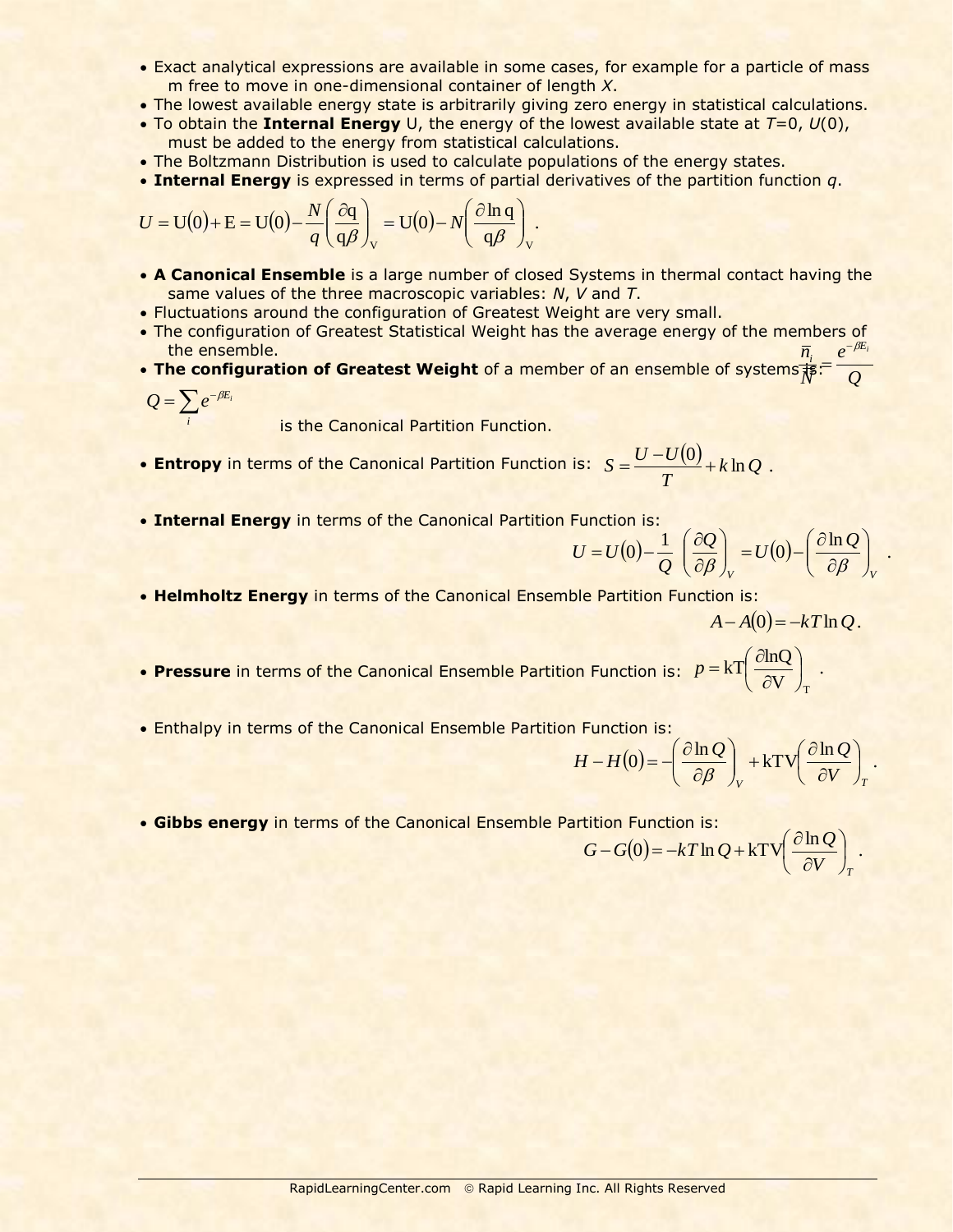This chapter introduces the fundamentals of Molecular Spectroscopy with a focus on Vibrational and Rotational Spectroscopy. Molecular spectroscopy is a primary source of information regarding the structures of molecules.

# **Tutorial Features**

- Concept map showing inter-connections of concepts.
- Definition slides introduce terms as they are needed.
- Examples given throughout to illustrate how the concepts apply.
- A concise summary is given at the conclusion of the tutorial.

# **Key Concepts**

- What is the electromagnetic spectrum?
	- o Classical view
	- o Quantum mechanical view
- Factors affecting spectral-line intensities
- Factors affecting spectral-line widths

- **Molecular spectroscopy** is a primary source of information regarding the structures of molecules.
- Molecular spectroscopy is the study of absorption or emission of light by molecules.
- A **spectrophotometer** measures and records light intensity over a range of colors.
- **Light** is a form of energy called electromagnetic radiation.
- The modern, quantum mechanical, view of light is as rapidly moving particles of energy called photons with associated oscillating electric and magnetic fields.
- The transition dipole moment is the primary source of information regarding spectral intensities.
- **Spectral line widths** are increased by factors which cause the energies/frequencies of photons emitted or absorbed to vary.
- If an atom or molecule is moving as it emits or absorbs a photon, the photon's energy is altered due to the Doppler Effect, leading to wider spectral lines.
- When atoms or molecules are excited by an energy source they may emit light in order to release that energy.
- **Raman spectra** involve the measurement and analysis of scattered light which has first interacted with a sample and gained or lost energy.
- **Moments of inertia** are key to the analysis of rotational energy states.
- The rigid rotor approximation assumes that molecules are rigid and do not stretch as they rotate.
- **Degeneracy** is the number of states having the same energy level.
- The degeneracy of an energy level is an important piece of information.
- Molecules which have anisotropic polarizabilities are rotationally Raman active.
- Simple models such as the harmonic oscillator and the Morse potential help us to understand complex processes such as molecular vibration.
- Heteronuclear and homonuclear diatomic molecules are Raman active.
- Normal modes of vibration are selected to be independent of one another.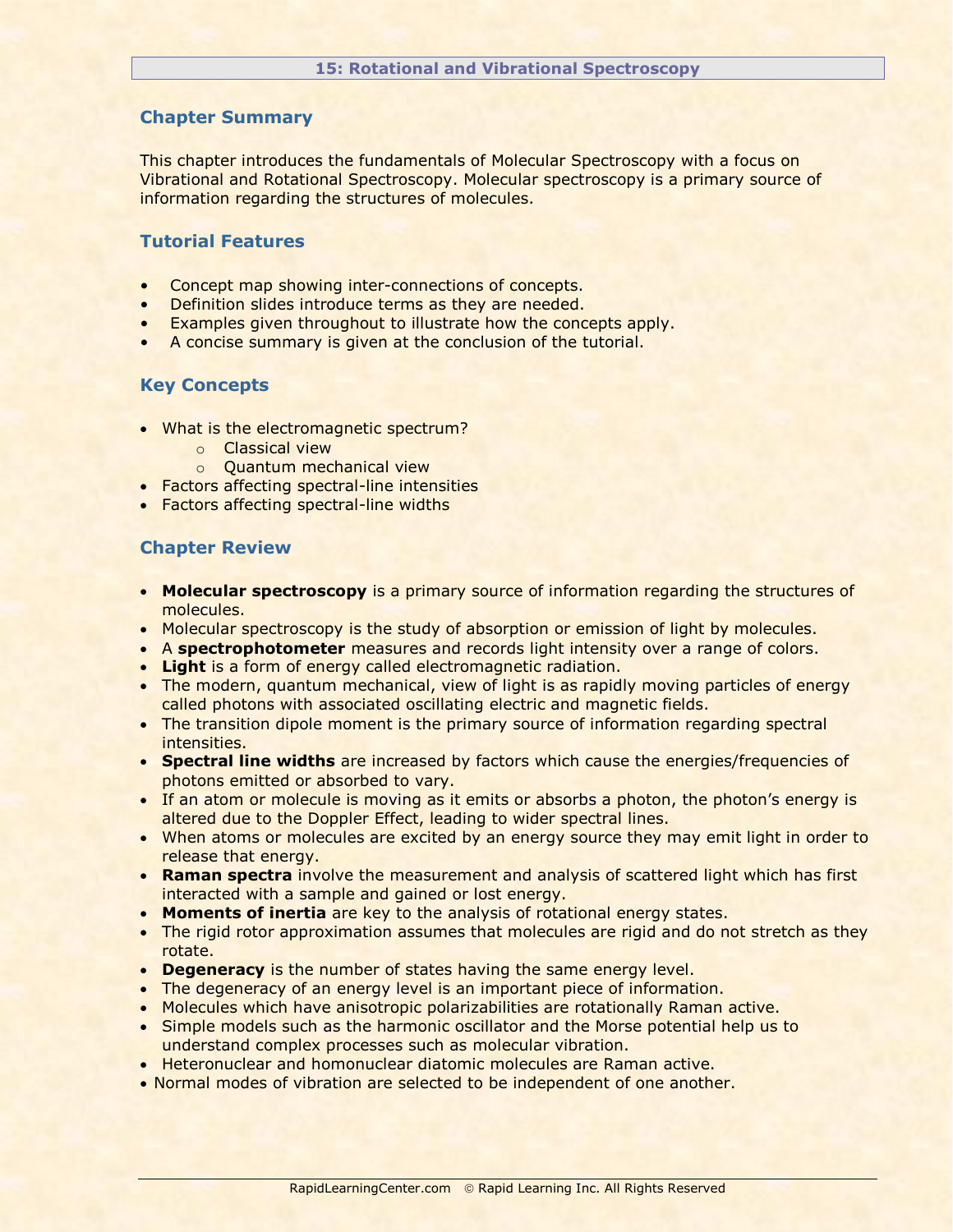This chapter expands on the fundamentals of Molecular Spectroscopy with a focus on Electronic Spectroscopy. Molecular spectroscopy is a primary source of information regarding the structures of molecules.

## **Tutorial Features**

- Concept map showing inter-connections of concepts.
- Definition slides introduce terms as they are needed.
- Examples given throughout to illustrate how the concepts apply.
- A concise summary is given at the conclusion of the tutorial.

# **Key Concepts**

- Spectral-line intensity
- Spectra of Diatomic Molecules
- Spectra of Polyatomic Molecules
- **Energy Loss by Electronic Excited States**
- Fluorescence
- Phosphorescence
- Dissociation and Predissociation

- **The Beer-Lambert Law** relates Absorbance to the concentration of a light-absorbing chemical, the light path length through the chemical and the nature of the chemical.
- Absorbance is proportional to Molar Concentration.
- Molecules absorb light at wavelengths and with intensities which are unique to their structures.
- The **Vibrational and Rotational Structures** of molecular electronic absorption bands in liquids and solids usually are not resolved and lead to wide bands.
- A **molecular electronic transition** typically includes a vibrational transition.
- The most likely transition will be to the vibrational state with its turning point vertically above the center of the ground vibrational state.
- **Selection Rules** for electronic transitions are based on angular momentum change and molecular symmetry change.
- Transition dipole moments are enhanced by distance of electron travel, long in this case, and diminished by the weak orbital overlap.
- **Electronic excited states** may lose energy by emitting photons of light or by transferring energy to neighboring molecules by collision.
- Energy transferred by collision is stored in the vibrations, rotations and motions through space (translations) of the molecule to which it is transferred.
- **Fluorescence** occurs very soon after an excited electronic and vibrational state is created by the absorption of a photon.
- An excited molecule may lose vibrational energy through collisions with neighboring molecules. This is Radiationless Decay prior to fluorescence.
- Fluorescent transitions are very rapid allowed transitions.
- Fluorescent transitions do not have a change in multiplicity.
- **Phosphorescence** occurs, after an excited Electronic singlet state is created by the absorption of a photon.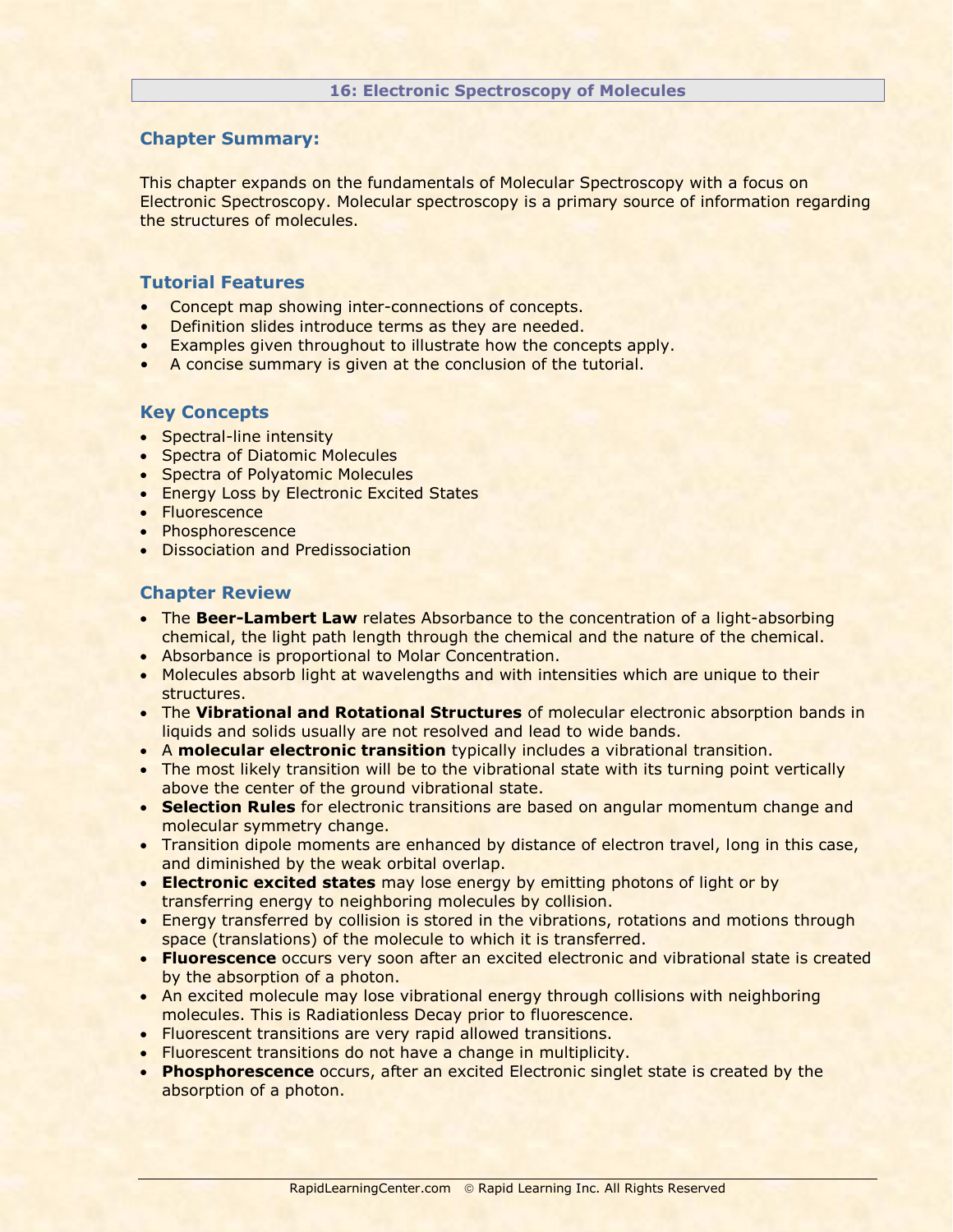This chapter further expands on the fundamentals of Molecular Spectroscopy with a focus on Lasers, Laser Spectroscopy and Photochemistry. Molecular spectroscopy is a primary source of information regarding the structures of molecules.

## **Tutorial Features**

- Concept map showing inter-connections of concepts.
- Definition slides introduce terms as they are needed.
- Examples given throughout to illustrate how the concepts apply.
- A concise summary is given at the conclusion of the tutorial.

## **Key Concepts**

- **Stimulated Emission**
- Solid, Liquid and Gas Lasers
- Exciplex/Eximer Lasers
- Chemical Lasers
- Dye Lasers
- Applications of Lasers in Chemistry
- UV Photoelectron Spectroscopy
- X-Ray Photoelectron Spectroscopy

- **LASER** is an acronym for Light Amplification by Stimulated Emission of Radiation.
- **Stimulated Emission** occurs when photons of light interact with a medium having transitions with matching energy.
- Lasers are designed such that photons produced by a transition in the Laser Medium pass through multiple times by reflection between opposing mirrors.
- A **population inversion** exists when a higher energy state has a larger population than a lower energy state.
- Population Inversion is created and maintained by a process called Pumping.
- When a population inversion exists a single spontaneous photon can stimulate a cascade of resonant photons.
- Laser beams are usually highly collimated and have well defined regions of interaction.
- Wavelengths of light which both fit the cavity and are amplified by the laser medium are Resonant Modes.
- Laser pulses of nanosecond duration may be obtained by modulating the resonance characteristics *Q* of the cavity.
- Laser pulses of picosecond to femtosecond duration may be obtained by mode locking.
- **Mode Locking** gives a set of picosecond to femtosecond duration laser pulses separated by a round-trip-time for light in the Laser Cavity, of about one nanosecond.
- A combination of atoms which exists only in an excited state, an Exiplex/Eximer, can provide the radiation for Laser Action.
- **Chemical Lasers** are based on chemical reactions which produce products in excited states. A Dye Laser is able to be tuned continuously over a range of wavelengths.
- **In High-Photon-Flux Spectroscopy**, the high concentration of photons from a Laser source makes multi-photon process possible.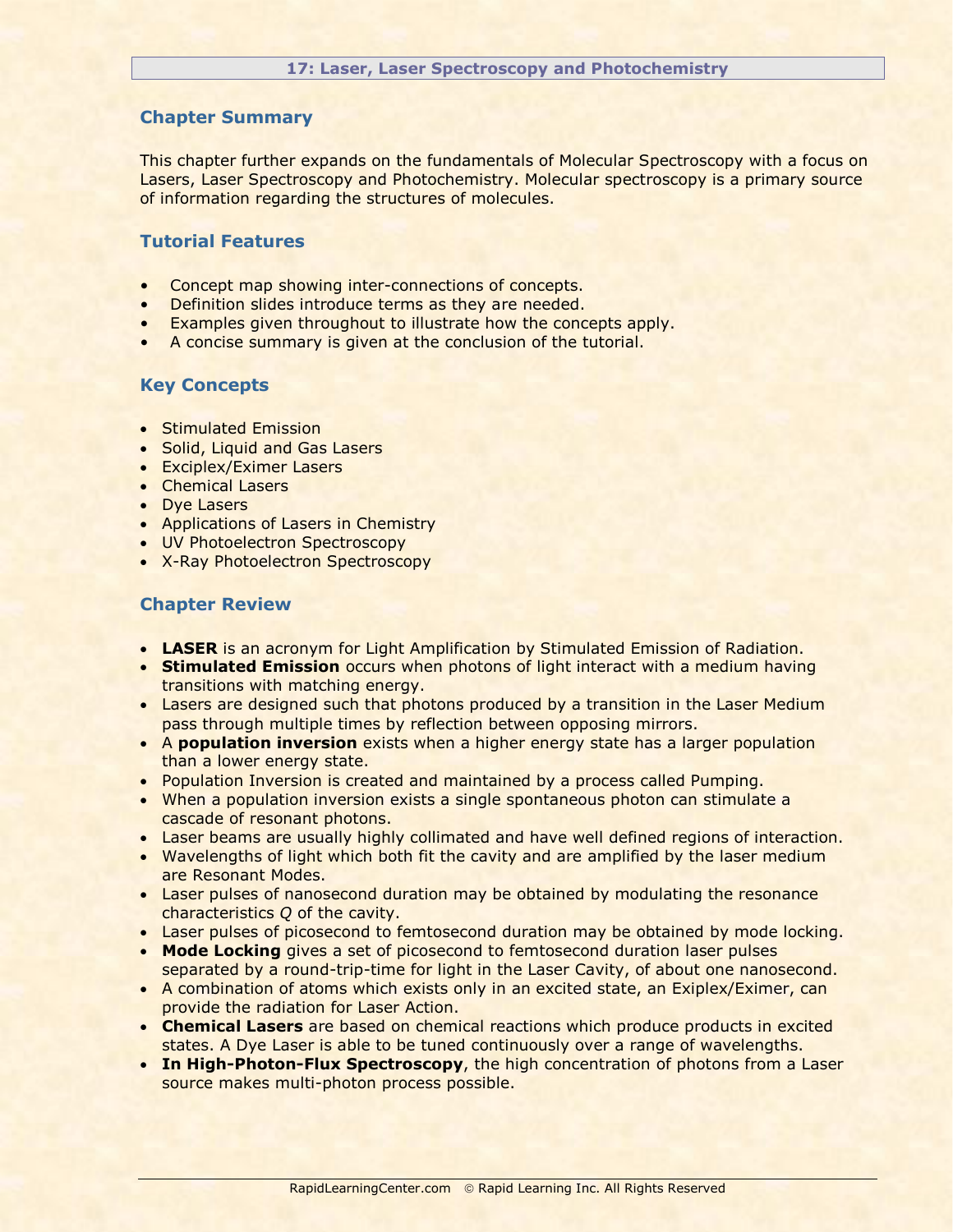- The overall result of a multi-photon process may be a result that is forbidden in singlephoton process.
- **Raman Spectroscopy** benefits from using high intensity, monochromatic Lasers as excitation beams.
- High Intensity Laser excitation beams increase the intensity of the scattered Raman Radiation, increasing the sensitivity of measurement.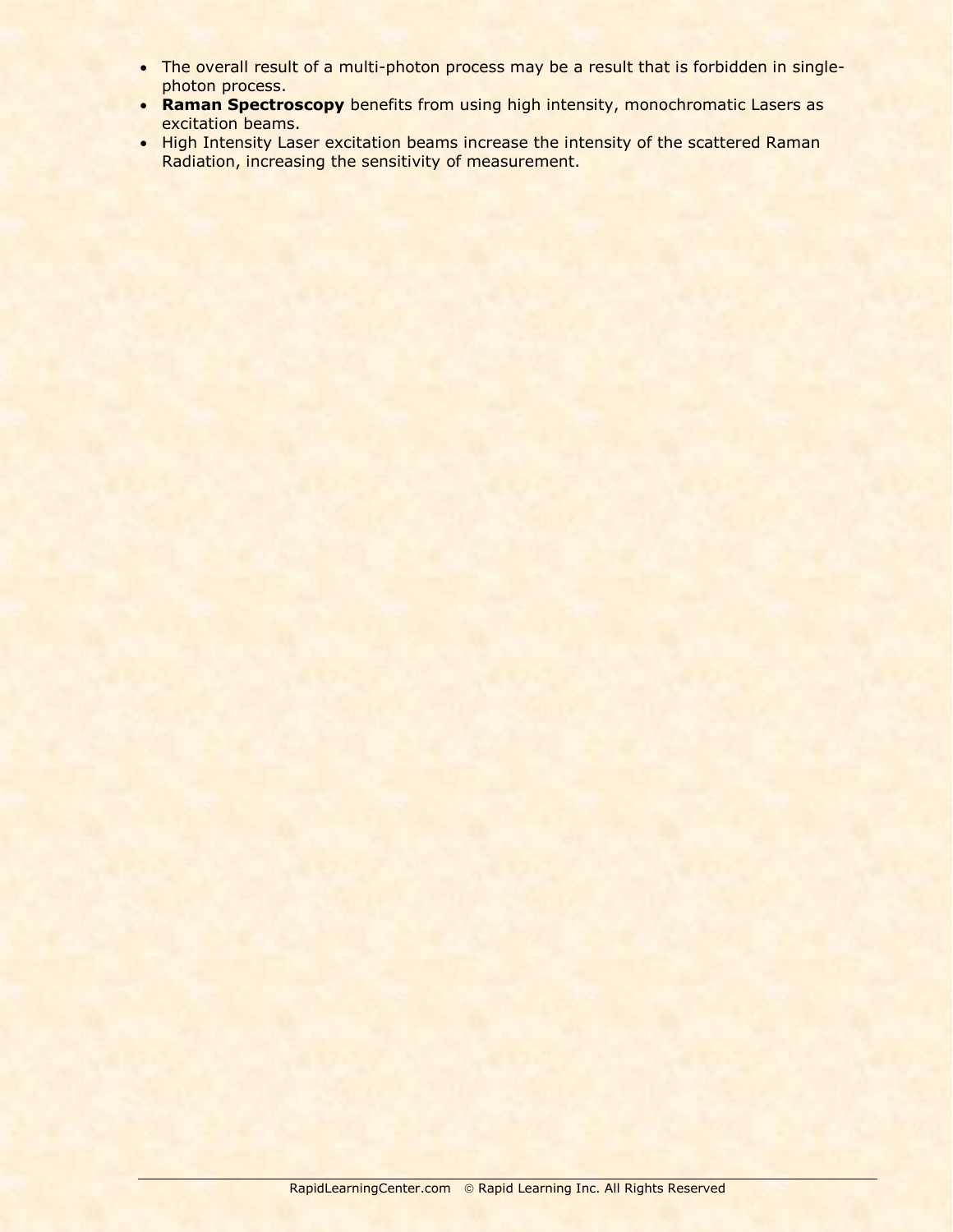This chapter is an introduction to Magnetic Resonance Spectroscopy that includes both NMR and EPR. NMR is the acronym for Nuclear Magnetic Resonance. EPR is the acronym for Electron Paramagnetic Resonance.

# **Tutorial Features**

- Concept map showing inter-connections of concepts.
- Definition slides introduce terms as they are needed.
- Examples given throughout to illustrate how the concepts apply.
- A concise summary is given at the conclusion of the tutorial.

## **Key Concepts**

- **Electron Paramagnetic Resonance, EPR**
- Nuclear Magnetic Resonance, NMR
- NMR and EPR Spectrometers
- Chemical Shift in NMR Spectra
- Pulse Techniques in NMR Spectroscopy
- Solid-State NMR
- EPR Hyperfine Structure

- Electrons and many Atomic Nuclei have magnetic moments related to Angular Momentum.
- Electrons have Spin Angular Momentum and may have nonzero Orbital Angular Momentum.
- **Many Atomic Nuclei** have nonzero Spin Angular Momentum which is a property of the nucleus.
- **Magnetic resonance** is possible when atoms with unpaired Electrons or Nuclei with Angular Momentum are placed in a magnetic field.
- **Different values of the component of angular momentum,**  $\mu_z$ **, along the** *z* **axis lead to** different energies.
- Magnetic Resonance is associated with transitions between the different energy states.
- NMR is the acronym for **Nuclear Magnetic Resonance**.
- EPR is the acronym for **Electron Paramagnetic Resonance**.
- A typical NMR Spectrometer has a Superconducting Magnet that produces a powerful, 4 Tesla or greater, uniform magnetic field.
- A typical NMR Spectrometer has a Radio Frequency Transmitter that provides photons to the NMR Probe to stimulate transitions between the Nuclear Magnetic Energy states in Sample Atomic Nuclei.
- **The Radio Frequency Transmitter** also provides photons to a detector as a reference signal.
- A Computer records the absorption of RF Radiation by the sample due to net transitions from a lower to a higher Nuclear Magnetic Energy state.
- An atomic Nucleus experiences a magnetic field in its local environment which is slightly different (a shift) than the applied Magnetic Field B<sub>o</sub>.
- One magnetic field shift is Chemical Shift.
- Chemical Shift is due to electron currents induced in the electronic environment of a nucleus by  $B_{0}$ .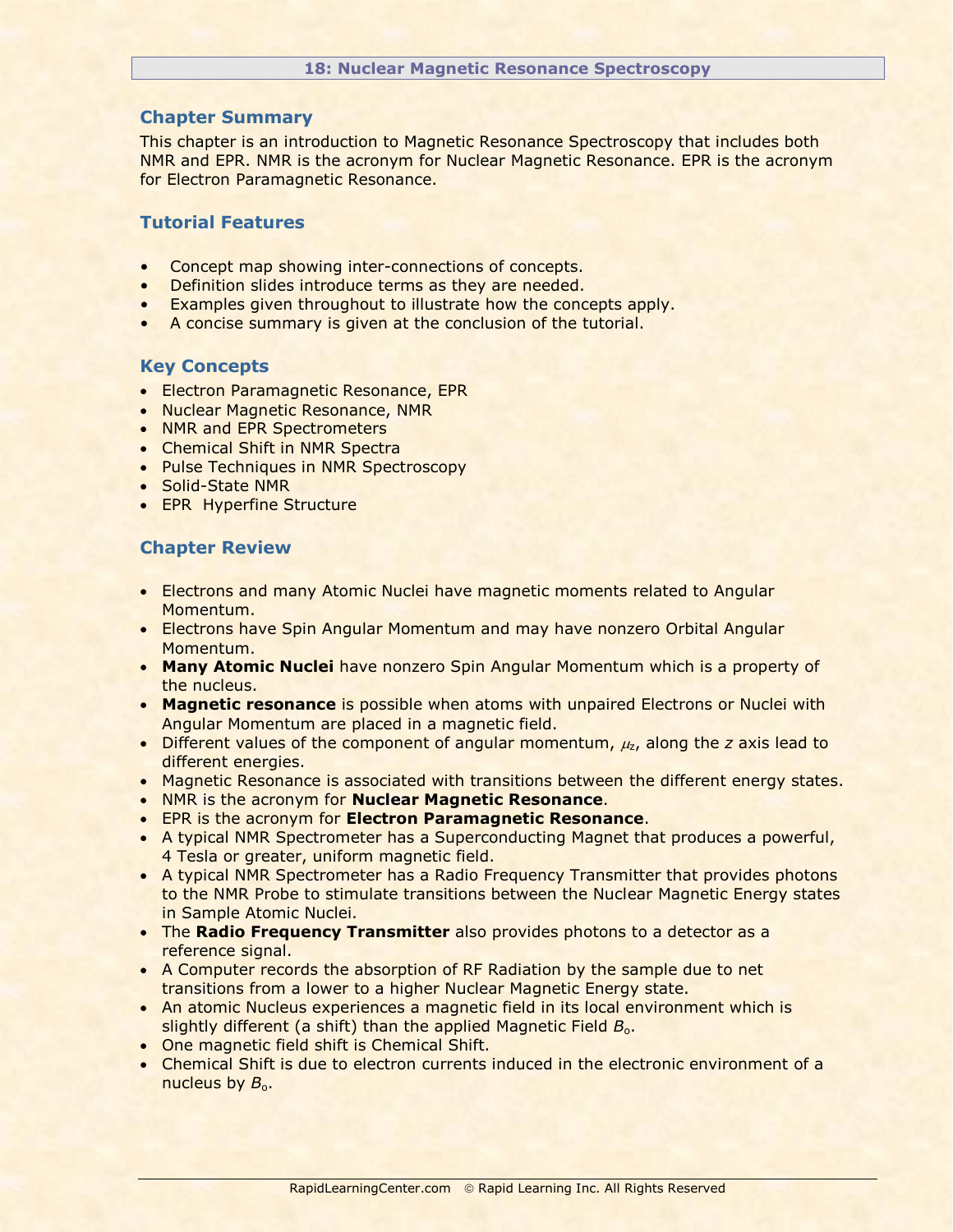- The Chemical Shift for a particular atomic nucleus is different for each chemical environment.
- **Magnetic Resonance** lines often split into groups of lines, giving Fine Structure to a NMR Spectrum.
- Splitting of Magnetic Resonance lines is due to interactions with the Magnetic Moments of nearby nuclei.
- When the signal being monitored by a detector coil is the result of a Pulse of Radiofrequency Radiation capable of exciting all of the protons in a sample, the signal is a FID or Free Induction Decay signal.
- An FID signal yields a Time-Domain curve. The more common NMR spectrum is a Frequency-Domain curve.
- A **Fourier transform** of an FID signal is the common Frequency-Domain NMR spectrum.
- The **Nuclear Overhauser Effect**, NOE, is the result of nuclear dipole-dipole interactions through space rather than through bonds.
- NOE may be used to transfer the relatively high Boltzmann-Distribution of one nuclearspin system,  ${}^{1}H$ , to another  ${}^{13}C$ .
- **Two-Dimensional NMR**, 2D NMR, uses a PEMD Pulse Structure to conduct experiments yielding spin-spin couplings and internuclear distances in molecules.
- Nuclear Overhauser Spectroscopy, NOESY, data can map the internuclear distances of all the NOE, dipole-dipole, interactions in a molecule.
- Solid samples give low resolution NMR Spectra due to line broadening.
- **Spin-Lattice Relaxation Times**,  $T_1$ , for solids are very long due to limited molecular rotation and Spin-Spin Relaxation Times,  $T_2$ , are very short.
- Line-Broadening may be reduced by spinning the sample at very high rates, at the Magic Angle, 54.74° ; Magic-Angle Spinning, MAS.
- Molecules having unpaired electrons may be studied using Electron Paramagnetic Resonance, EPR.
- The equations for Magnetic Resonance apply to the Magnetic Moments of unpaired electrons.
- **EPR Spectrometers** are commonly Continuous-Wave Spectrometers, CW-EPR, similar to the original NMR Spectrometers.
- EPR Spectrometers may be Fourier-Transform Spectrometers, FT-EPR, similar to modern FT-NMR's.
- Frequencies of Electron Spin State transitions, EPR, are microwave frequencies, therefore radiation sources and detectors are microwave rather than RF devices as in NMR.
- **EPR Spectra are commonly presented as the first-derivative of absorption. This is done** because the detection technique is sensitive to the first-derivative of absorption.
- EPR Spectral Lines are subject to Hyperfine Splitting due to interaction of the unpaired electron with the Nuclear Magnetic Moment.
- **Hyperfine Structure** of an EPR Spectrum helps to identify radicals present in a sample.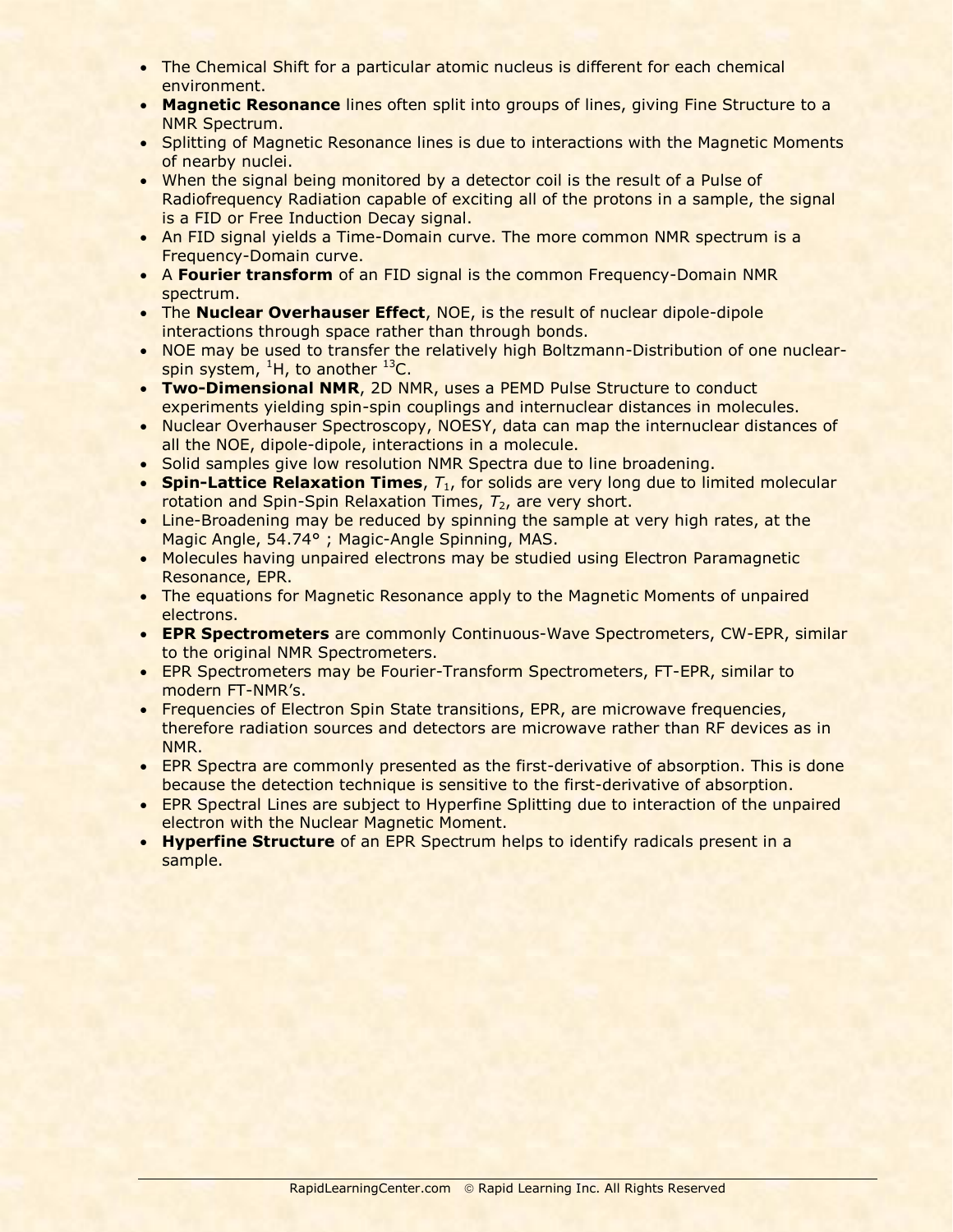This tutorial introduces the Kinetic Theory of Gases and the processes such as: Diffusion, Thermal Conduction, and Viscosity that quantify the processes by which matter or other physical properties move through a gas phase.

# **Tutorial Features**

- Concept map showing inter-connections of concepts.
- Definition slides introduce terms as they are needed.
- Examples given throughout to illustrate how the concepts apply.
- A concise summary is given at the conclusion of the tutorial.

## **Key Concepts**

- Kinetic Theory of Gases
- Mean speed of gas molecules
- Mean free path of gas molecules
- Collision frequency
- Diffusion of gas molecules
- Thermal conduction of gases
- **•** Viscosity

- There are 5 assumptions in the Kinetic Theory of Gases, some are true for all gases, others are true only for ideal gases.
- **Kinetic Theory** assumes that all gases are made of particles (gas molecules) with mass.
- Kinetic Theory assumes that Gas particles are in constant, rapid, random motion.
- Kinetic Theory assumes that gas-particle collisions are perfectly elastic (no kinetic energy is lost to other forms of energy).
- Kinetic Theory assumes that the volume of gas particles is so small compared to the space between the particles, that the volume of a particle itself is insignificant.
- In an **elastic collision**, the translational kinetic energy of a molecule is the same before and after a collision.
- The mass of a gas molecule is a constant and the velocity of a molecule will be the same before and after it collides with a wall, only direction is changed.
- Gas Pressure is caused by the collision of molecules running into the wall of a container, or a surface.
- **Force** is the momentum change per unit time.
- **Pressure** is the force per unit area.
- Gas Molecules have various speeds.
- Mean speed of gas molecules is determined by integration of the Maxwell distribution function.
- The **mean speed** of gas molecules is slightly different from root mean square speed.
- **The Mean Free Path** for gas molecules is equal to mean speed divided by collision frequency.
- At sea level, a molecule can travel about 339 times its molecular diameter with having a collision with another gas molecule.
- In the tropopause, a molecule can travel about 0.4 mm without any collision.
- **Transport Properties** quantify the ability of a substance to transfer material, energy, or other properties from one place to another.
- Transport processes include the transfer of material, energy or other properties.
- **Flux** is the amount of moving matter or other property, divided by area and time.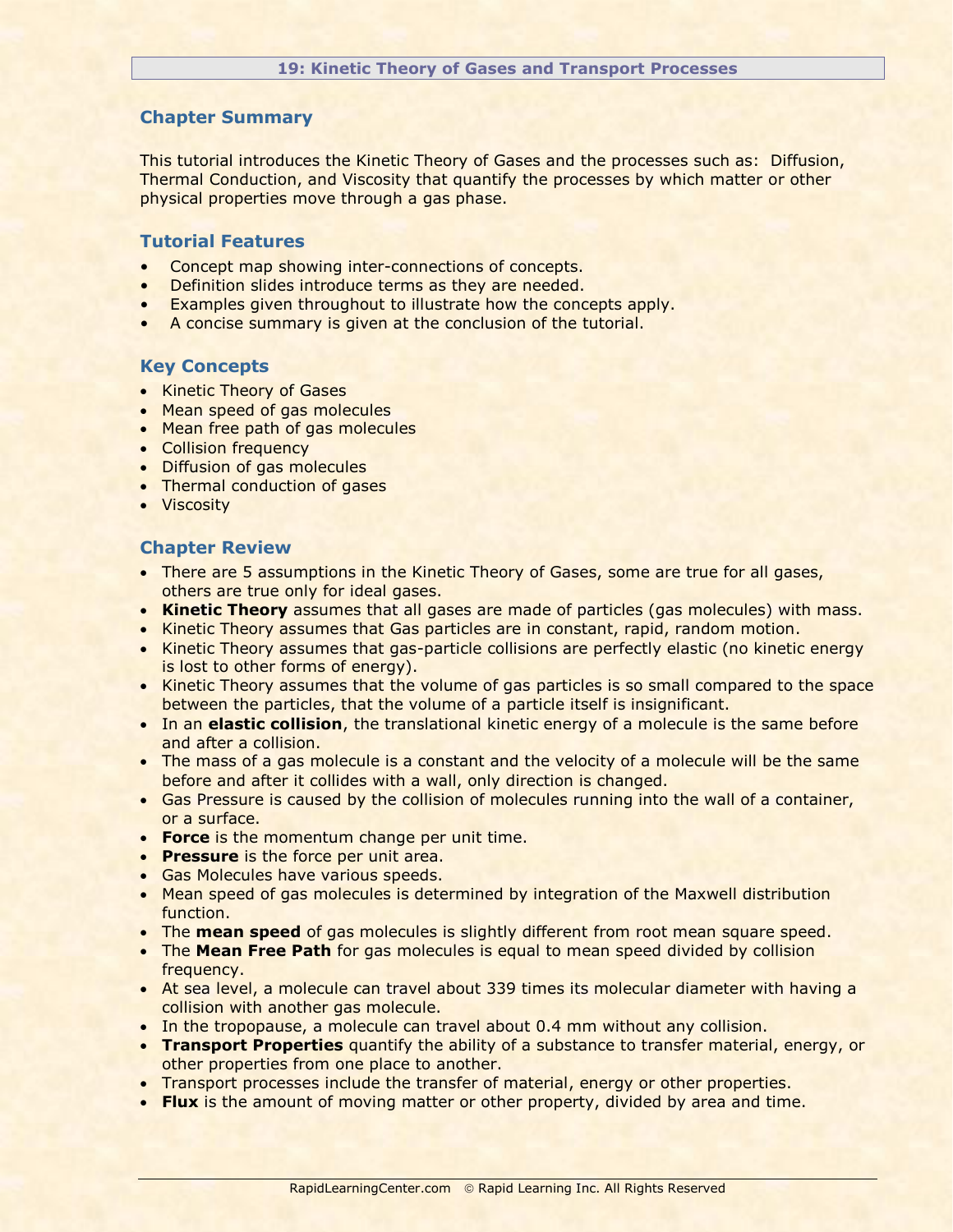- If matter collides with a surface instead of passing it, it is called collision flux.
- **Collision flux** is the number of collisions per unit area per second.
- Diffusion is a flux of matter moving down a concentration gradient.
- A flux of matter is equal to the diffusion coefficient multiplied by the concentration gradient.
- **Thermal conduction** of gases results from the collisions of gas molecules.
- **Energy is passed between molecules via collisions.**
- An Energy Flux migrates down a temperature gradient.
- **Viscosity** in gases results from the friction between surfaces and moving gas molecules.
- Viscosity is a coefficient in the equation for flux of linear momentum in fluids (gases and liquids).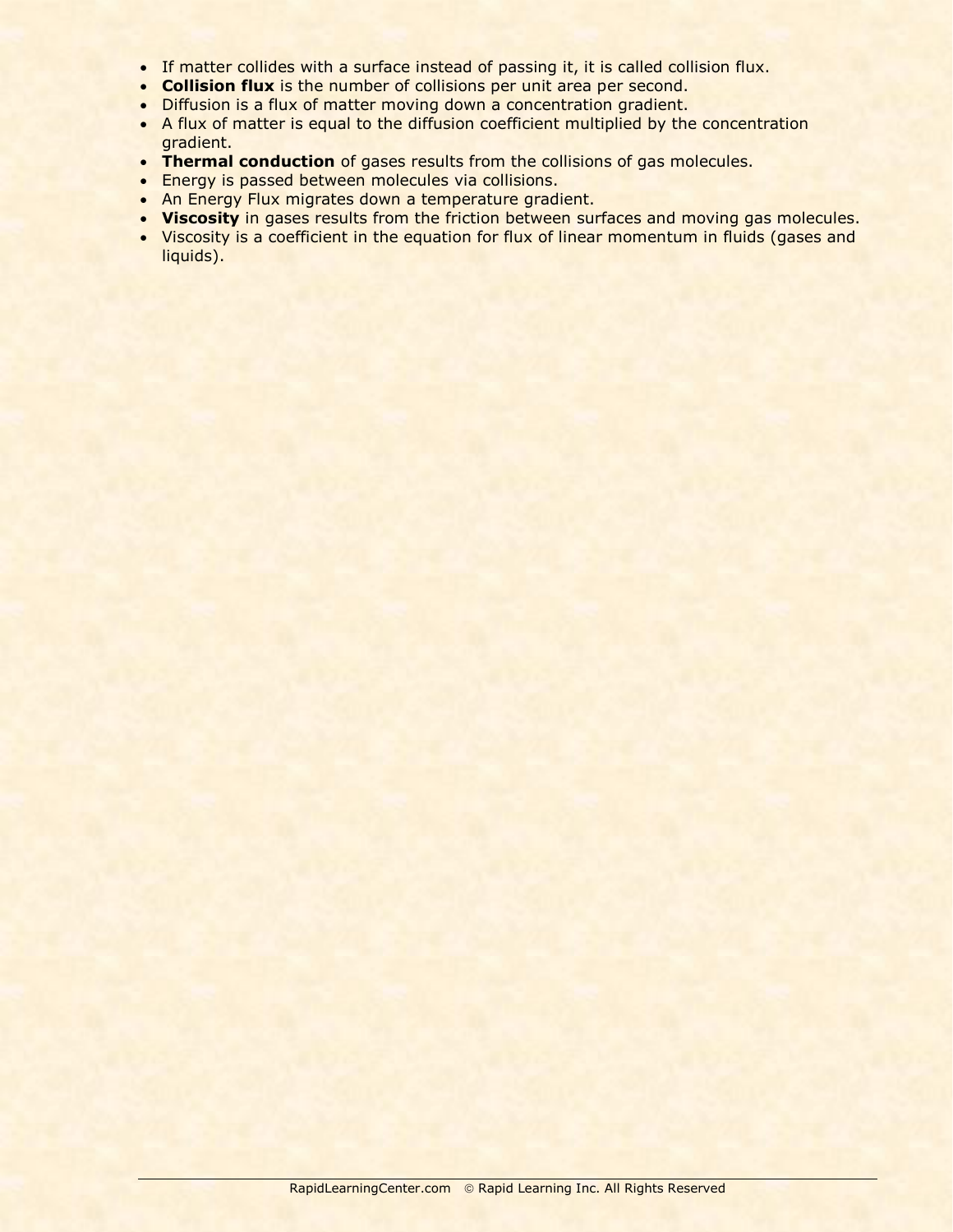#### **20: Chemical Kinetics I: Rate Laws Chapter Summary**

This tutorial is an introduction to Chemical Kinetics. Chemical Kinetics is the study of rate (or speed) of a reactions. The speed of a reaction is the rate at which reactants disappear and products appear.

# **Tutorial Features**

- Concept map showing inter-connections of concepts.
- Definition slides introduce terms as they are needed.
- Examples given throughout to illustrate how the concepts apply.
- A concise summary is given at the conclusion of the tutorial.

## **Key Concepts**

- Kinetics studies
- Rate laws, differential and integrated
- Half-lives
- How activation energy, temperature and rate are related
- Elementary reactions
- Reaction mechanisms

- **Kinetics** is the study of the rate (or speed) of a reaction. The speed of a reaction is the rate at which reactants disappear and products appear.
- A **Reaction Rate** is the change of concentration of chemical species involved in a reaction divided by the corresponding time of reaction.
- **Rate Laws** are Mathematical Equations describing the rates of chemical reactions.
- Rate laws are determined experimentally.
- Graphing different powers of reaction rate on the y-axis versus concentration of a reactant on the x-axis, the order with respect to that reactant may be determined.
- A plot of the first power of reaction rate versus reactant concentration will be a straight line with zero slope if the order is zero.
- A plot of the first power of reaction rate versus reactant concentration will be a straight line with non-slope if the order is first.
- A plot of the square root of reaction rate versus reactant concentration will be a straight line with zero slope if the order is second order.
- **Integrated rate laws** relate concentration and time.
- **One Half-life** is the time it takes for a reactant concentration to change to half of its initial concentration.
- Reaction rates depend on the temperature of reaction in addition to the initial concentrations of reactants.
- The **Arrhenius Equation** relates a Rate Constant (proportional to rate) to the ratio of the number of molecular collisions with the correct orientation, activation energy and temperature to total number of collisions
- An **Activated Complex** is the highest energy chemical structure formed in the process of a chemical reaction.
- **The Energy of Activation** for a chemical reaction is the difference between the average energy of the reactants and the energy of an activated complex for the reaction.
- **Elementary Reactions are the reaction steps that occur during a chemical reaction.**
- **Molecularity** is the number of reacting molecules in an elementary reaction.
- Some reactions generate intermediate chemical species before the final products are formed.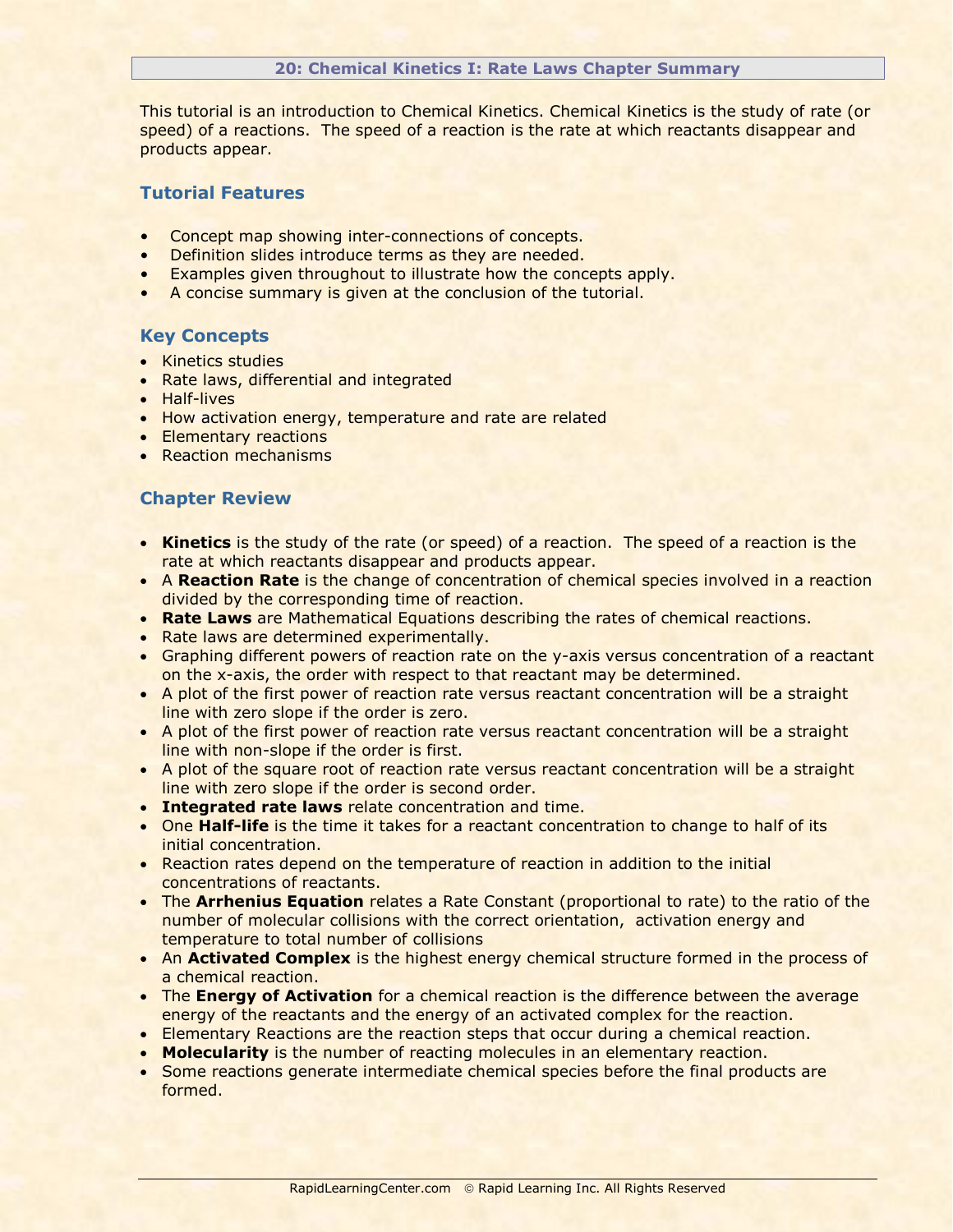This tutorial is an introduction to more advanced topics in Chemical Kinetics: reaction mechanism, chain reactions, photochemical reactions polymerization reactions and the theory of catalysis.

## **Tutorial Features**

- Concept map showing inter-connections of concepts.
- Definition slides introduce terms as they are needed.
- Examples given throughout to illustrate how the concepts apply.
- A concise summary is given at the conclusion of the tutorial.

#### **Key Concepts**

- Reaction mechanisms
- Chain Reactions
- Explosions
- Photochemical reactions
- Polymerization
- **•** Catalysis

- **Elementary steps** are chemical equations that show a single molecular collision processes.
- The reaction mechanism is a series of elementary steps that add up to the overall equation.
- Elementary steps must add up to equal the overall chemical reaction.
- An intermediate is a species that is produced in an elementary step, and then consumed in a later step.
- The **rate determining step** is the slowest step in the mechanism; it literally determines the rate of an overall reaction.
- Many reactions are chain reactions, such as explosions (gas phase) and polymerization (liquid phase).
- In a **chain reaction**, an intermediate produced in one step creates another intermediate in a subsequent step, and so on.
- There are four types of reactions in the reaction mechanisms of chain reactions: initiation step, propagation step, termination step, and inhibition step.
- There are several types of reactions that can initiate chain reactions, including photolysis, thermolysis, and pyrolysis.
- Many reactions can be initiated by the absorption of light, called photochemical reactions.
- Excited state species in the photochemical reactions have several different possible reaction paths: decomposing, attacking other molecules, and deactivated through collisions.
- **Quantum yield** measures the efficiency of photon absorption in terms of the ratio of product molecules produce to photons absorbed.
- The first step of a photochemical reaction, photolysis, is usually the rate determining step.
- The rate of **photolysis** is determined by the intensity of absorbed radiation.
- Reaction of a molecule that does not absorb photons itself can be stimulated by colliding with a photon absorbing molecule.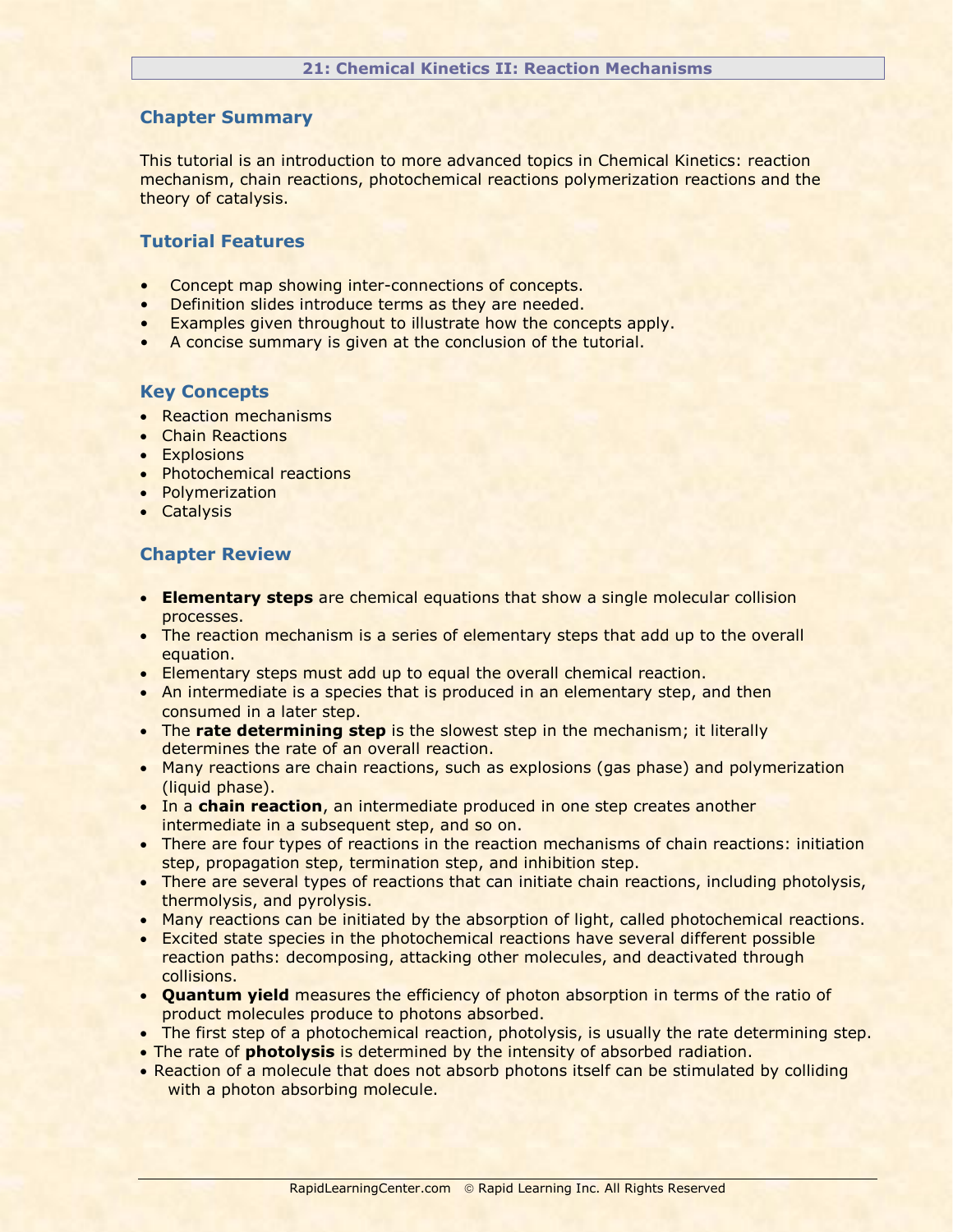- Some photochemical reactions can be slowed down by the addition of a species that removes energy from excited species.
- **Chain polymerizations** are commonly addition reactions in which radicals are added to double bonds (or triple bonds) of unsaturated monomers.
- **Step polymerization** commonly proceeds by a condensation reaction, in which a small molecule such as  $H<sub>2</sub>O$  is eliminated in each step.
- A **catalyst** is a substance that increases the rate of a chemical reaction, but itself is not consumed by the overall reaction.
- **Catalysts** accelerate reactions by lowering the activation energy.
- There are two types of catalysts: homogeneous (catalyst is in the same phase as the reaction) or heterogeneous (catalyst is not in the same phase as the reaction).
- When a product of a reaction is a catalyst of the reaction, it is called autocatalysis.
- An **Enzyme** is a catalyst in biochemical reactions.
- Enzymes are usually proteins.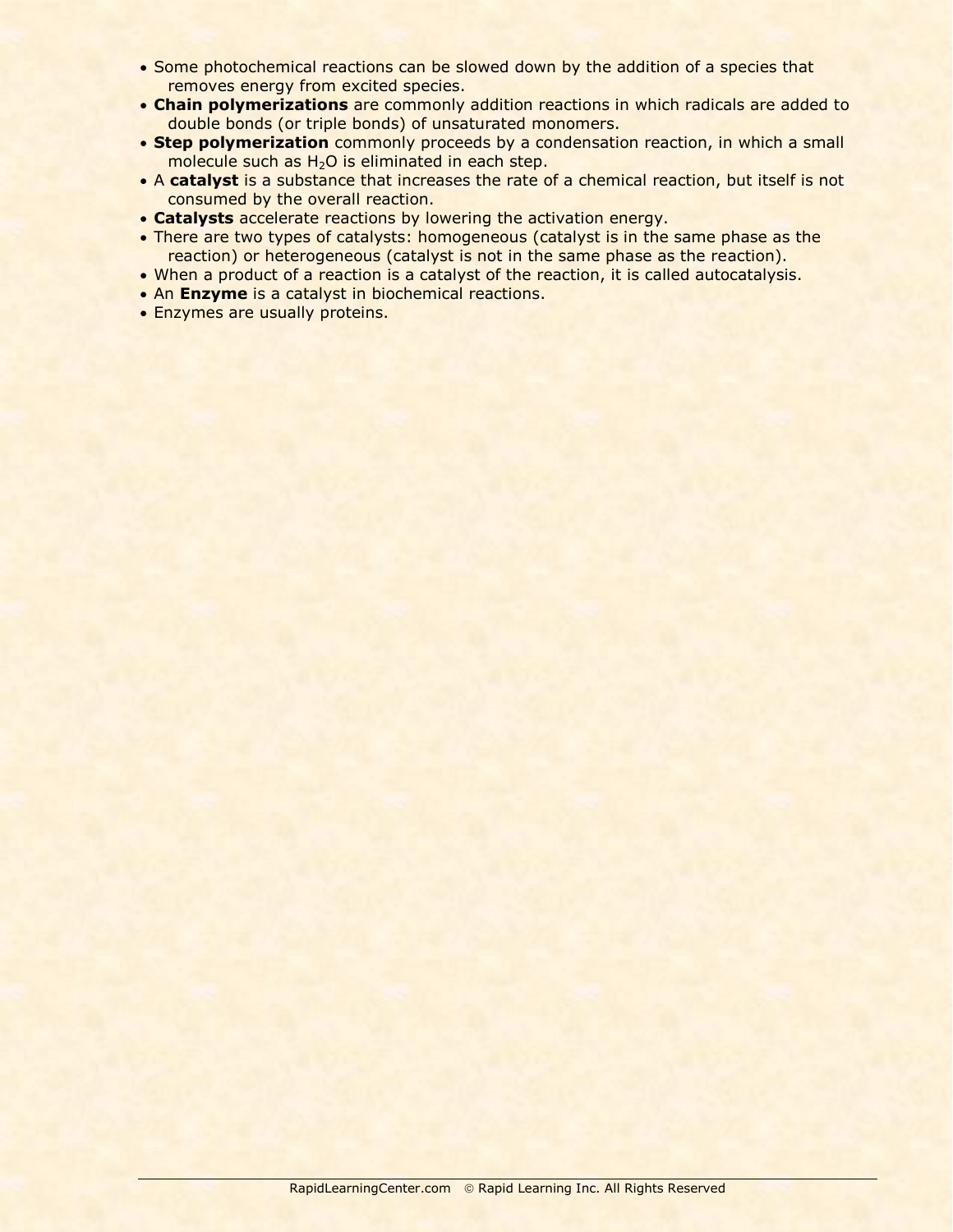This tutorial is an introduction to yet more advanced topics in Chemical Kinetics: collision theory, diffusion-controlled reactions, Cage effect, activated-complex theory, the Eyring equation, thermodynamic aspects of transition states, potential energy surface.

# **Tutorial Features**

- Concept map showing inter-connections of concepts.
- Definition slides introduce terms as they are needed.
- Examples given throughout to illustrate how the concepts apply.
- A concise summary is given at the conclusion of the tutorial.

# **Key Concepts**

- Collision theory
- Diffusion-controlled reactions
- Cage effect
- Activated complex theory
- The Eyring equation
- Thermodynamic aspects of transition states
- Potential energy surface

- **Collision Theory** is the basic theory behind kinetics.
- In order for a reaction to occur, reactants must collide in the correct orientation (positions) with the minimum amount of energy to transform from the reactants to the products.
- Very few collisions result in a reaction—but so many collision occur that the reaction does proceed.
- Molecules must come in contact in order to react.
- Since molecules must collide in order to have reaction occur, reaction rates depend on the frequency with which molecules collide.
- At room temperature and 1 atm pressure, nitrogen molecules have about 8 billion collisions in one second.
- A nitrogen molecule at room temperature can travel 475 meter in one second.
- A **collision** must have sufficient energy in order to have reaction occur.
- For a collision to result in a chemical reaction, it must occur with the correct orientation.
- Reactions in liquids occur in a very different manner from reactions in a gas.
- Molecules in a liquid are much closer to each other, do not move as freely as in gas phase, and have longer contact time with neighboring molecules.
- **Because the reactant molecules in liquids are forced to stay together for more time than** in a gas, they may accumulate enough energy via collisions to transform to products; the cage effect.
- The **cage effect** makes evaluation of activation energy more difficult in liquids than in gases.
- **Reactions in solution** are classified into categories: diffusion-controlled, or activationcontrolled, depending on the activation energies.
- Reactions with low activation energy are diffusion-controlled.
- Reactions with high activation energy are activation-controlled.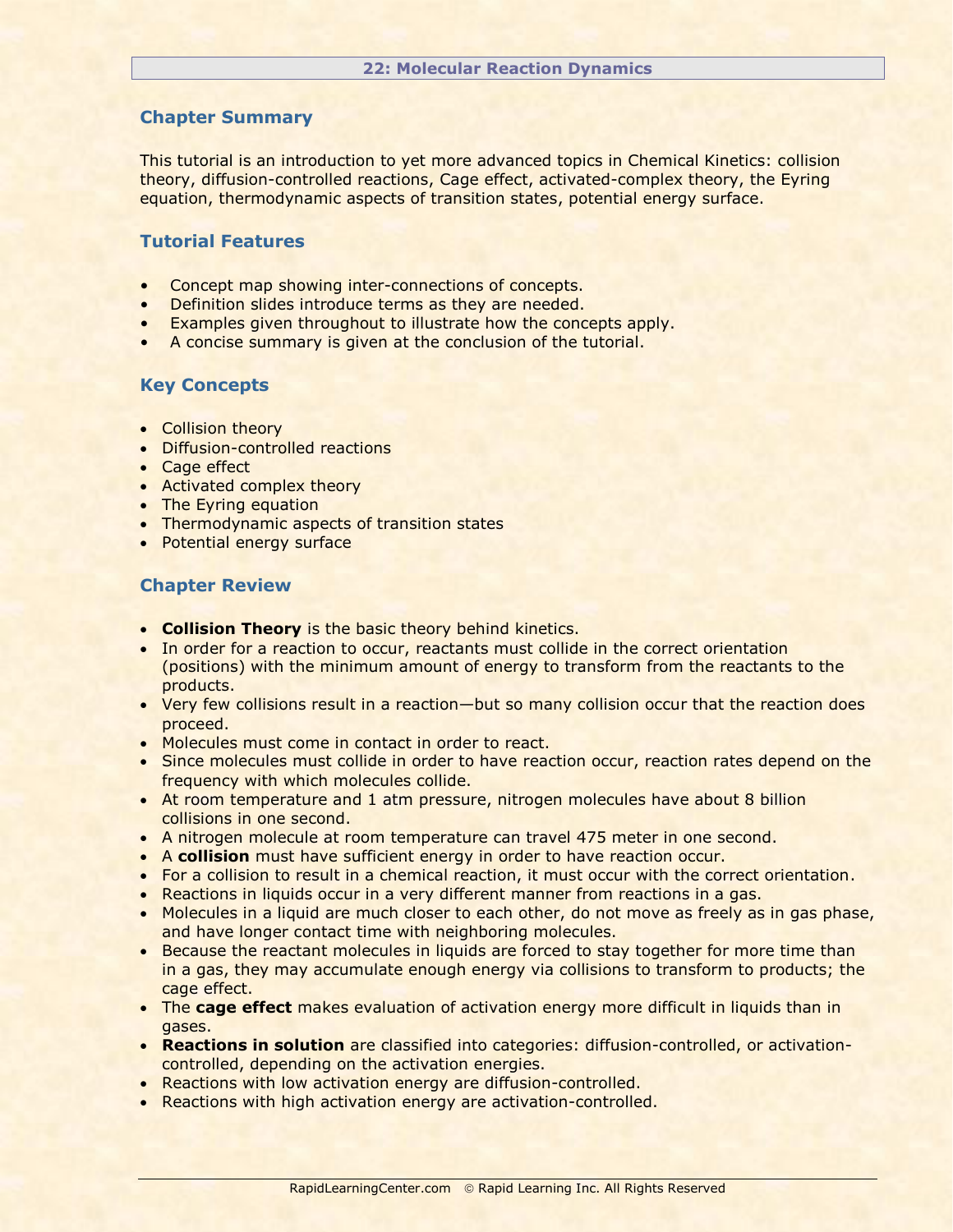- The **Stokes-Einstein equation** is used to estimate the rate constant for a diffusioncontrolled reaction simply from the temperature and the viscosity of the solvent.
- An **Activated Complex** is the cluster of reactant molecules that represents the configuration corresponding to maximum potential energy along the reaction path.
- A plot of potential energy against the reaction coordinate is a Reaction Profile.
- The **unimolecular reaction rate constant** of an activated complex is proportional to a theoretical frequency associated with vibration-like motion along the reaction coordinate.
- **Activated complex theory** combined with statistical mechanics results in the Eyring equation:  $kT -$

$$
k_2 = \kappa \frac{\kappa_1}{h} K
$$

- The **Eyring equation** is used to estimate the rate constants of bimolecular reactions in gas phase.
- Transition states correspond to saddle points on hypothetical potential energy surfaces.
- A **saddle point** on a potential energy surface indicates a transition state for the corresponding reaction.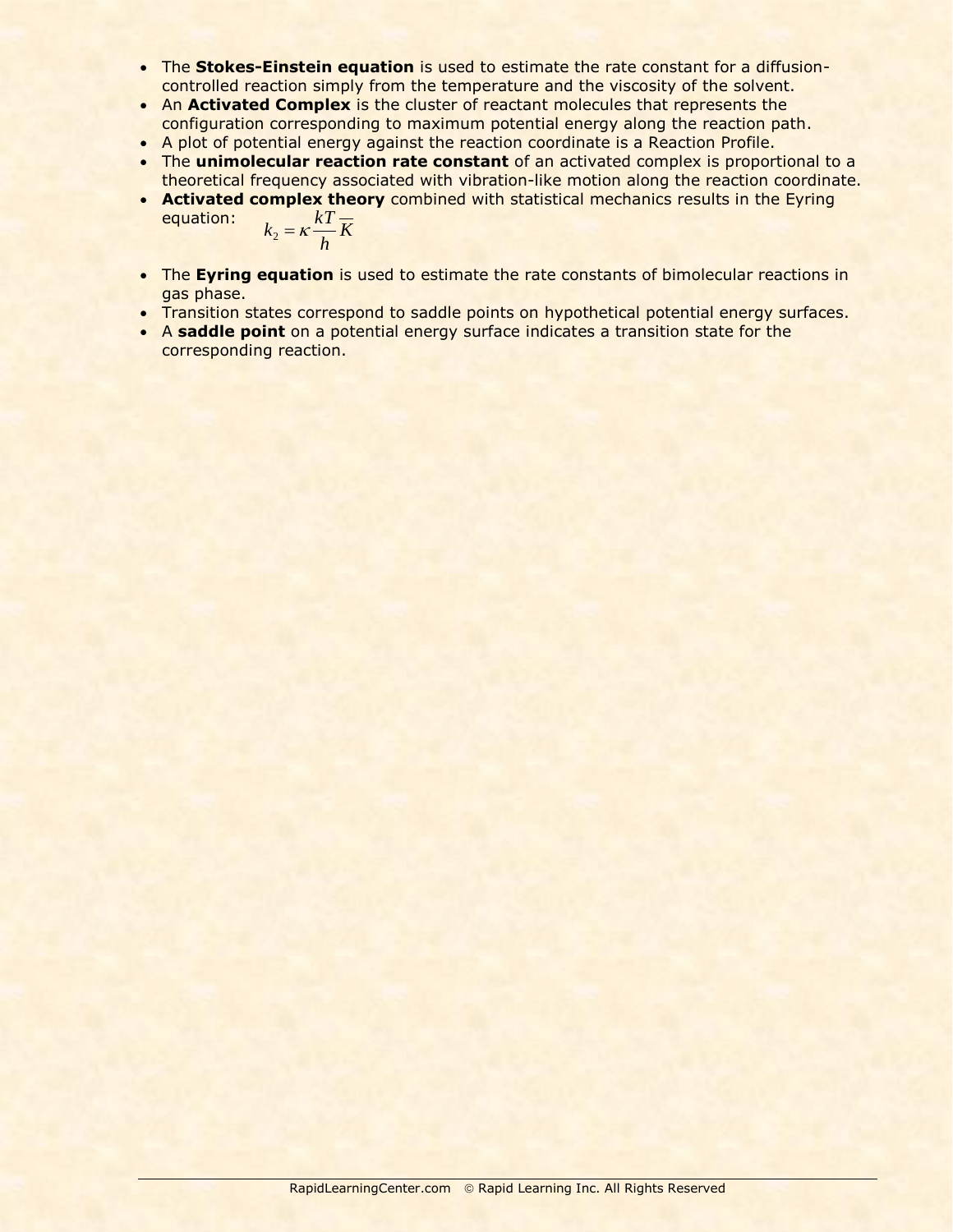This chapter is an introduction to crystal structures, and the physical and chemical properties of solid surfaces.

# **Tutorial Features**

- Concept map showing inter-connections of concepts.
- Definition slides introduce terms as they are needed.
- Examples given throughout to illustrate how the concepts apply.
- A concise summary is given at the conclusion of the tutorial.

# **Key Concepts**

- **Lattices and Unit Cells**
- **•** Lattice Planes
- X-Ray Diffraction
- Metallic Bonding in Solids
- Ionic Bonding in Solids
- Covalent Network Bonding in Solids
- Molecular Bonding in Solids
- Surface Composition
- Physisorption and Chemisorption
- Catalysis at Solid Surfaces
- Redox at Solid Surfaces

- **Solids** are formed from atoms, molecules, or ions as building blocks arranged in repeating patterns called units cells.
- A **Unit Cell** is an array of crystal-lattice points with parallel sides that generates a Crystal Lattice when moved along the x, y, and z axes as if it were a building block.
- A **crystal lattice** is represented by arranging unit cells, like building blocks, in a threedimensional array of Lattice Points.
- A Lattice Point is a point in space that may be occupied by a structural unit of a crystal such as a molecule or atom.
- 14 different unit-cell patterns, Bravais Lattices: including body centered, face centered, side centered are classified into 7 different crystal systems: including cubic, monoclinic, and triclinic.
- There are three cubic Lattices: simple cubic, face centered cubic and body centered cubic.
- **Face centered cubic** has a structural unit at the center of each face of the unit cell.
- **Body centered cubic** has a structural unit at the center of the unit cell.
- There are two **monoclinic Lattices**: simple, and side-centered.
- Side-centered monoclinic has structural units at the centers of two parallel sides.
- There is only one triclinic Lattice.
- **Planes** containing three or more non-collinear lattice points may be drawn through crystal lattices in many ways and the locations/spacing of these planes are important features of a crystalline solid.
- Lattice Planes lead to X-Ray Diffraction Patterns when X-Rays pass through crystals.
- **X-Ray Diffraction Patterns** are caused by wave interference as X-Rays are scattered by structures in Lattice Planes.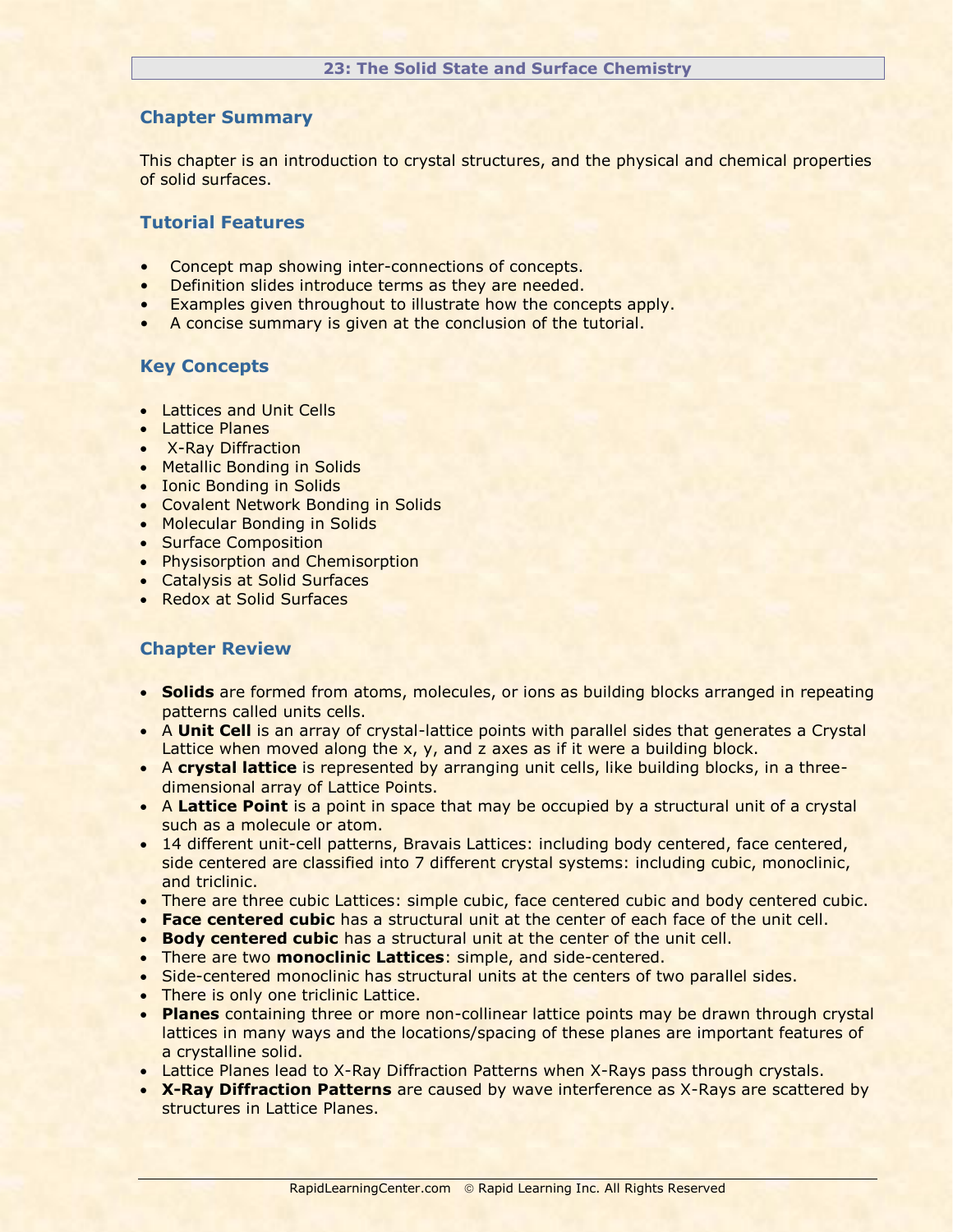- Solids composed only of metal atoms bond by sharing their Delocalized Bonding Electrons over many atoms in a crystal lattice.
- **Bonding electrons** in metals are Delocalized Bonding Electrons since they roam over extended regions of atoms in a metal-crystal lattice.
- Solids composed of Anions and Cations have ionic bonding caused by attraction between oppositely charged ions.
- **Solids** in which atoms are connected by covalent bonds to adjacent atoms in a continuous manner throughout the crystal are held together by Covalent Network Bonding.
- Solids in which atoms are connected by covalent bonds to adjacent atoms in molecular groupings and molecules are connected by van der Waals forces are Molecular Solids.
- Freshly prepared solid surfaces that are exposed to a gaseous environment quickly become covered with absorbed gas molecules/atoms.
- A large variety of spectroscopic techniques are used to study the compositions of solid surfaces including: photoemission spectroscopy, secondary-ion mass spectroscopy, reflection-absorption infrared spectroscopy, surface-enhanced Raman scattering, and electron energy loss spectroscopy.
- Molecules and atoms held to a surface by van der Waals forces are physisorbed.
- Molecules and atoms that attach to a surface by forming chemical bonds are chemisorbed.
- **Catalytic activity** of a solid surface depends on both surface structure and surface composition.
- Catalytic activity of a solid surface is favored when reactants are chemisorbed by bonding at optimal strength.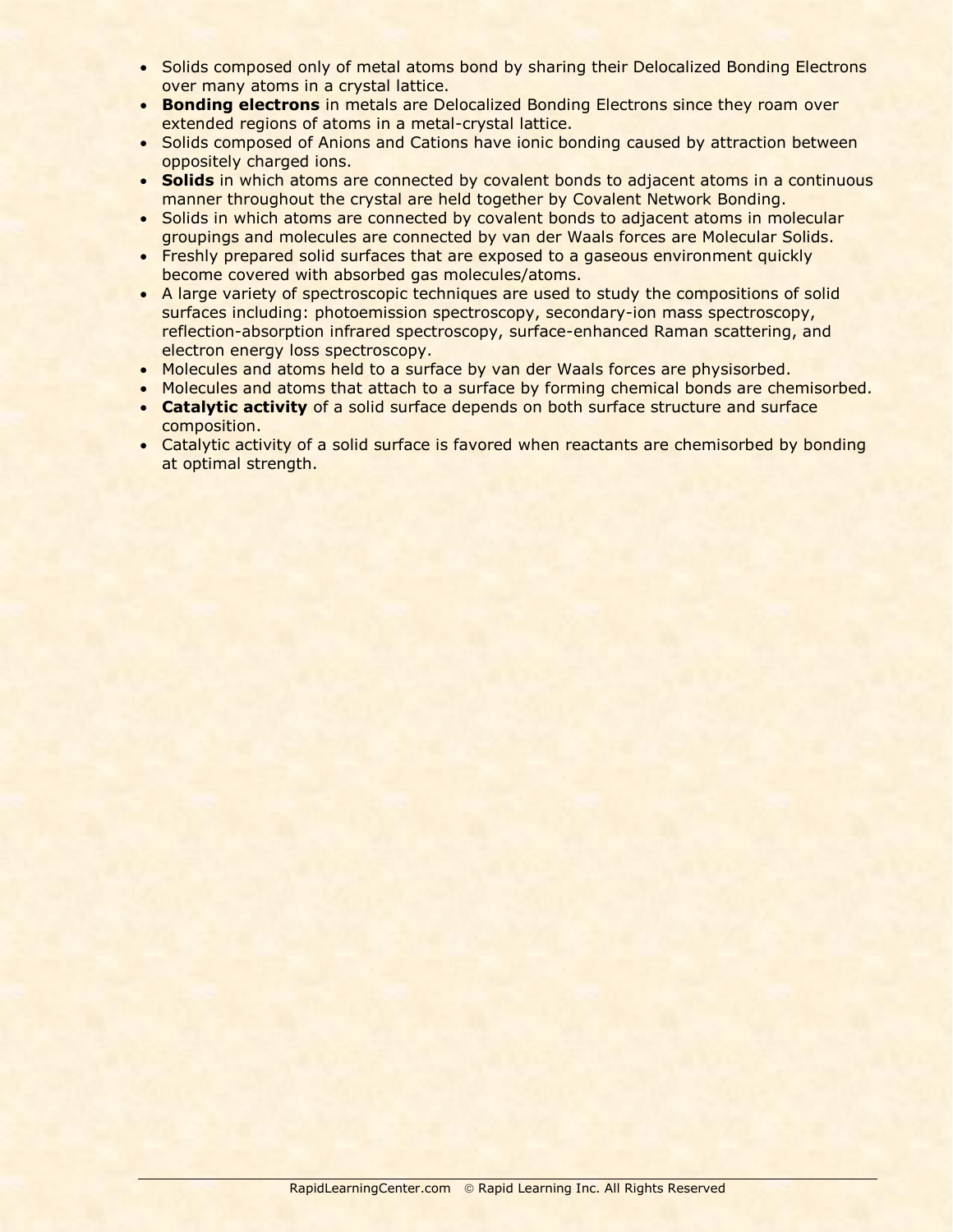This chapter is a guide to Physical Chemistry Laboratory and discusses each step in the process from planning to writing the lab report.

# **Tutorial Features**

- Concept map showing inter-connections of concepts.
- Definition slides introduce terms as they are needed.
- Examples given throughout to illustrate how the concepts apply.
- A concise summary is given at the conclusion of the tutorial.

# **Key Concepts**

- Studying/Reviewing Experiment and Related Chemistry
- Organizing and Studying Instrumentation/Equipment and Experimental Method
- Obtaining and Reviewing MSDS's for all Chemicals
- Reviewing and Planning for Safety Concerns
- Setting-up and Calibrating Instrumentation/Equipment
- **Making Measurements and Recording Data**
- Rejecting Bad Data
- **Performing Calculations Based on Good Data**
- Tabulating and Graphing Results
- Writing Report
	- o Introduction
	- o Method
	- o Results
	- o Discussion

- **Physical Chemistry Laboratory** spans an extremely broad range of instruments and types of data from vapor pressure measurement using a simple isoteniscope to the study of molecular rotation rates using a Nuclear Magnetic Resonance Spectrometer, NMR.
- Typical instruments include: calorimeters, spectrophotometers, pH meters, cyclic voltametry equipment, conductivity meters, analytical balances, and microscopes.
- Study an experiment in full detail: theory, experimental equipment, experimental procedure and data analysis.
- Make an efficient and effective data collection and recording plan: primary data tables, data graphs, charts.
- Locate/schedule and check all needed facilities supplies and equipment. Record most recent instrument calibration, recalibrate if required and record measurement precision.
- Locate and Review MSDS's, **Material Safety Data Sheets**, for all chemicals in the experiment. Use MSDS information to plan for safe use and disposal of all chemicals.
- Plan how to organization your laboratory records: which observations to record, how best to record required measurements.
- Review common units for all measurements and make provisions for including units with all measurement records.
- Write an **Introduction** in your laboratory notebook that describes the goals of the experiment and a general statement of the methods to be used.